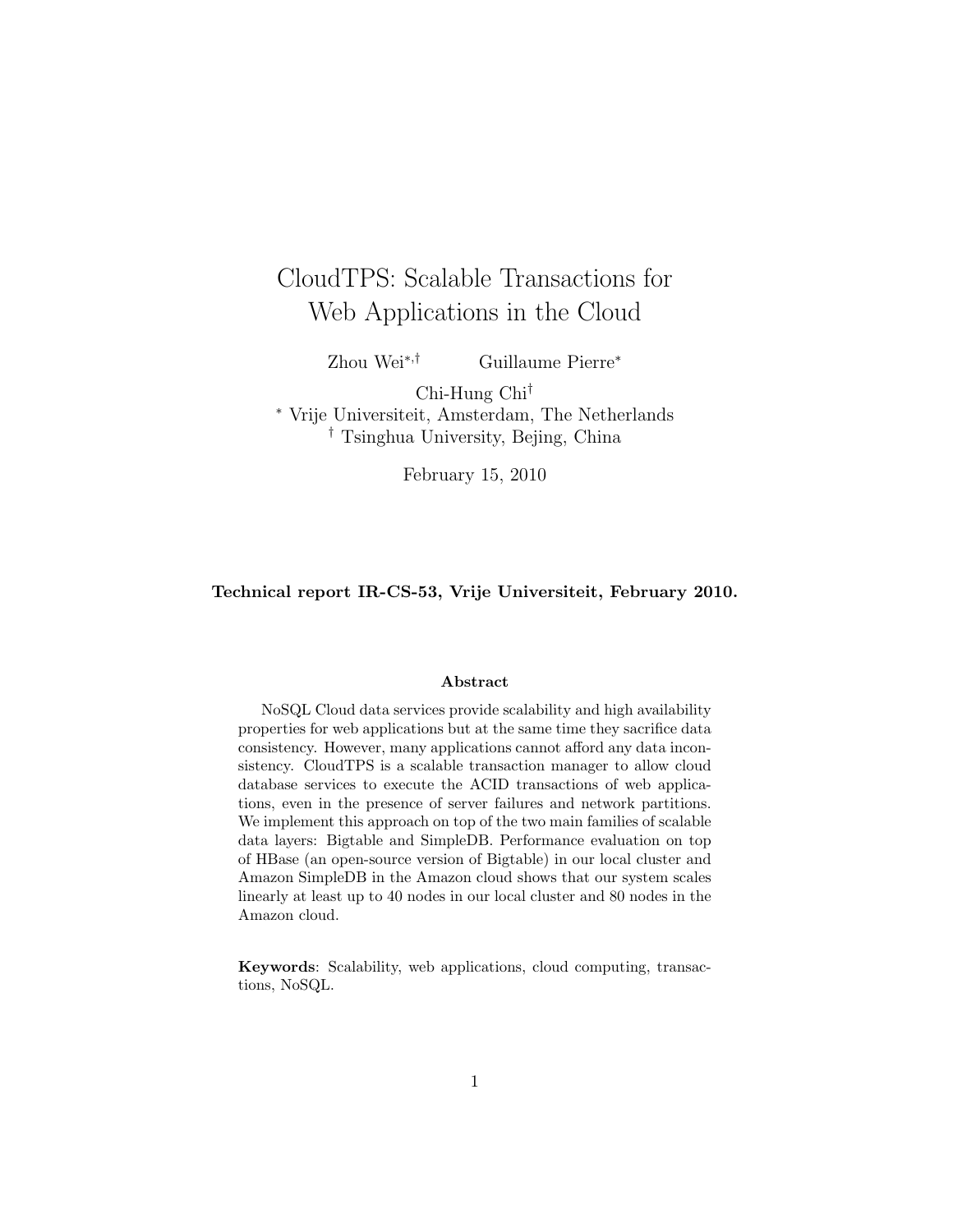## Contents

| 1        | Introduction                                                                | 3  |  |  |  |
|----------|-----------------------------------------------------------------------------|----|--|--|--|
| $\bf{2}$ | <b>Related Work</b>                                                         | 6  |  |  |  |
|          | 2.1                                                                         | 6  |  |  |  |
|          | 2.2<br>Distributed Transactional Systems                                    | 8  |  |  |  |
| 3        | <b>System Model</b><br>9                                                    |    |  |  |  |
| 4        | <b>System Design</b>                                                        | 12 |  |  |  |
|          | 4.1                                                                         | 12 |  |  |  |
|          | 4.2                                                                         | 13 |  |  |  |
|          | 4.3                                                                         | 13 |  |  |  |
|          | 4.4                                                                         | 14 |  |  |  |
|          | 4.5                                                                         | 15 |  |  |  |
|          | Membership Updates<br>4.5.1                                                 | 16 |  |  |  |
|          | Dealing with Network Partitions<br>4.5.2                                    | 16 |  |  |  |
| 5        | <b>System Implementation</b>                                                | 18 |  |  |  |
|          | 5.1                                                                         | 19 |  |  |  |
|          | 5.2                                                                         | 20 |  |  |  |
|          | 5.3                                                                         | 22 |  |  |  |
| 6        | Evaluation                                                                  | 23 |  |  |  |
|          | Migration of TPC-W to the Cloud $\ldots \ldots \ldots \ldots \ldots$<br>6.1 | 24 |  |  |  |
|          | 6.2                                                                         | 25 |  |  |  |
|          | 6.3                                                                         | 26 |  |  |  |
|          | Tolerance of LTM Failures and Network Partitions<br>6.4                     | 31 |  |  |  |
|          | 6.5                                                                         | 32 |  |  |  |
| 7        | Conclusion                                                                  | 37 |  |  |  |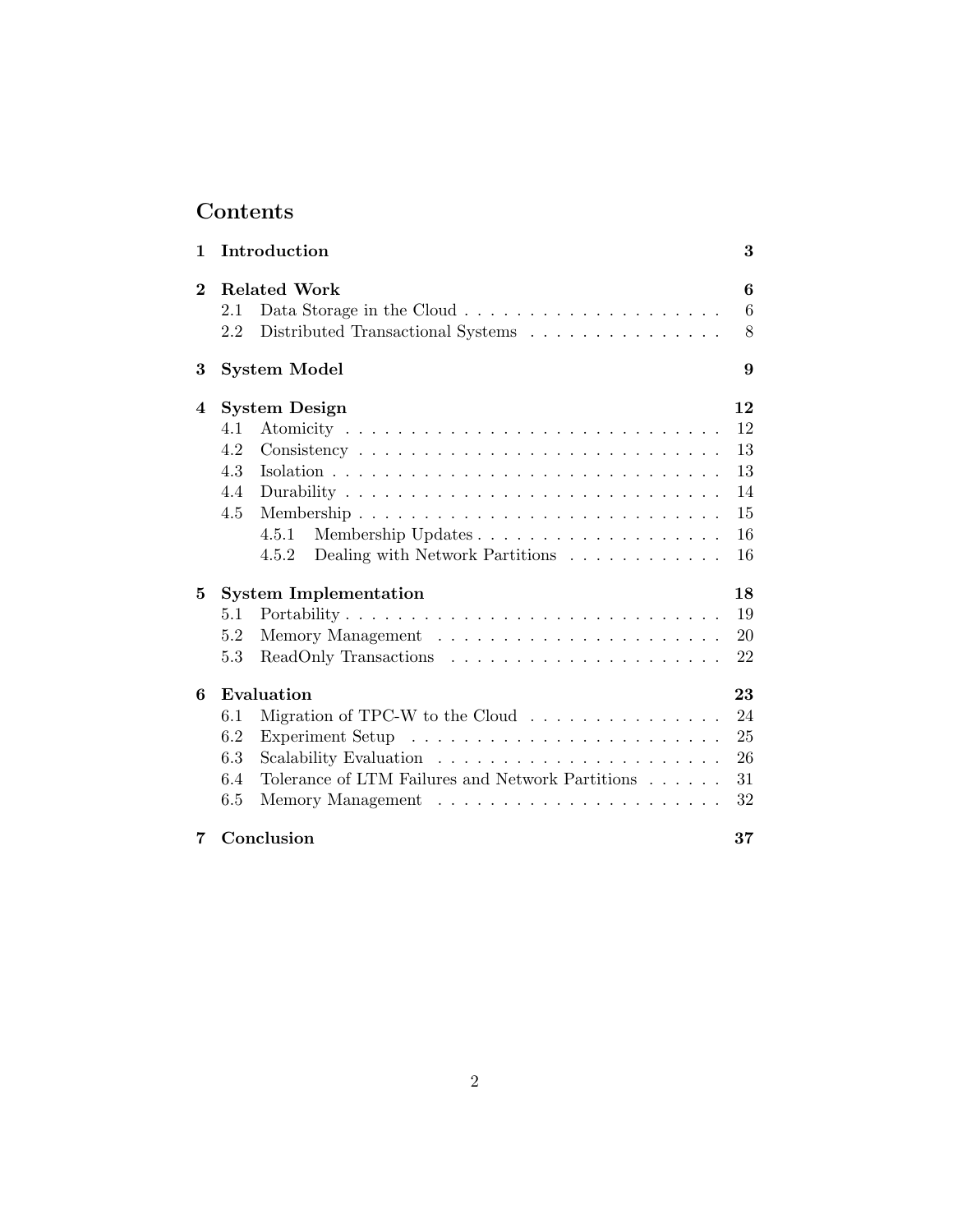## 1 Introduction

Cloud computing offers the vision of a virtually infinite pool of computing, storage and networking resources where applications can be scalably deployed [22]. In particular, NoSQL cloud database services such as Amazon SimpleDB [2] and Google Bigtable [13] offer a scalable data tier for applications in the cloud. These systems typically partition the application data to provide incremental scalability, and replicate the partitioned data to tolerate server failures.

The scalability and high availability properties of Cloud platforms however come at a cost. First, these scalable database services allow data query only by primary key rather than supporting secondary-key or join queries. Second, these services provide only weak consistency such as eventual data consistency: any data update becomes visible after a finite but undeterministic amount of time. As weak as this consistency property may seem, it does allow to build a wide range of useful applications, as demonstrated by the commercial success of Cloud computing platforms. However, many other applications such as payment and online auction services cannot afford any data inconsistency. While primary-key-only data access is a relatively minor inconvenience that can often be accommodated by good data structures, it is essential to provide transactional data consistency to support the applications that need it.

A transaction is a set of queries to be executed atomically on a single consistent view of a database. The main challenge to support transactional guarantees in a cloud computing environment is to provide the ACID properties of Atomicity, Consistency, Isolation and Durability [20] without compromising the scalability properties of the cloud. However, the underlying cloud data storage services provide only eventual consistency. We address this problem by creating a secondary temporary copy of the application data in the transaction managers that handle consistency.

Obviously, any centralized transaction manager would face two scalability problems: 1) A single transaction manager must execute all incoming transactions and would eventually become the performance and availability bottleneck; 2) A single transaction manager must maintain a copy of all data accessed by transactions and would eventually run out of storage space. To support transactions in a scalable fashion, we propose to split the transaction manager into any number of Local Transaction Managers (LTMs) and to partition the application data and the load of transaction processing across LTMs.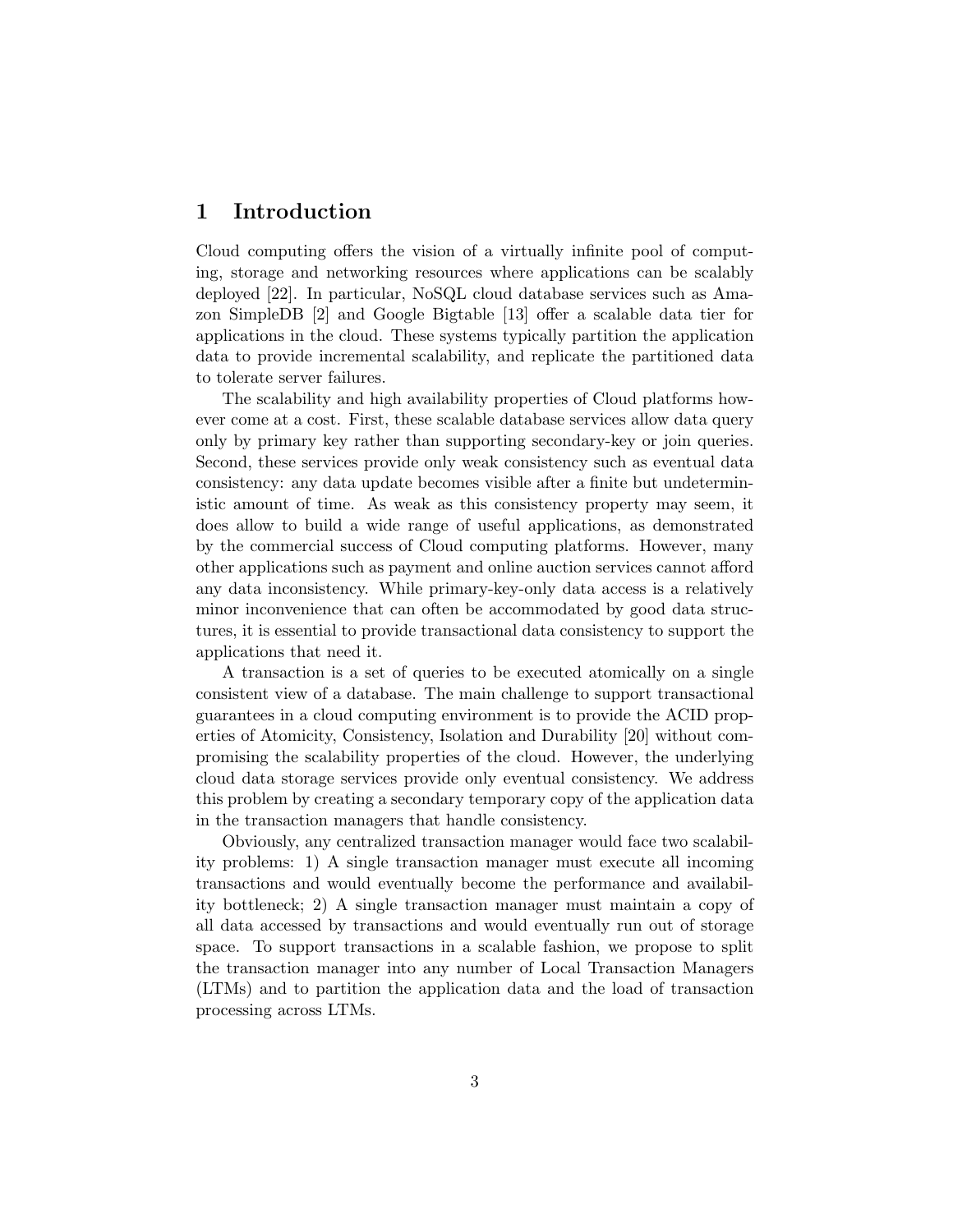CloudTPS exploits three properties typical of Web applications to allow efficient and scalable operations. First, we observe that in Web applications, all transactions are short-lived because each transaction is encapsulated in the processing of a particular request from a user. This rules out long-lived transactions that make scalable transactional systems so difficult to design, even in medium-scale environments [49]. Second, Web applications tend to issue transactions that span a relatively small number of well-identified data items. This means that the commit protocol for any given transaction can be confined to a relatively small number of servers holding the accessed data items. It also implies a low (although not negligible) number of conflicts between multiple transactions concurrently trying to read/write the same data items. Third, many read-only queries of Web applications can produce useful results by accessing an older yet consistent version of data. This allows to execute complex read queries directly in the cloud data service, rather than in LTMs.

A transactional system must maintain the ACID properties even in the case of server failures. For this, we replicate data items and transaction states to multiple LTMs, and periodically checkpoint consistent data snapshots to the cloud storage service. Consistency correctness relies on the eventual consistency and high availability properties of Cloud computing storage services: we need not worry about data loss or unavailability after a data update has been issued to the storage service.

It should be noted that the CAP dilemma proves that it is impossible to provide both strong Consistency and high Availability in the presence of network Partitions [19]. Typical cloud services explicitly choose high availability over strong consistency. In this article, we make the opposite choice and prefer providing transactional consistency for the applications that require it, possibly at the cost of unavailability during network failures.

To implement CloudTPS efficiently, we must address two additional issues:

Firstly, there exists a wide variety of cloud data services [2, 13, 14, 37]. CloudTPS should be portable across them, and the porting should require only minor adaptation. On the one hand, as current cloud data services use different data models and interfaces, we build CloudTPS upon their common features: our data model is based on attribute-value pairs. The implementation only demands a simple primary-key-based "GET/PUT" interface from cloud data services. On the other hand, current cloud data services provide different consistency levels. For instance, Bigtable supports transactions on single data items while SimpleDB only provides eventual consistency. To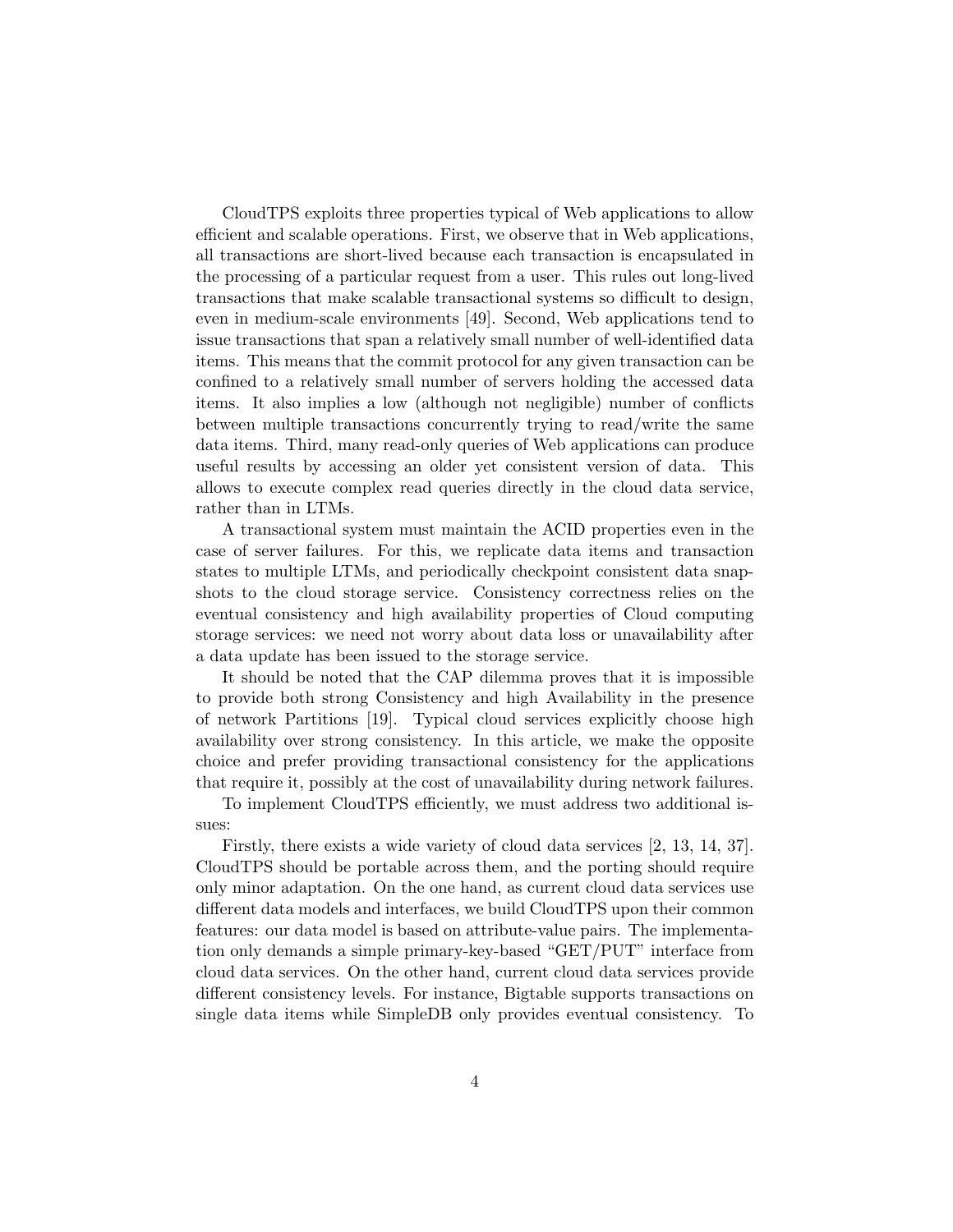ensure the correctness and efficiency of CloudTPS, we implement various mechanisms for different underlying consistency levels.

Secondly, loading a full copy of application data into the system may overflow the memory of LTMs, forcing one to use many LTMs just for their storage capacity. This is, however, not necessary as only the currently accessed data items contribute to maintaining ACID properties of transactions. Other unaccessed data items can be evicted from the LTMs if we can fetch their latest stored versions from the cloud storage service. We observe that Web applications exhibit temporal locality where only a portion of application data is accessed at any time [51, 50]. We can therefore design efficient memory management mechanisms to restrict the number of in-memory data items in LTMs while still maintaining strong data consistency. Data items being accessed by uncommitted transactions must stay in the LTMs to maintain ACID properties; others depend on a tradeoff between memory size and access latency. We use a cost-aware replacement policy to dictate which data items should remain in the LTMs.

We demonstrate the scalability of our transactional database service using a prototype implementation. Following the data models of Bigtable and SimpleDB, transactions are allowed to access any number of data items by primary key at the granularity of the data row. The list of primary keys accessed by a transaction must be given explicitly before executing the transaction. This means for example that range queries are not supported within a transaction. CloudTPS supports both read-write and read-only transactions.

We evaluate the performance of our prototype under a workload derived from the TPC-W e-commerce benchmark [35]. We implemented our approach on top of the two main families of scalable data layers: HBase, an open-source clone of BigTable [23], running in our local cluster; and SimpleDB, running in the Amazon Cloud [3]. We show that CloudTPS scales linearly to at least 40 LTMs in our local cluster and 80 LTMs in the Amazon Cloud. This means that, according to the principles of Cloud computing, any increase in workload can be accommodated by provisioning more servers. CloudTPS tolerates server failures, which only cause a few aborted transactions (authorized by the ACID properties) and a temporary drop of throughput during transaction recovery and data reorganization. In case of network partitions, CloudTPS may need to reject incoming transactions to maintain data consistency. It recovers and becomes available again as soon as the network is restored, while still maintaining ACID properties. We finally present the performance of our memory management mechanism and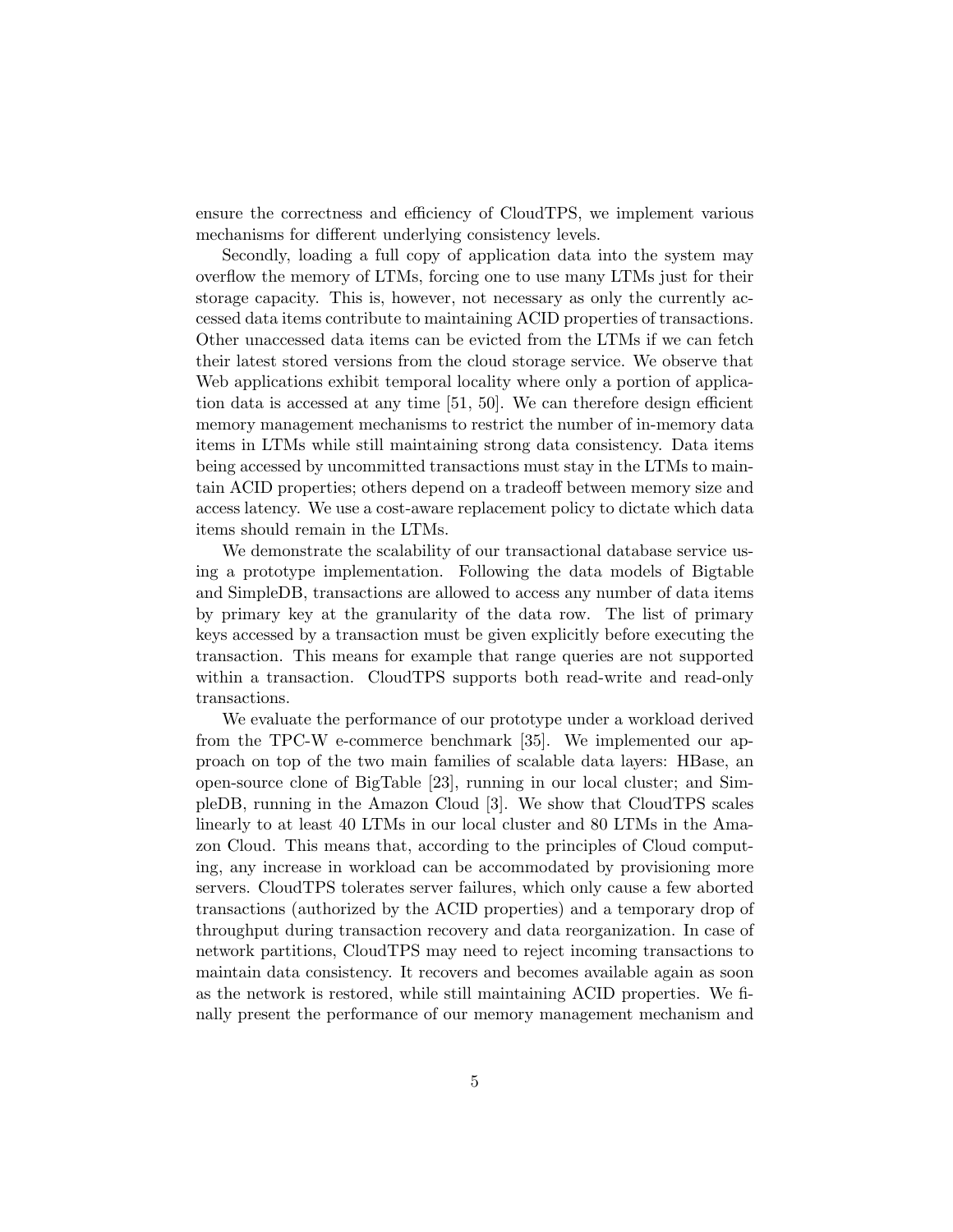show that it can effectively control the buffer sizes of LTMs and only cause minor performance overhead.

This article is an extended version of a previous conference paper [54]. The additional contributions of this article are as follows: (i) We describe the membership management and failure recovery protocol in detail. This protocol maintains ACID properties in the case of machine failures and network partitions. (ii) We present the memory management mechanism, which prevents LTMs from memory overflow and reduces the required number of LTMs. (iii) We describe our prototype implementation on top of SimpleDB and discuss the port of CloudTPS to other cloud data services. (iv) We further demonstrate the scalability of our transactional system by evaluating the performance of our prototype implementation on top of SimpleDB in the Amazon Cloud.

This article is structured as follows. Section 2 presents related works and Section 3 describes the system model. Section 4 then presents the design of partitioned transaction manager, and shows how to guarantee ACID properties even in the case of server failures and network partitions. Section 5 discusses the implementation details of CloudTPS and two optional optimizations for memory management and read-only transactions. Finally, Section 6 presents performance evaluation and Section 7 concludes.

## 2 Related Work

#### 2.1 Data Storage in the Cloud

The simplest way to store structured data in the cloud is to deploy a relational database such as MySQL or Oracle. The relational data model, typically implemented via the SQL language, provides great flexibility in accessing data. It supports sophisticated data access operations such as aggregation, range queries, join queries, etc. RDBMSs support transactions and guarantee strong data consistency. One can easily deploy a classical RDBMS such as MySQL and Oracle in the cloud and thus get support for transactional consistency. However, the features of flexible data querying and strong data consistency prevent one from partitioning data automatically, which is the key for performance scalability. These database systems rely on replication techniques and therefore do not bring extra scalability improvement compared to a non-cloud deployment [29, 41, 6].

On the other hand, a new family of cloud database services such as Google Bigtable [13], Amazon SimpleDB [2], Yahoo PNUTS [14], and Cassandra [31], uses simplified data models based on attribute-value pairs.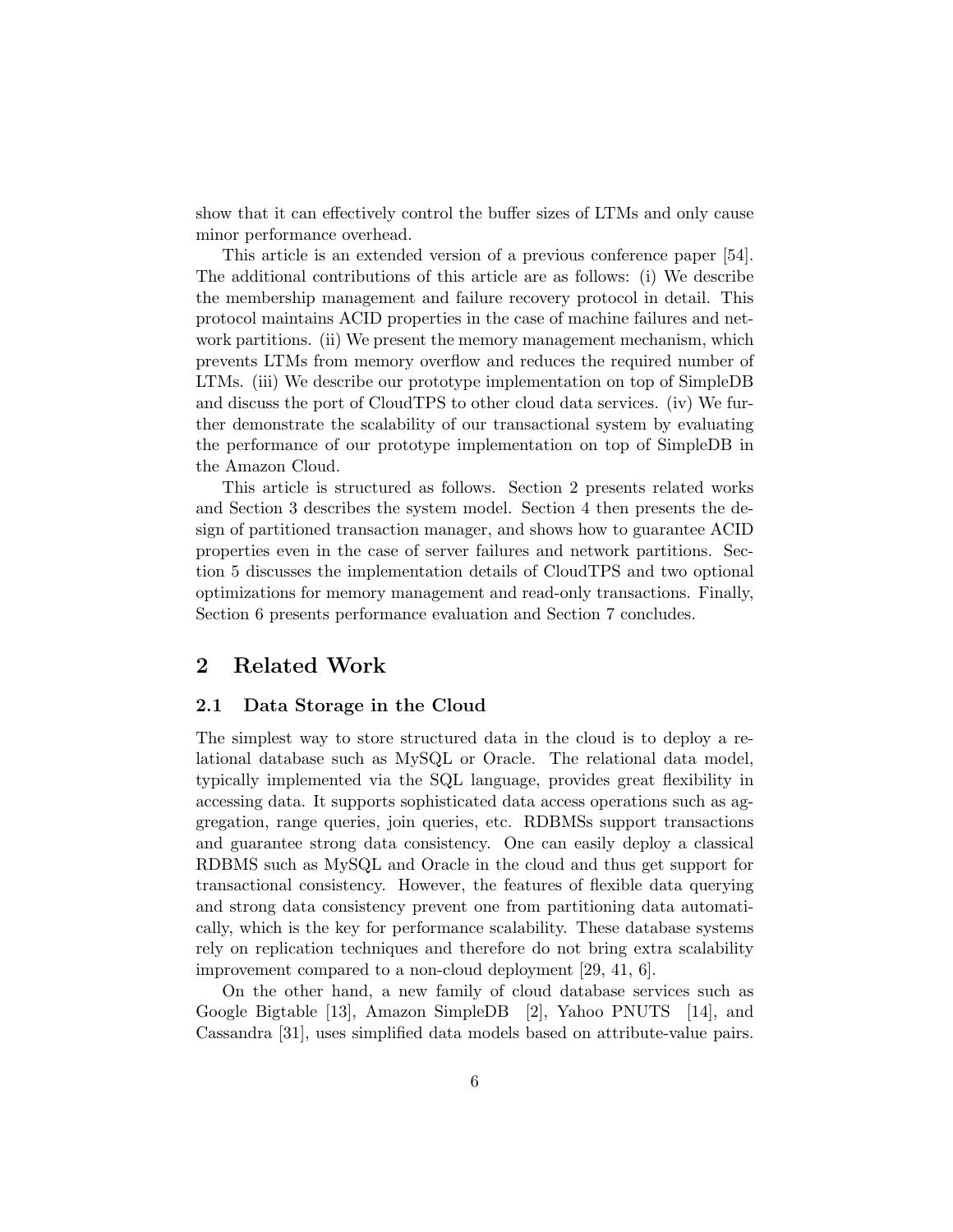Application data are organized into tables, of which each is a collection of data items. Data items are typically accessed through a "GET/ PUT" interface by primary key. Additional sophisticated data access operations, such as range queries in SimpleDB or data item scanning in Bigtable, are limited within a table. None of them supports operation across multiple tables, such as join queries. This data model allows such systems to partition application data into any number of tables efficiently. Furthermore, these cloud database services relax data consistency: they disallow any consistency rules across multiple data partitions and provide little support for transactions. For example, SimpleDB and Cassandra only support eventual consistency, which means that data updates can be visible after an undeterministic amount of time [52]. Bigtable and PNUTS support transactions but only over a single data item, which is not sufficient to guarantee strong data consistency.

Google Megastore [26] is a transactional indexed record manager on top of BigTable. Megastore supports ACID transactions across multiple data items. However, programmers have to manually link data items into hierarchical groups, and each transaction can only access a single group. In CloudTPS, transactions can access any set of data items together. Megastore replicates data items and uses Paxos algorithms to guarantee strong consistency in case of replica failures. Paxos can address Byzantine failures, but it also requires  $2F+1$  servers to support the simultaneous failure of any F servers, which introduces high costs for a transaction. In contrast, we apply relatively light-weight master-slave mechanism to push updates to replicas, thus improving the performance of normally-committed transactions.

Microsoft SQL Azure Database [37] is a scalable cloud data service which supports the relational data model and ACID transactions containing any SQL queries. However, similar to Megastore, it requires manual data partitioning and does not support distributed transactions or queries across multiple data partitions located in different servers.

An alternative approach to implement cloud database is to run any number of database engines in the cloud, and use the cloud file system as shared storage medium [11]. Each engine has access to the full data set and therefore can support any form of SQL queries. On the other hand, this approach cannot provide full ACID properties. In particular, the authors claim that the Isolation property cannot be provided, and that only reduced levels of consistency can be offered.

Sudipt [15] proposes a similar approach to ours to support scalable transactions in the cloud. It also splits the transaction manager into multiple ones, where each one loads a specific data partition from the cloud stor-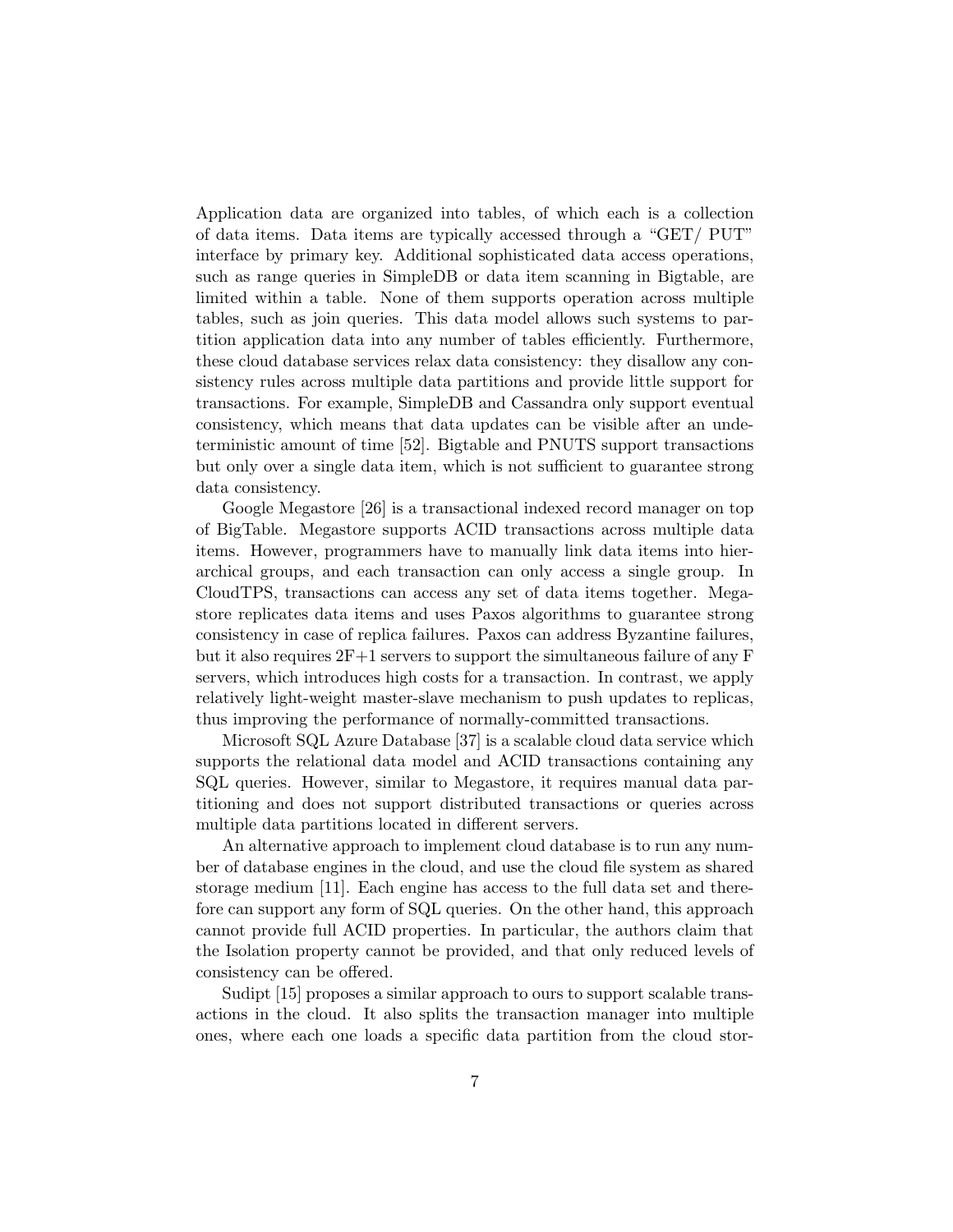age service and owns exclusive access to it. However, the system does not address the problem of maintaining ACID properties in the presence of machine failures. Furthermore it allows only restricted transactional semantic, similar to the one of Sinfonia [1], for distributed transactions across multiple data partitions.

#### 2.2 Distributed Transactional Systems

There have been decades of research efforts in efficiently implementing distributed transactions for distributed database systems [42, 38, 39]. A number of distributed commit protocols [33, 43, 46, 21] and concurrency control mechanisms [7, 8, 9] have been proposed to maintain the ACID properties of distributed transactions. However, as distributed databases use the same relational data model as RDBMS, they also cannot partition the data automatically and thus lack scalability. On the other hand, we can apply these techniques as building blocks in designing CloudTPS. We rely on 2-Phase Commit (2PC) [33, 43] as the distributed commit protocol for ensuring Atomicity, and on timestamp-ordering [7] for concurrency control.

H-Store [47, 27] is a distributed main memory OLTP database, which executes on a cluster of shared-nothing main memory executor nodes. H-Store supports transactions accessing multiple data records with SQL semantics, implemented as predefined stored procedures written in C++. H-Store also replicates data records to tolerate machine failures. H-Store focuses on absolute system performance in terms of transaction throughput, and achieves very high performance on one executor node. However, the scalability of H-Store relies on careful data partition across executor nodes, such that most transactions access only one executor node. On the other hand, we prefer to focus on achieving linear scalability specifically for Web applications, such that any increase in workload can be accommodated by provisioning more servers. Also note that H-Store does not maintain persistent logs or keep any data in the non-volatile storage of either the executor nodes nor any backing store. CloudTPS checkpoints the updates back to the cloud data service to guarantee durability for each transaction.

Sinfonia [1] is a distributed message passing framework which supports transactional access to in-memory data across the distributed system. It addresses fault tolerance by primary-copy replication and by writing transactionally consistent backups to disk images. In contrast with our work, Sinfonia provides a low-level data access interface based on memory address and only supports transactions with restricted semantics. Besides, it requires the applications to manage data placement and caching themselves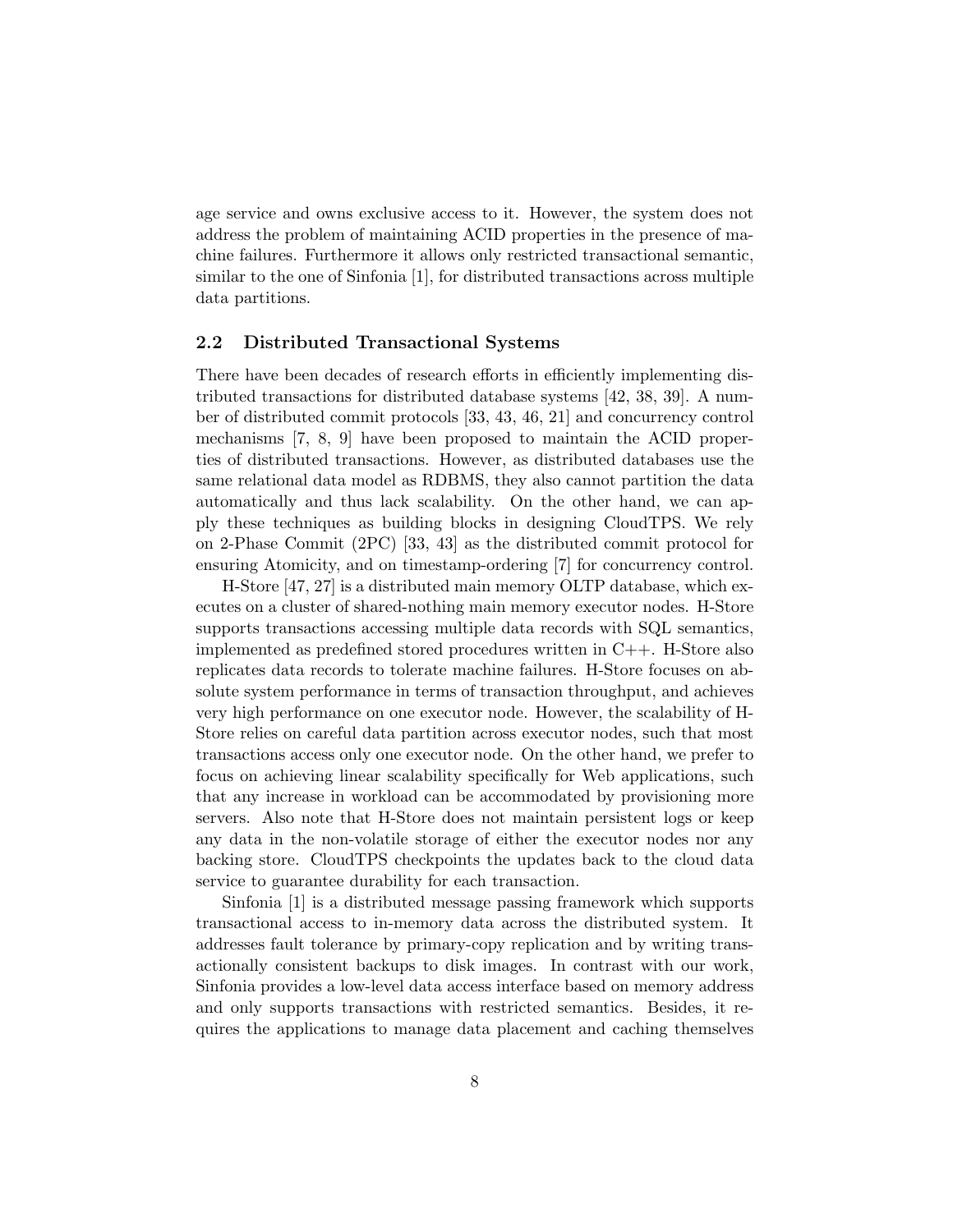across the distributed system. Sinfonia targets infrastructure applications which require fine-grained control of data structure and placement to optimize performance. On the other hand, Web applications usually require rapid and flexible development, so we prefer accessing a logical and locationtransparent data structure with rich-semantic transactions.

Transactional memory (TM) systems relate to our work as they support transactional access to in-memory data. They traditionally target single multiprocessor machines [24], but recent research works extend them to distributed systems and support distributed transactions across in-memory data of multiple machines [34, 30, 10]. Distributed TM systems however provide no durability for transactions and do not address machine failures. The reason is that TM systems are mainly designed for parallel programs that solve large-sized problems. In this case, only the final results are valuable and required to be durable. On the other hand, TM systems usually execute in a managed environment with few machine failures. They thus provide no durability for intermediate transactions and do not address machine failures to maximize the system performance. However for Web applications which are usually interactive, the result of each transaction is critical. TM systems are therefore not suitable for Web applications.

Another similar system to ours is the Scalaris transactional DHT [40]. It splits data across any number of DHT nodes, and supports transactional access to any set of data items addressed by primary key. However, it supports no durability for the stored data while our system provides durability for transactions by checkpointing data updates into the cloud data service. On the other hand, Scalaris guarantees strong consistency by using Paxos algorithms, which can address Byzantine failures, but introduces high costs for a transaction. Moreover, each query requires one or more requests to be routed through the DHT, potentially adding latency and overhead. Cloud computing environments can also be expected to be much more reliable than typical peer-to-peer systems, which allows us to use more lightweight mechanisms for fault tolerance.

## 3 System Model

Figure 1 shows the organization of CloudTPS. Clients issue HTTP requests to a Web application, which in turn issues transactions to a Transaction Processing System (TPS). The TPS is composed of any number of LTMs, each of which is responsible for a subset of all data items. The Web application can submit a transaction to any LTM that is responsible for one of the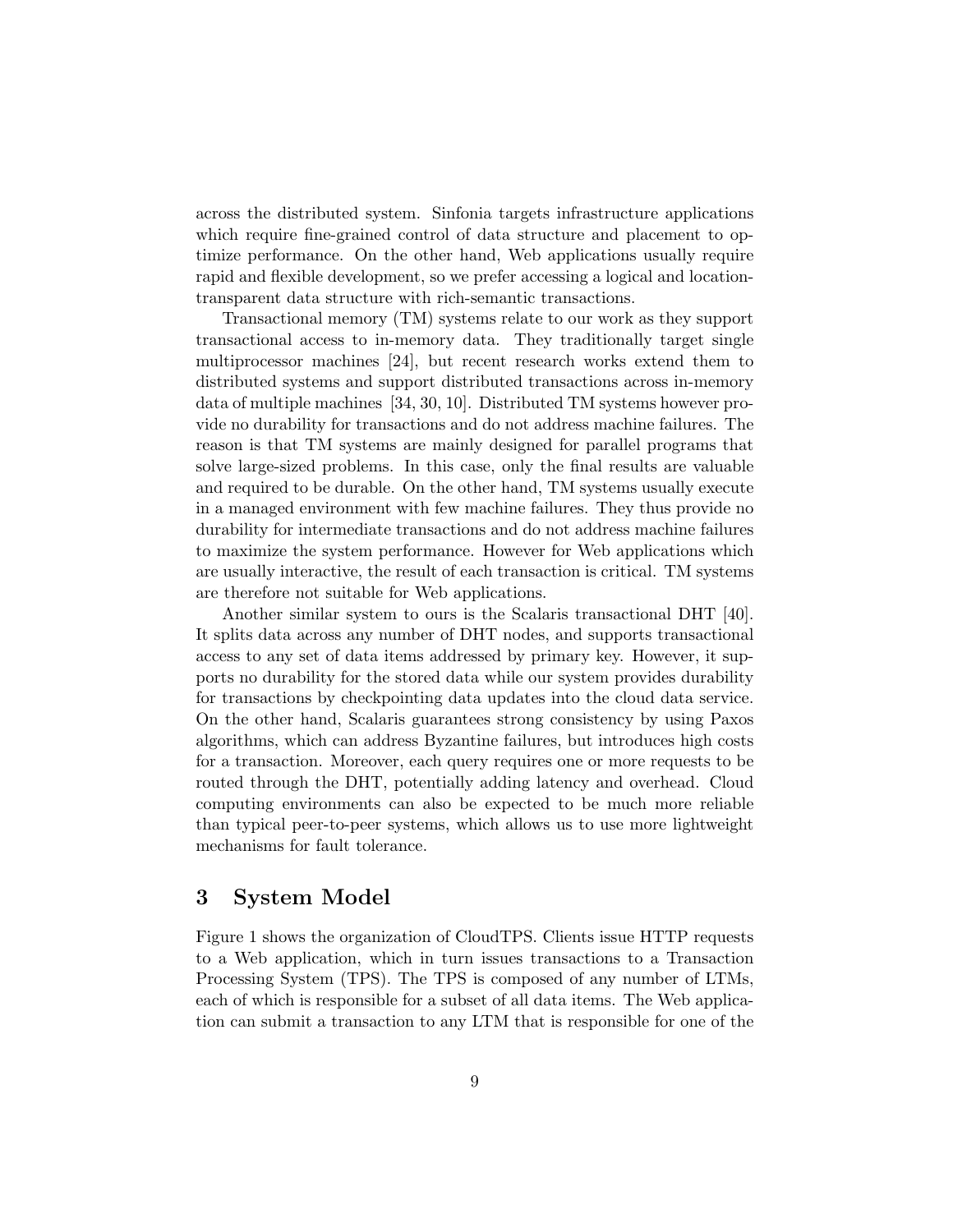

Figure 1: CloudTPS system model

accessed data items. This LTM then acts as the coordinator of the transaction across all LTMs in charge of the data items accessed by the transaction. The LTMs operate on an in-memory copy of the data items loaded from the cloud storage service. Data updates resulting from transactions are kept in memory of the LTMs. To prevent data loss due to LTM server failures, the data updates are replicated to multiple LTM servers. LTMs also periodically checkpoint the updates back to the cloud storage service which is assumed to be highly-available and persistent.

We implement transactions using the 2-Phase Commit protocol (2PC). In the first phase, the coordinator requests all involved LTMs and asks them to check that the operation can indeed been executed correctly. If all LTMs vote favorably, then the second phase actually commits the transaction. Otherwise, the transaction is aborted.

Transactions in CloudTPS are short-lived and access only well-identified data items. CloudTPS allows only server-side transactions, which consist of predefined procedures stored at all LTMs. Each transaction consists of one or more sub-transactions, which operate on a single data item each. The Web application must provide the primary keys of all accessed data items when it issues a transaction.

Concretely, a transaction is implemented as a Java object containing a list of sub-transaction instances. All sub-transactions are implemented as sub-classes of the "SubTransaction" abstract Java class. As shown in Figure 2, each sub-transaction contains a unique "className" to identify itself, a table name and primary key to identify the accessed data item, and input parameters organized as attribute-value pairs. Each sub-transaction imple-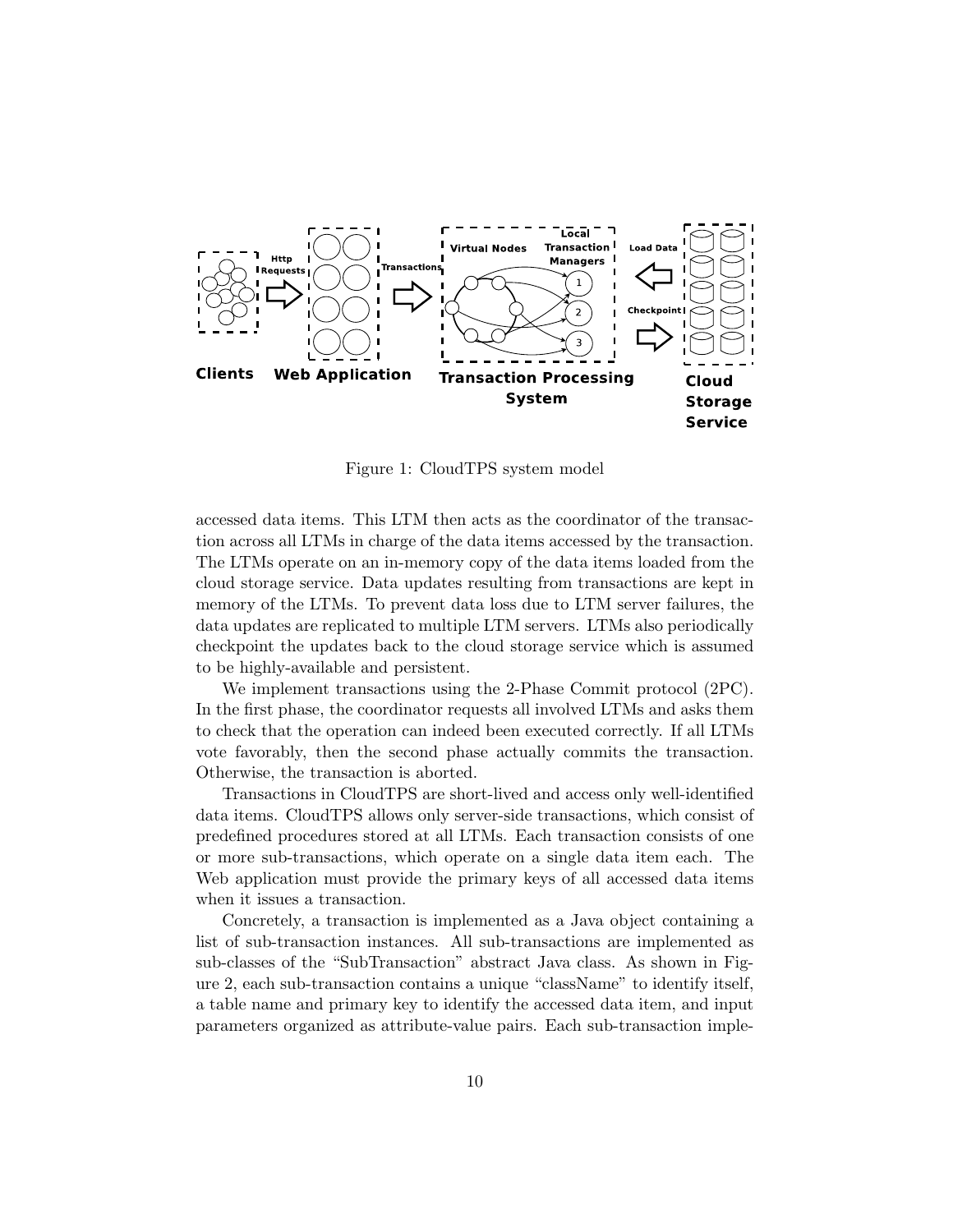```
public abstract class SubTransaction {
    //Input by Web Applicationpublic String className;
    public String tableName;
    public String primaryKey;
    public Hashtable<String, String> parameters;
    //Input by LTMspublic Hashtable<String, String> dataItem;
   // Outputpublic String [] [] dataToReturn;
    public String[[[]] dataToPut;public String[] dataToDelete;// Data Operations of the SubTransactionpublic VoteResult run();
}
```
 $\overline{a}$ 

Figure 2: The parent class of all sub-transactions classes

 $\overline{\phantom{a}}$ 

ments its own data operations by overriding the "run()" operation. The return value of the "run()" operation specifies whether this sub-transaction is able to commit. The execution of "run()" also generates the data updates and the results for read data operations, which are stored in the "Output" attributes.

The bytecode of all sub-transactions is deployed at all LTMs beforehand. A Web application issues a transaction by submitting the names of included sub-transactions and their parameters. LTMs then construct the corresponding sub-transaction instances to execute the transaction. In the first phase of 2PC, LTMs load the data items of each sub-transaction and execute the "run()" operation to decide on their votes and generate proposed data updates. If an agreement to "COMMIT" is reached, LTMs apply the updates to the data items.

We assign data items to LTMs using consistent hashing [28]. To achieve a balanced assignment, we first cluster data items into virtual nodes, and then assign virtual nodes to LTMs. As shown in Figure 1, multiple virtual nodes can be assigned to the same LTM. To tolerate LTM failures, virtual nodes and transaction states are replicated to one or more LTMs. After an LTM server failure, the latest updates can then be recovered and affected transactions can continue execution while satisfying ACID properties.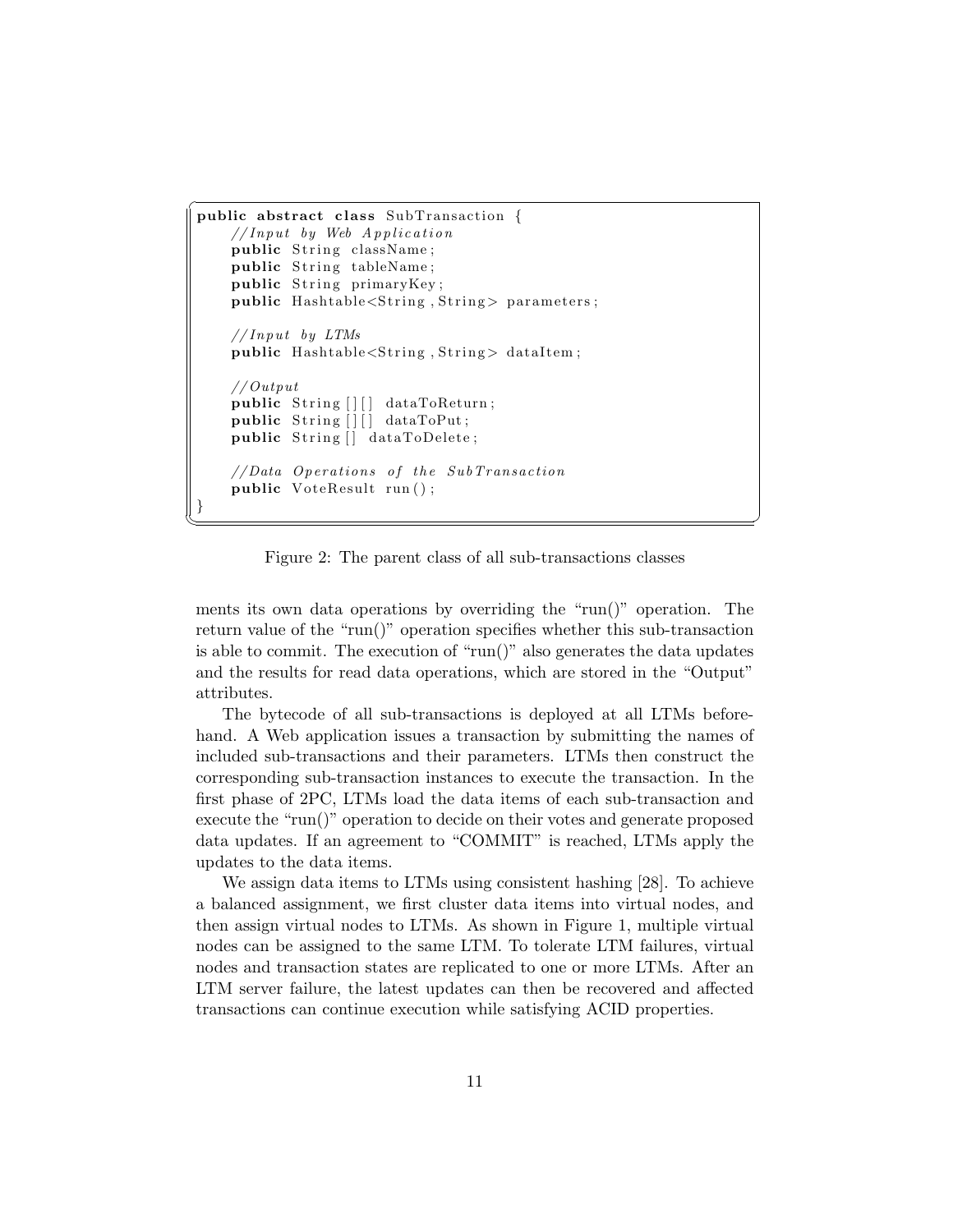## 4 System Design

We now detail the design of the TPS to guarantee the Atomicity, Consistency, Isolation and Durability properties of transactions. Each of the properties is discussed individually. We then discuss the membership mechanisms to guarantee the ACID properties even in case of LTM failures and network partitions.

#### 4.1 Atomicity

The Atomicity property requires that either all operations of a transaction complete successfully, or none of them do. To ensure Atomicity, for each transaction issued, CloudTPS performs two-phase commit (2PC) across all the LTMs responsible for the data items accessed. As soon as an agreement of "COMMIT" is reached, the transaction coordinator can simultaneously return the result to the web application and complete the second phase [25].

To ensure Atomicity in the presence of server failures, all transaction states and data items should be replicated to one or more LTMs. LTMs replicate the data items to the backup LTMs during the second phase of transaction. Thus when the second phase completes successfully, all replicas of the accessed data items are consistent. The transaction state includes the transaction timestamp (discussed in Section 4.3), the agreement to either "COMMIT" or "ABORT", and the list of data updates to be committed.

When an LTM fails, the transactions it was coordinating can be in two states. If a transaction has reached an agreement to "COMMIT," then it must eventually be committed; otherwise, the transaction can still be aborted. Therefore, we replicate transaction states in two occasions: 1) When an LTM receives a new transaction, it must replicate the transaction state to other LTMs before confirming to the application that the transaction has been successfully submitted; 2) After all participant LTMs reach an agreement to "COMMIT" at the coordinator, the coordinator updates the transaction state at its backups with the agreement of "COMMIT" and all the data updates. The participant LTMs piggyback their data updates with their vote messages. This creates in essence in-memory "redo logs" at the backup LTMs. The coordinator must finish this step before carrying out the second phase of the commit protocol. If the coordinator fails after this step, the backup LTM can then complete the second phase of the commit protocol. Otherwise, it can simply abort the transaction without violating the ACID properties.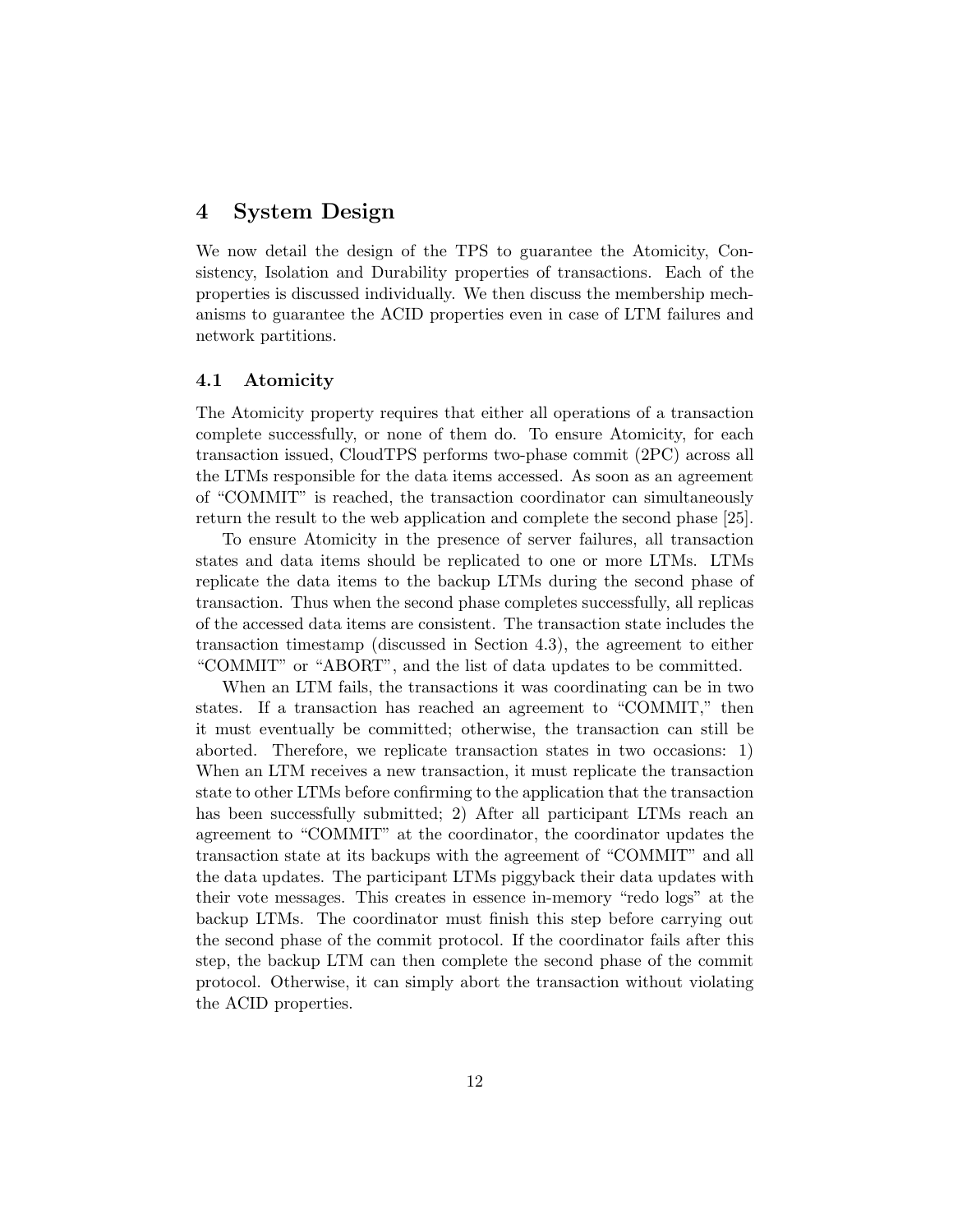An LTM server failure also results in the inaccessibility of the data items it was responsible for. It is necessary to re-replicate these data items to maintain  $N$  backups. If a second LTM server failure happens during the recovery process of a previous LTM server failure, the system initiates the recovery of the second failure after the first recovery process has completed. The transactions that cannot recover from the first failure because they also accessed the second failed LTM are left untouched until the second recovery process.

As each transaction and data item has  $N+1$  replicas in total, the TPS can thus guarantee the Atomicity property under the simultaneous failure of N LTM servers.

#### 4.2 Consistency

The Consistency property requires that a transaction, which executes on a database that is internally consistent, will leave the database in an internally consistent state. Consistency is typically expressed as a set of declarative integrity constraints. We assume that the consistency rule is applied within the logic of transactions. Therefore, the Consistency property is satisfied as long as all transactions are executed correctly.

#### 4.3 Isolation

The Isolation property requires that the behavior of a transaction is not disturbed by the presence of other transactions that may be accessing the same data items concurrently. The TPS decomposes a transaction into a number of sub-transactions, each accessing a single data item. Thus the Isolation property requires that if two transactions conflict on any number of data items, all their conflicting sub-transactions must be executed sequentially, even though the sub-transactions are executed in multiple LTMs.

We apply timestamp ordering for globally ordering conflicting transactions across all LTMs. Each transaction has a globally unique timestamp, which is monotonically increasing with the time the transaction was submitted. All LTMs then order transactions as follows: a sub-transaction can execute only after all conflicting sub-transactions with a lower timestamp have committed. It may happen that a transaction is delayed (e.g., because of network delays) and that a conflicting sub-transaction with a younger timestamp has already committed. In this case, the older transaction should abort, obtain a new timestamp and restart the execution of all of its sub-transactions.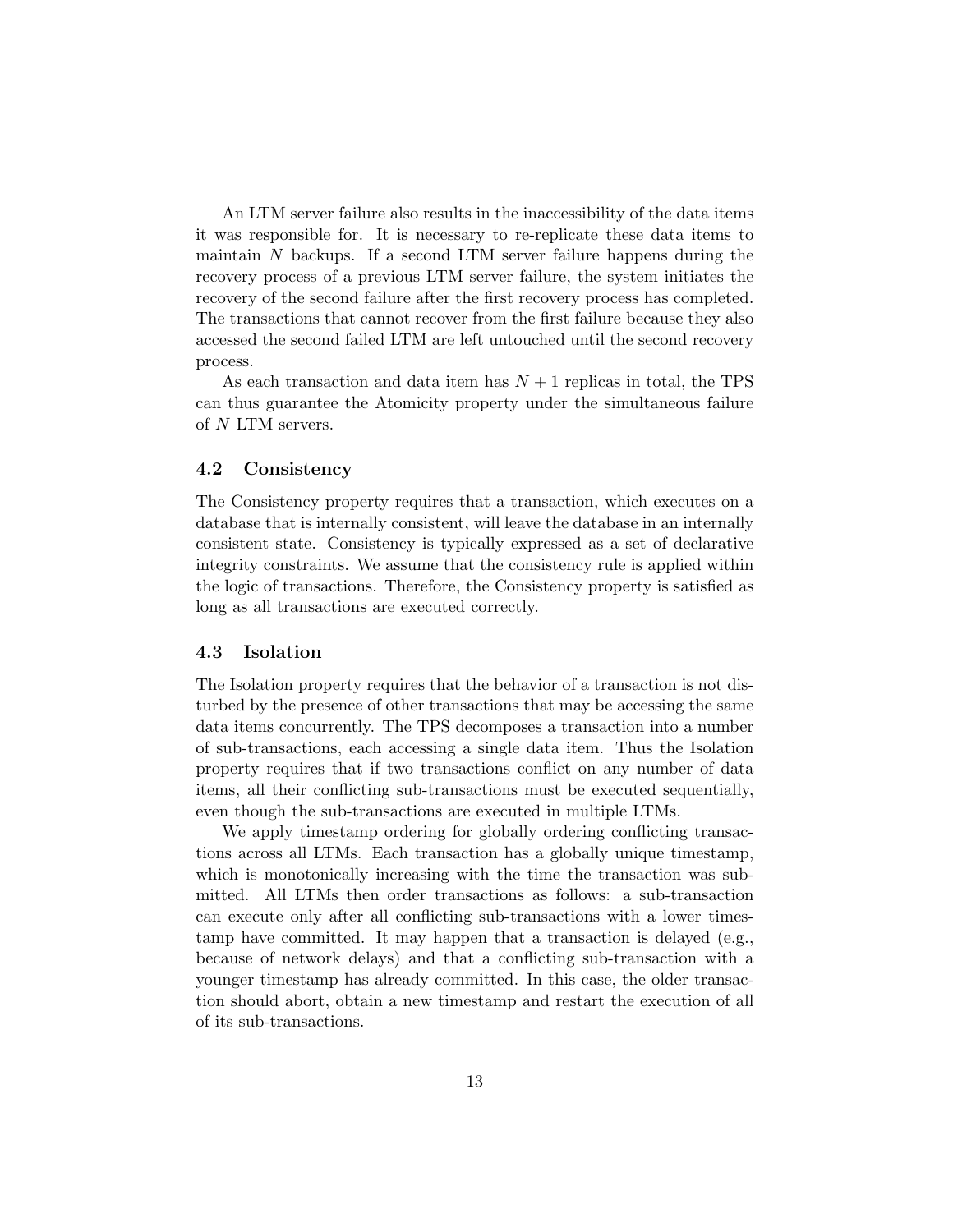As each sub-transaction accesses only one data item by primary key, the implementation is straightforward. Each LTM maintains a list of subtransactions for each data item it handles. The list is ordered by timestamp so LTMs can execute the sub-transactions sequentially in the timestamp order. The exception discussed before happens when an LTM inserts a sub-transaction into the list but finds its timestamp smaller than the one currently being executed. It then reports the exception to the coordinator LTM of this transaction so that the whole transaction can be restarted. We extended the 2PC with an optional "RESTART" phase, which is triggered if any of the sub-transactions reports an ordering exception. After a transaction reaches an agreement and enters the second phase of 2PC, it cannot be restarted any more.

We are well aware that assigning timestamps to transactions using a single global timestamp manager can create a potential bottleneck and a single point of failure in the system. We used this implementation for simplicity, although distributed timestamp managers exist [32].

#### 4.4 Durability

The Durability property requires that the effects of committed transactions would not be undone and would survive server failures. In our case, it means that all the data updates of committed transactions must be successfully written back to the backend cloud storage service.

The main issue here is to support LTM failures without losing data. For performance reasons, the commit of a transaction does not directly update data in the cloud storage service but only updates the in-memory copy of data items in the LTMs. Instead, each LTM issues periodic updates to the cloud storage service. During the time between a transaction commit and the next checkpoint, durability is ensured by the replication of data items across several LTMs. After checkpoint, we can rely on the high availability and eventual consistency properties of the cloud storage service for durability.

When an LTM server fails, all the data items stored in its memory that were not checkpointed yet are lost. However, as discussed in Section 4.1, all data items of the failed LTM can be recovered from the backup LTMs. The difficulty here is that the backups do not know which data items have already been checkpointed. One solution would be to checkpoint all recovered data items. However, this can cause a lot of unnecessary writes. One optimization is to record the latest checkpointed transaction timestamp of each data item and replicate these timestamps to the backup LTMs. We further cluster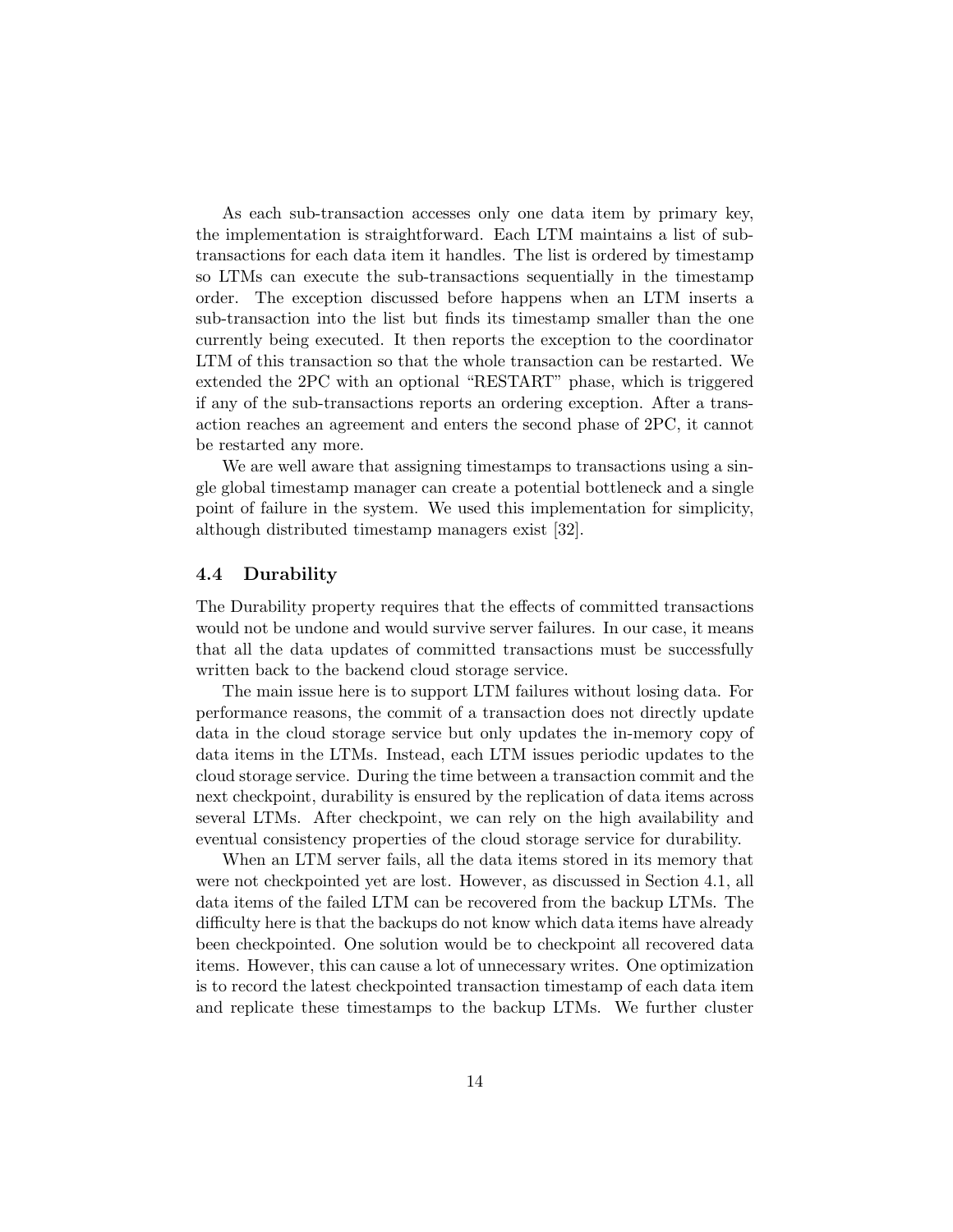transactions into groups, then replicate timestamps only after a whole group of transactions has completed.

Another issue related to checkpointing is to avoid degrading the system performance at the time of a checkpoint. The checkpoint process must iterate through the latest updates of committed transactions and select the data items to be checkpointed. A naive implementation that would lock the whole buffer during checkpointing would also block the concurrent execution of transactions. We address this problem by maintaining an extra buffer in memory with the list of data items to be checkpointed. Transactions write to this buffer by sending updates to an unbounded non-blocking concurrent queue [36]. This data structure has the property of allowing multiple threads to write concurrently to the queue without blocking each other. Moreover, it orders elements in FIFO order, so old updates will not override younger ones.

#### 4.5 Membership

To correctly execute transactions, all LTMs must share the same view of system membership to determine the assignment of data items consistently. The system membership changes when LTMs join, depart, fail or recover from failures. These events may happen at any time, including during the execution of transactions. To ensure the ACID properties, changes in system membership must not take place during the 2PC execution of any transaction. When an LTM fails, other LTMs must therefore first complete the recovery of all ongoing transactions before updating the system membership.

In addition to LTM failures, the system may also encounter network failures, which can temporarily split the LTMs into multiple disconnected partitions. In such a case, according to the CAP dilemma, we decide to guarantee consistency at the possible cost of a loss of availability. In the case of system partitioning, transactions may still proceed provided that: (i) one of the partitions is able to elect itself as the "majority" partition; and (ii) its available LTMs can recover the consistent states of all data items. In all other cases the system will reject incoming connections until it fulfills the condition again.

This section presents our mechanism to recover the system consistently from network partitions.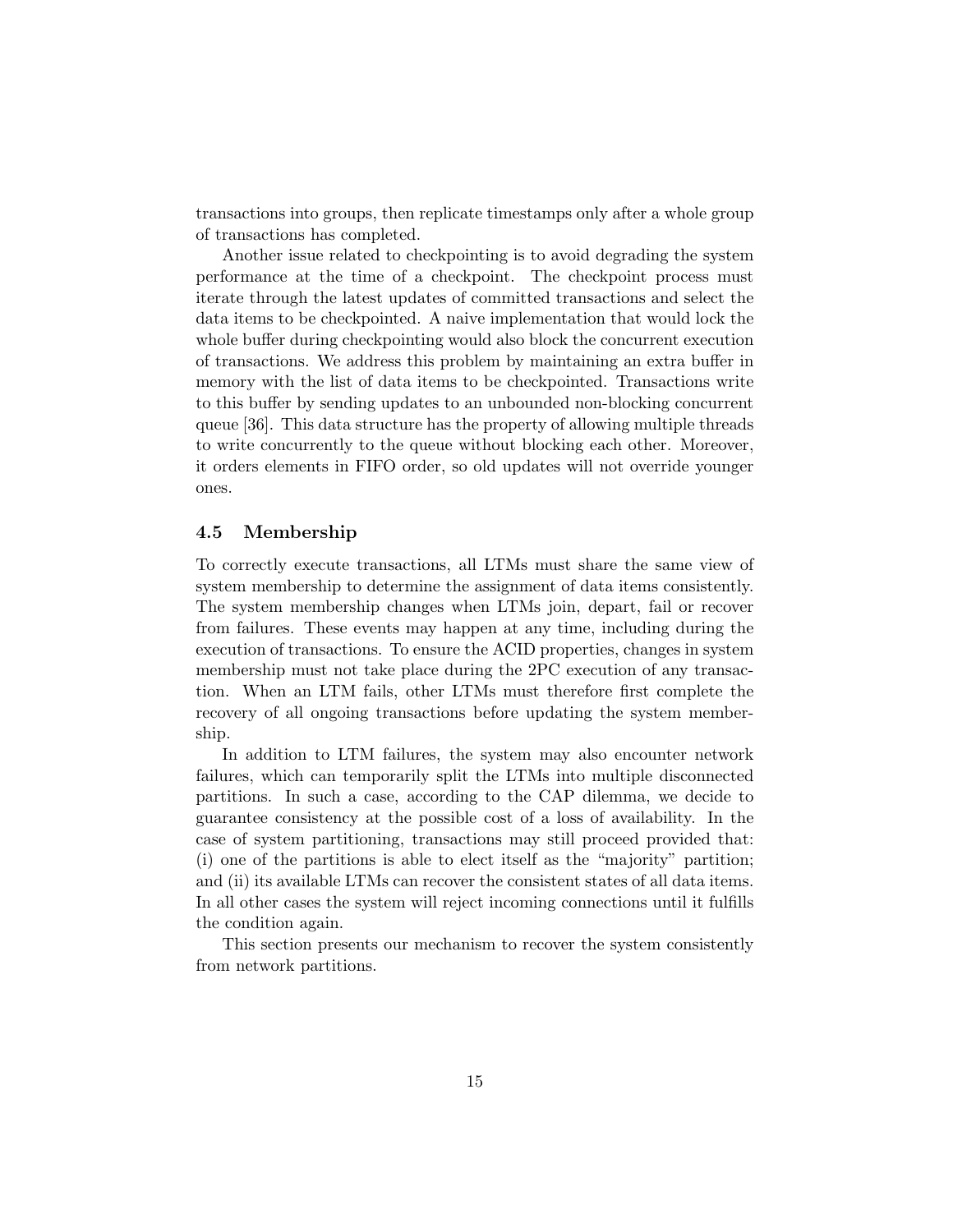#### 4.5.1 Membership Updates

To ensure a consistent membership, all membership changes are realized through a 2PC across all available LTMs. All LTMs block incoming transactions until the new system membership has been committed consistently. In the first phase of a membership change, each LTM waits for all of its coordinated ongoing transactions to terminate, and then votes "COMMIT." After reaching an agreement to "COMMIT," the second phase updates the system membership and applies the new data assignment through data replication/movement.

Each membership change creates a new membership version attached to a monotonically increasing timestamp. Each LTM attaches the timestamp of its current membership to all of its messages. If an LTM receives a message with a higher timestamp than its own, this means that the other LTMs consider it as having failed. The concerned LTM discards its entire state and rejoins.

After each membership change, the new timestamp is stored in a special "Membership" table in the cloud data service. By scanning through this "Membership" table, any new LTM or any Web application instance can locate the currently available LTMs. One issue is that the cloud data services may return a stale membership. However, one can contact the TPS and obtain the latest membership as long as the stale membership contains at least one LTM currently in the TPS.

Any LTM may initiate a membership update if it wants to join the system or it detects the unavailability of other LTMs. This means that multiple updates may be issued simultaneously. To guarantee the isolation of such updates, we use a simple optimistic concurrency control mechanism that only one membership update can take place at a time [44]. If an LTM receives a request for membership update before a previous one has finished, then this LTM will vote "ABORT" to the latter. To avoid continuous conflicts and aborts, LTMs may insert a random time delay before initiating the previously aborted membership update again.

#### 4.5.2 Dealing with Network Partitions

In case of a network partition, multiple system subsets may consider that the other unreachable LTMs have failed, recover from their "failures" and carry on with processing the application workload independently from each other. However, this would violate the ACID properties and must therefore be avoided.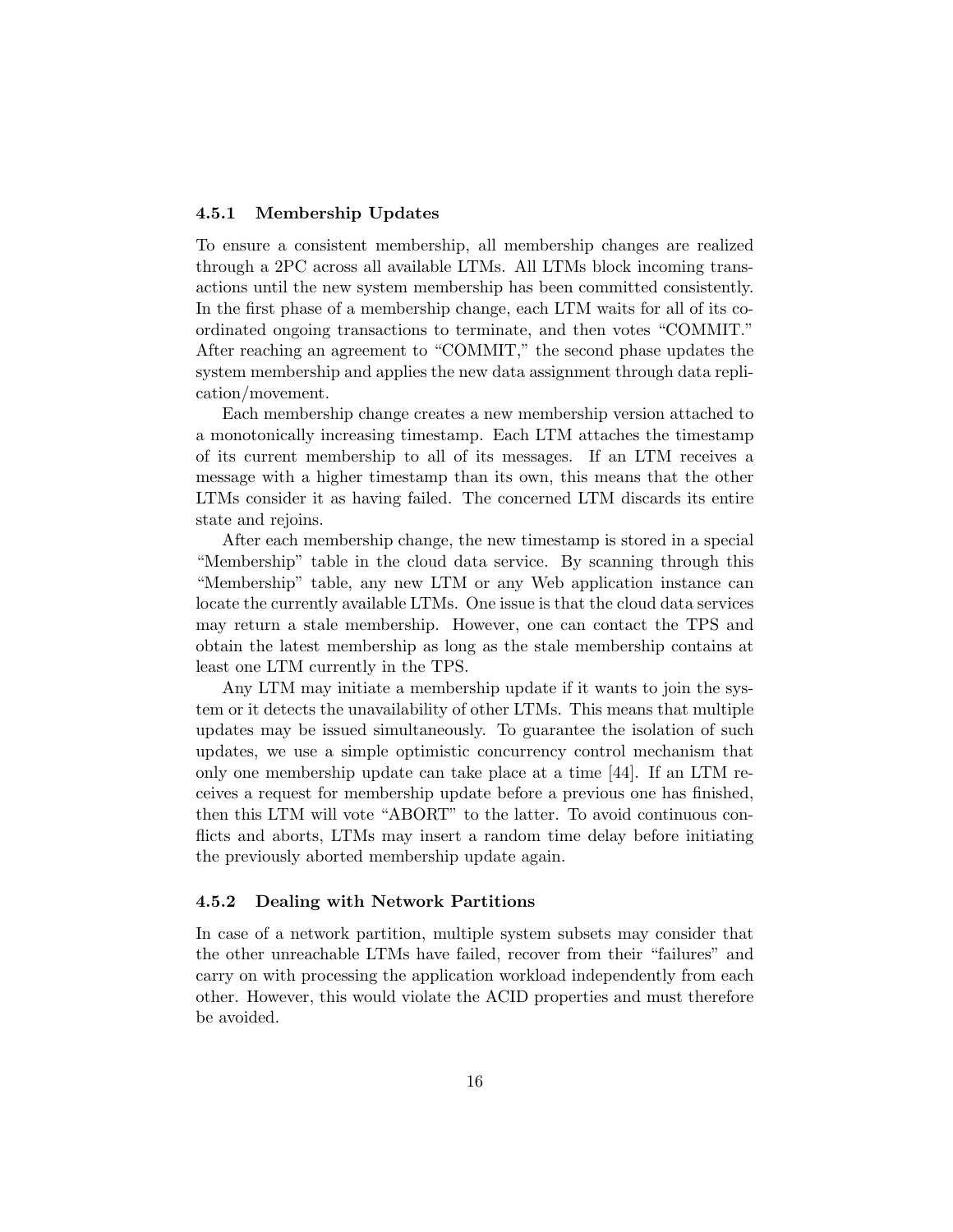

Figure 3: An example of unclean network partitions

For simplicity, we assume that no network partition occurs during the recovery of another partition. Supporting this latter case requires additional algorithms that we consider out of the scope of this article.

We use the Accessible Copies algorithm [18] to recover the system consistently during network partitions. This algorithm ensures that only one partition may access a given data item by allowing access to a given data item only within a partition that contains a majority of replicas. Instead of using a majority partition for each data item, we adapt the "majority" rule such that only the partition that contains more than half of the previous membership can access all data items. Minority partitions are forbidden access to any data item. It may happen that the majority partition lacks more then N LTM servers from the previous membership<sup>1</sup>, and thus cannot recover all data items; in this case it rejects all incoming transactions until it can recover all data items.

Once a majority partition is established, it can recover all the ongoing transactions and accept new incoming transactions. After recovery, all LTMs in the majority partition have the new system membership with an increased timestamp. The other ones, which still have the previous membership timestamp, can detect after network partition recovery that they have been excluded from the membership, and rejoin as new members.

When an LTM discovers that other LTMs are unreachable because of LTM crashes and/or network partitions, it identifies its new partition membership through a 2PC across all LTMs. In the first phase, it sends an "invitation" to all LTMs; any responding LTM which vote "COMMIT" belongs to its partition membership. After all LTMs either respond or time-out, the second phase updates the partition membership of all LTMs in the partition of the coordinator. One optimization is to exclude the discovered unreachable LTMs from the first 2PC of building partition membership. This op-

<sup>&</sup>lt;sup>1</sup>Assuming that each transaction and data item has  $N + 1$  replicas in total.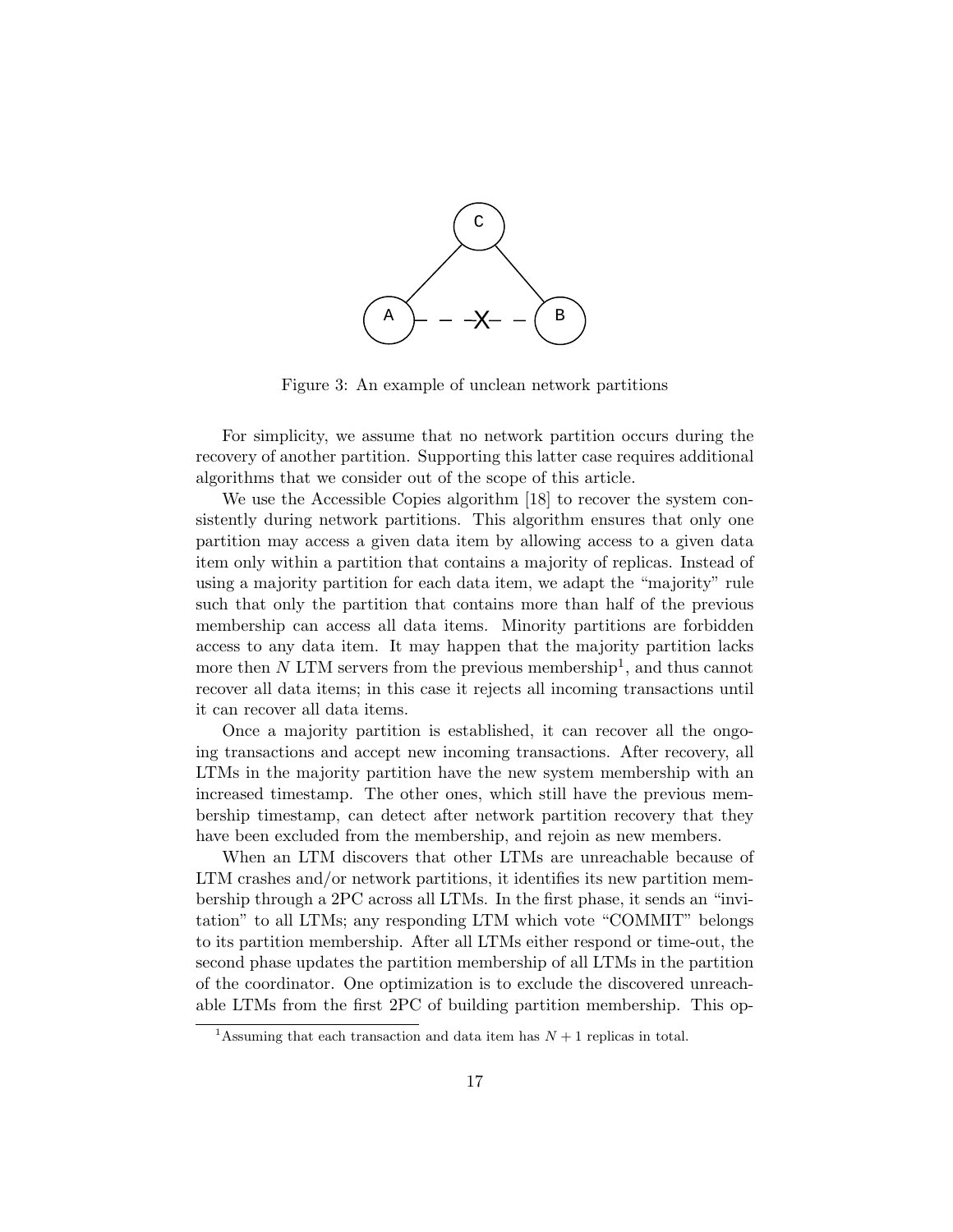timization is effective for the scenario of LTM failures, avoiding a possible delay of time-out in waiting for responses from these failed LTMs. In case of network partitions, the first 2PC may fail to establish a majority partition to recover the system. LTMs should then include these excluded LTMs back into the following periodical 2PCs of building partition membership.

The above mechanism can organize the TPS into a number of disjointed partitions, provided that the network is "cleanly" partitioned: any two LTMs in the same partition can communicate, and any two LTMs in different partitions cannot. However, a network may also be "uncleanly" partitioned due to the lag of reconstructing routing tables. Figure 3 shows an example of unclean partition where each LTM has a different view of reachable LTMs: view $(A) = \{A, C\}$ , view $(B) = \{B, C\}$  and view $(C) = \{A, B, C\}$ . In this case, LTM C may join two different partitions: either  ${A, C}$  or  ${B, C}$ , which both turn out to be majority partitions. To ensure that an LTM can only belong to one partition at a time, we define that if an LTM has already joined a partition, it will vote "ABORT" to any "invitation" of joining a different partition.

Minority partitions periodically try to rejoin the system by checking if previously unavailable nodes become reachable again. Receiving an "ABORT" vote for an "invitation" indicates that partitions are reconnected. In this case, the two partitions can be merged through a 2PC across all LTMs in the two partitions. The first phase is to push the memberships of two partitions to all the participant LTMs. A participant LTM votes "COMMIT" if the received membership matches its current latest partition membership. Otherwise, it votes "ABORT". If an agreement to "COMMIT" is reached, the second phase updates the partition membership of all participant LTMs into the combined membership of two partitions. If any participant LTM votes "ABORT" or fails to respond, the 2PC is aborted.

### 5 System Implementation

This section discusses implementation details of CloudTPS, in particular how to support various cloud data storage services. We also present two optional optimizations: memory management to prevent memory overflow in the LTMs, and handling of read-only transactions containing complex read queries.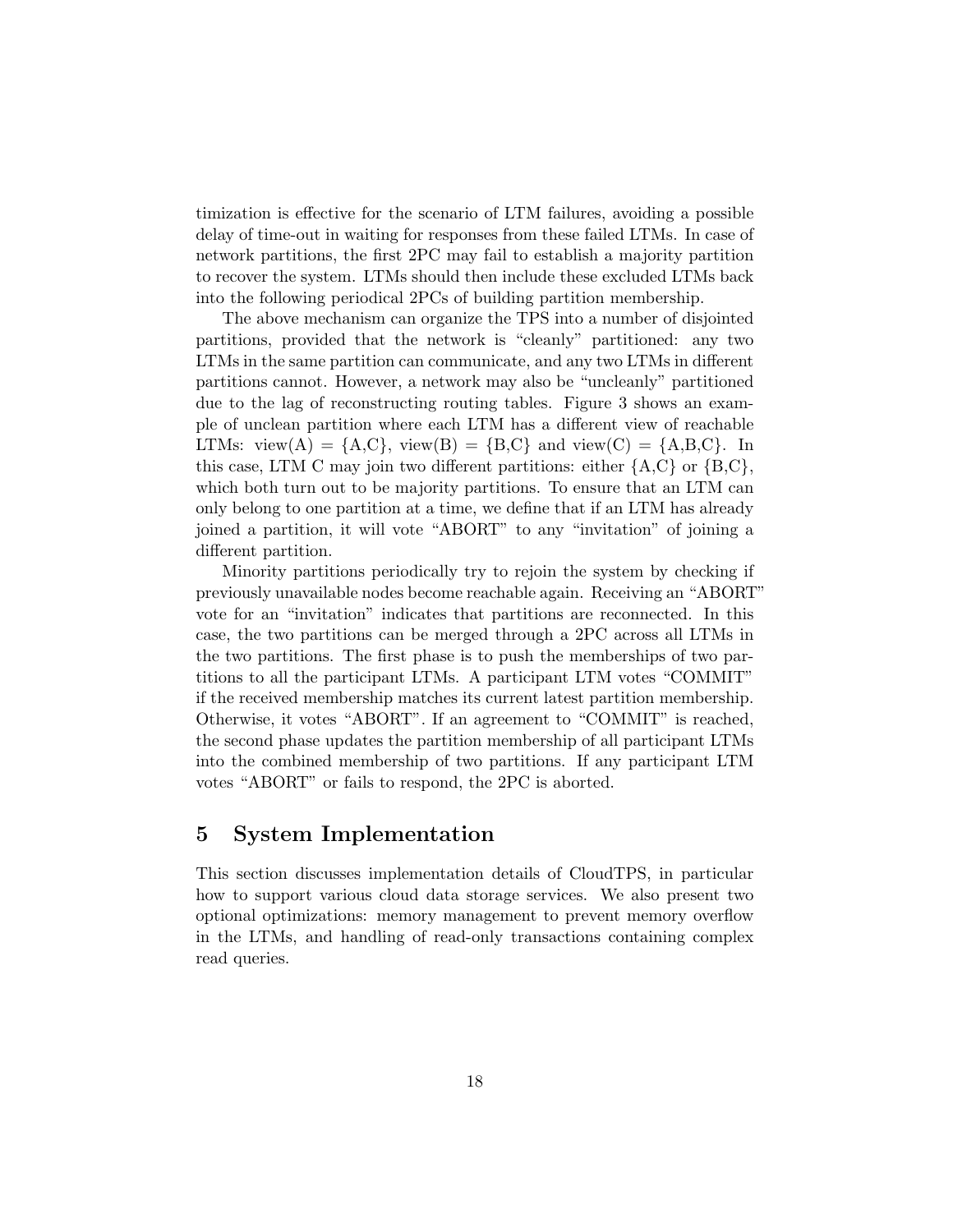|               | <b>SimpleDB</b>       | <b>Bigtable</b>      | <b>PNUTS</b>       |
|---------------|-----------------------|----------------------|--------------------|
| Data Item     | Multi-value           | Multi-version        | Multi-version      |
|               | attribute             | with timestamp       | with timestamp     |
| <b>Schema</b> | No schema             | Column-families      | Explicitly claimed |
|               |                       |                      | attributes         |
| Operation     | Range queries         | Single-table         | Single-table       |
|               | on arbitrary          | scan with various    | scan with          |
|               | attributes of a table | filtering conditions | predicates         |
| Consistency   | Eventual              | Single-row           | Single-row         |
|               | consistency           | transaction          | transaction        |

Table 1: Key differences between cloud data services

#### 5.1 Portability

CloudTPS relies on a cloud data storage service to ensure transaction durability. However, current cloud data storage services support different data models, consistency guarantees, operation semantics and interfaces. Adapting CloudTPS to all of them is a challenge. We compare three prominent and typical cloud data services: Amazon SimpleDB, Google Bigtable and Yahoo PNUTS. Our implementation is compatible with SimpleDB and Bigtable. Porting CloudTPS to other data services requires only minor adaptations.

SimpleDB, Bigtable and PNUTS have a number of similarities in their data models. They all organize application data into tables. A table is structured as a collection of data items with unique primary keys. The data items are described by attribute-value pairs. All attribute values are typed as strings. Data items in the same table can have different attributes. Data items are accessed with "GET/PUT" by primary key. Operations across tables, such as join queries, are not supported.

On the other hand, as shown in Table 1, the three cloud data services also have some key differences:

- 1. SimpleDB supports multiple values per attribute of a data item, while Bigtable and PNUTS only allow one. To be compatible with all of them, our data model allows only one value per attribute.
- 2. SimpleDB does not impose a predefined schema for its tables. PNUTS requires explicit claims of all attributes in a table, but it is still compatible with SimpleDB, as it does not require all records to have values for all claimed attributes and new attributes can be added any time without halting query or update activity. On the other hand, Bigtable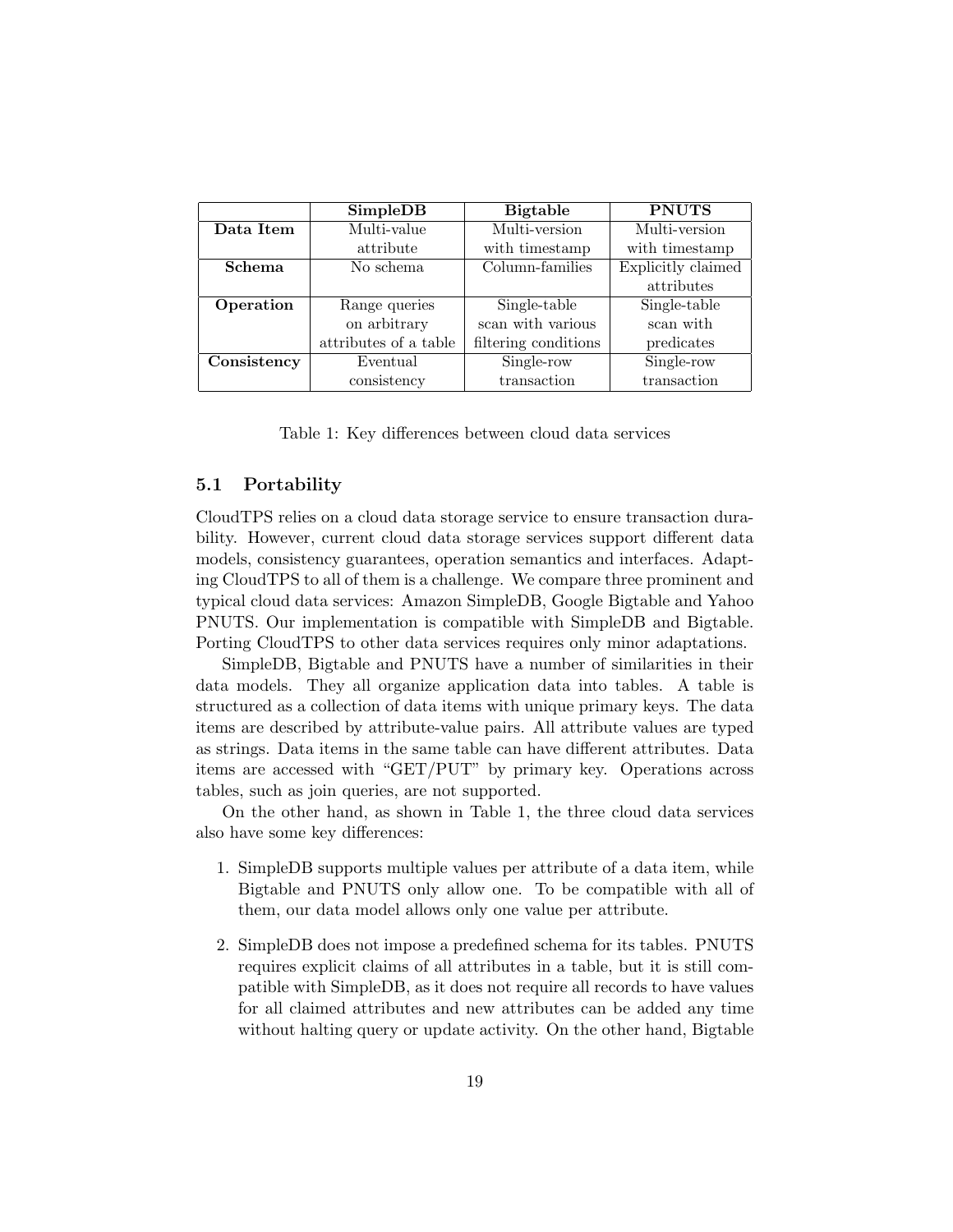groups attributes into predefined column-families. To access an attribute, one should include its column-family name as its prefix. We address this difference by always prepending attribute names with the column-family name for Bigtable.

- 3. All three cloud data services support sophisticated data access operations within a table, but via different APIs. SimpleDB supports range queries inside a table with its specific language; Bigtable and PNUTS provide similar functionality with table scanning using various filtering conditions or predicates. This difference is irrelevant to the system design described before, as it accesses data items only by primary key. However, the optimization of read-only transactions, as described in Section 5.3, allows Web applications to access consistent data snapshots in cloud data services directly via their APIs. Therefore, the implementation of this optimization depends on the interface of the underlying cloud data service.
- 4. SimpleDB provides eventual consistency so that applications may read stale data. In contrast, Bigtable and PNUTS support single-row transactions, so they can guarantee returning the latest updates. We assume that when CloudTPS starts and loads a data item from the cloud data service for the first time, all the replicas of this data item are consistent. So CloudTPS can obtain the latest updates in this case, regardless of the consistency level of underlying cloud data service. However, this is not true for reloading a data item that has been recently updated. Different data consistency models of cloud data services require additional adaptations to implement our performance optimizations, as discussed in the following sections.

#### 5.2 Memory Management

For efficiency reasons we keep all data in the main memory of the LTMs. However, maintaining a full copy of all application data may overflow the memory space, if the size of the data is large. One would thus have to allocate unnecessary LTM servers just for their memory space, rather than for their contributions to performance improvement. On the other hand, we notice that Web applications exhibit temporal data locality so that only a small portion of application data is accessed at any time [51, 50]. Keeping unused data in the LTMs is not necessary for maintaining ACID properties, so LTMs can evict these data items in case of memory shortage, and reload them from the cloud data service when necessary.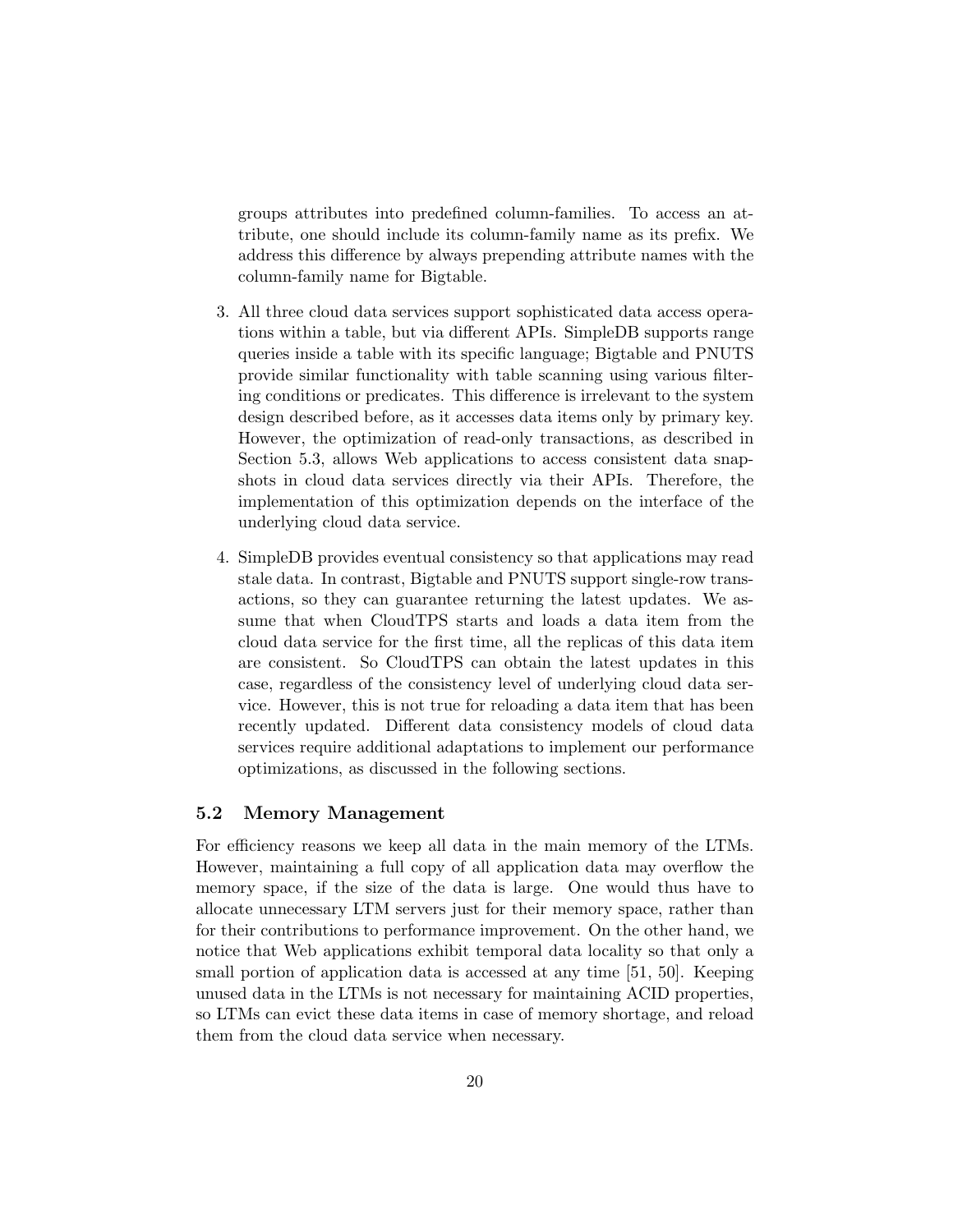The key issue is that the eviction of any data items from LTMs must not violate the ACID properties of transactions. Obviously, the data items that are currently accessed by ongoing transactions must not be evicted until the transaction completes and the data updates have been checkpointed. After evicting a data item from the LTMs, future transactions may require it again. To guarantee strong consistency for these transactions, LTMs have to guarantee that the latest version of the evicted data items can be obtained from the cloud data service in the next read. The solution to this issue, however, depends on the consistency level guaranteed by the underlying cloud data service. To ensure that the latest version of a data item is visible, CloudTPS requires that the underlying cloud data service supports at least "Monotonic-reads" consistency [48]. If the data service provides the "Readyour-writes" consistency, checkpointing back the latest updates successfully is sufficient to evict a data item. For instance, Google Bigtable and Yahoo PNUTS support single-row transactions and thus provide "Read-yourwrites" consistency. If the data service provides only eventual consistency, such as in SimpleDB, then LTMs may still obtain stale data even after a "GET" returned the latest version. To address this problem, we store the timestamps of the latest versions of all data items in LTMs, which can then determine if the newly loaded version of data item is up-to-date. If it is not, LTMs will abort the transactions and maintain ACID properties at the cost of rejecting these transactions.

Storing the latest timestamps of all data items in memory may also overflow the memory if the number of data items is extremely large. Storing them in the cloud data service is not an option, since they must maintain strong consistency. A simple solution could be to store them in the local hard drive of the LTM.

Another difficulty is that SimpleDB does not support multi-versions with timestamp, but multi-values for an attribute. We address this by attaching a timestamp at the end of the value of each attribute and so transform "multi-values" into "multi-versions".

Another issue is to minimize the performance overhead of memory management, and carefully select which data items should be evicted. To maintain reasonable performance, we should maximize the hit rate of transactions in LTMs. Standard cache replacement algorithms, such as LRU, assume that data items have identical sizes. However, in CloudTPS, the data items have very different sizes, leading to a poor performance. So we adopt the costaware GreedyDual-Size (GDS) algorithm [12] which leverages knowledge of data item sizes to select data items to evict. The GDS algorithm associates a value H to each data item p:  $H(p) = L + cost/size$ , where L is the H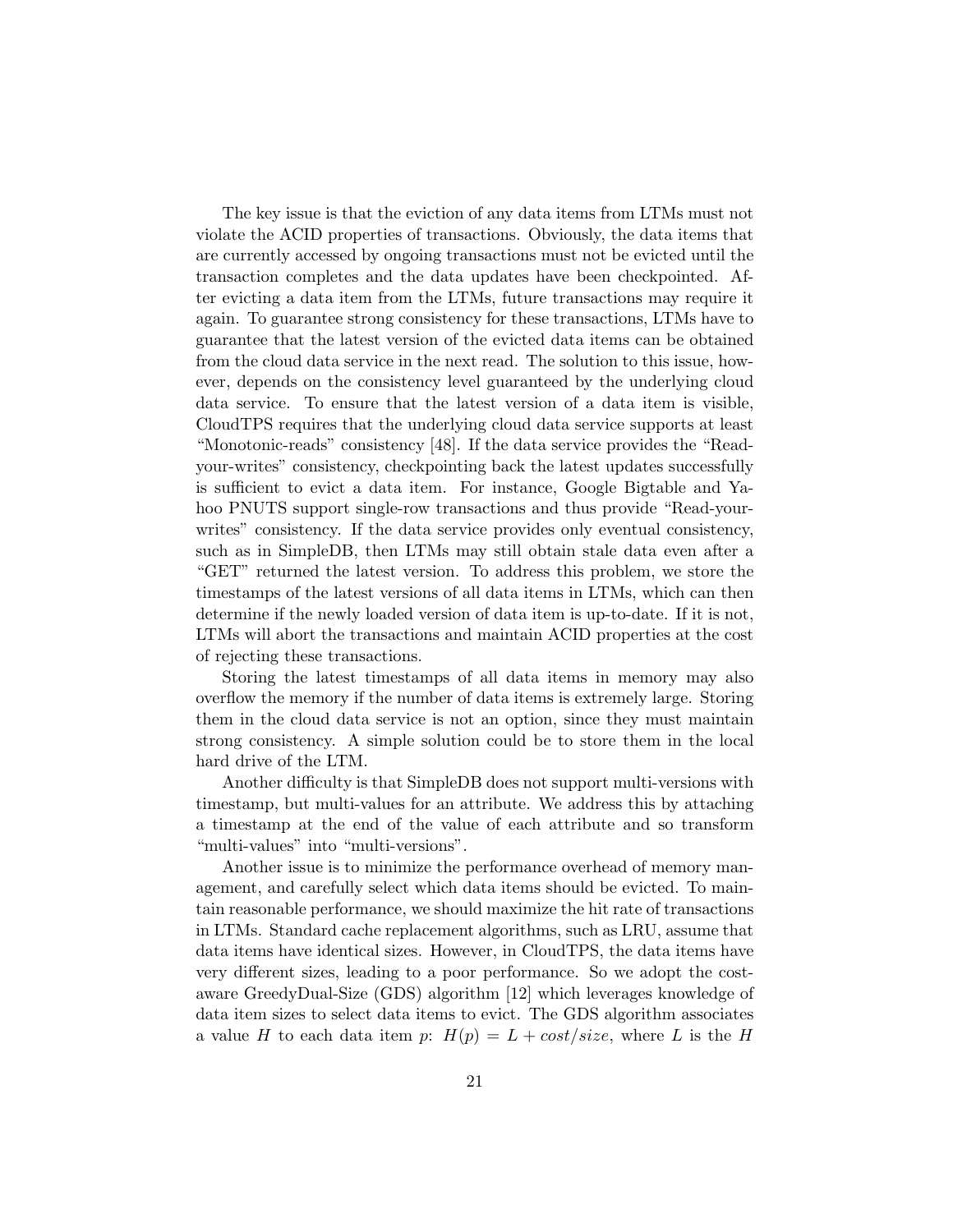value of the latest evicted data item. We set the cost parameter to 1 for all data items as this optimizes hit rate. The parameter size refers to the size of data item p. Each time that an LTM needs to replace a data item, it selects the data item with the lowest  $H$  value and updates its  $L$  value to the  $H$  value of this evicted data item. When a data item is accessed, the H value of this data item is recaculated with the updated parameters: the latest L value and its possibly changed size.

#### 5.3 ReadOnly Transactions

CloudTPS supports read-write and read-only transactions indifferently. The only difference is that in read-only transactions no data item is updated during the second phase of 2PC. Read-only transactions have the same strong data consistency property as read-write transactions, but also the same constraint: accessing well identified data items by primary key only. However, CloudTPS provides an additional feature for read-only transactions to support complex read queries such as range queries.

We exploit the fact that many read queries can produce useful results by accessing a possibly stale but consistent data snapshot. For example, in e-commerce Web applications, a promotion service may identify the best seller items by aggregating recent orders information. However, it may not be necessary to compute the result based on the absolute most recent orders. We therefore introduce the concept of Weakly-Consistent Read-only Transaction (WCRT): A WCRT contains any number of read operations offered by the cloud data service, e.g., table scan for Bigtable. Web applications issue WCRTs directly to the cloud data service, bypassing the LTMs. All read operations of a WCRT executes on the same internally consistent but possibly slightly outdated snapshot of the database.

To implement WCRTs, we introduce a snapshot mechanism in the checkpoint process of LTMs, which marks each data update with a specific snapshot ID that is monotonically increasing. This ID is used as the version number of the newly created version when it is written to the cloud storage service. A WCRT can thus access a specific snapshot by only reading the latest version of any data item of which the timestamp is not larger than the snapshot ID.

We group transactions in sets of  $M$  transactions with subsequent timestamps, of which each group constitutes a new snapshot. Assuming that the transaction timestamp is implemented as a simple counter, the first snapshot reflects all the updates of committed transactions  $[0, M)$ . The next snapshot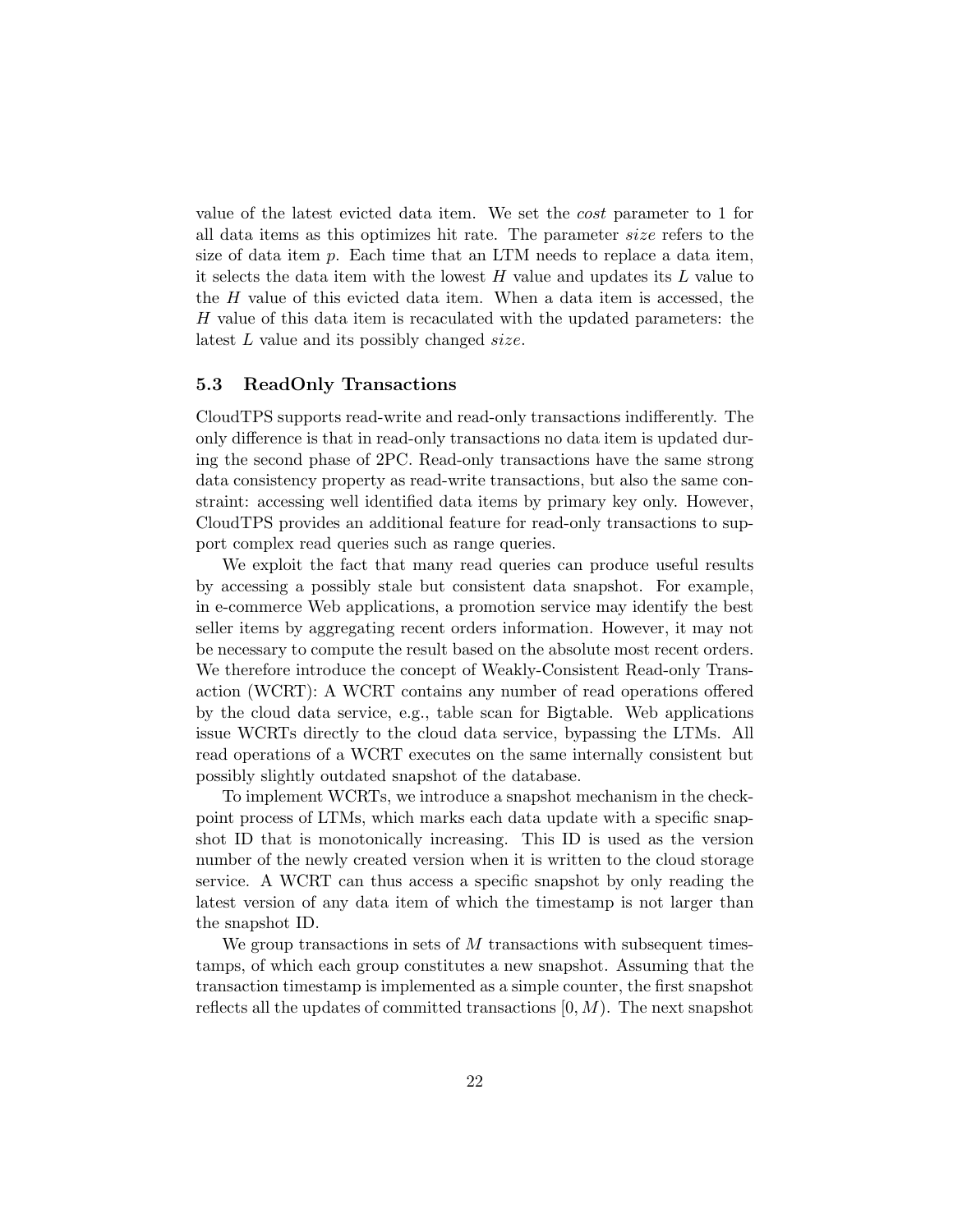reflects updates from transactions  $[0, 2M)$ , and so on. At the finest granularity, with  $M = 1$ , each read-write transaction creates a new snapshot.

The key issue in this snapshot mechanism is to determine whether a consistent snapshot is fully available in the cloud data service such that WCRTs can execute on it. A consistent snapshot contains all the updates of the transactions which it reflects. It is fully available only after all these updates have been checkpointed back. The main difficulty is that a transaction may update data items across multiple LTMs, where each LTM performs checkpoints for its own data items independently from the others. Therefore, CloudTPS must collect checkpoint progress information from multiple LTMs. To address this issue, we use the cloud data service as a shared medium for collecting checkpoint progress information. The system creates an extra table named "Checkpoint", where each LTM writes its latest completed snapshot ID into a separate data item using its membership ID as the primary key value. So the minimal snapshot ID stored in the "Checkpoint" table represents the latest snapshot of which the updates are all checkpointed.

Even though all the updates of a snapshot have been checkpointed successfully, the availability of this snapshot still depends on the consistency level provided by the cloud data service. The data services must provide at least "Monotonic-reads" consistency, so that LTMs can verify the visibility of the updates before claiming the snapshot is available. Bigtable and PNUTs support single-row transactions and thus provide the "Read-Your-Writes" consistency. Therefore, the snapshot is immediately available after writing all checkpoints back. Lastly, Amazon SimpleDB only supports eventual consistency, so it is impossible to guarantee the visibility of certain writes in the next read. Therefore, this feature cannot be applicable for cloud data services with eventual consistency only.

## 6 Evaluation

We demonstrate the scalability of CloudTPS by presenting the performance evaluation of a prototype implementation on top of two different families of scalable data layers: HBase running in our local DAS-3 cluster [23] and SimpleDB running in the Amazon Cloud. We then show that CloudTPS can recover from LTM failures and network partitions efficiently by presenting the throughput of CloudTPS under these failures. Lastly, we demonstrate the effectiveness of the memory management mechanism and discuss the tradeoff between system performance and buffer sizes.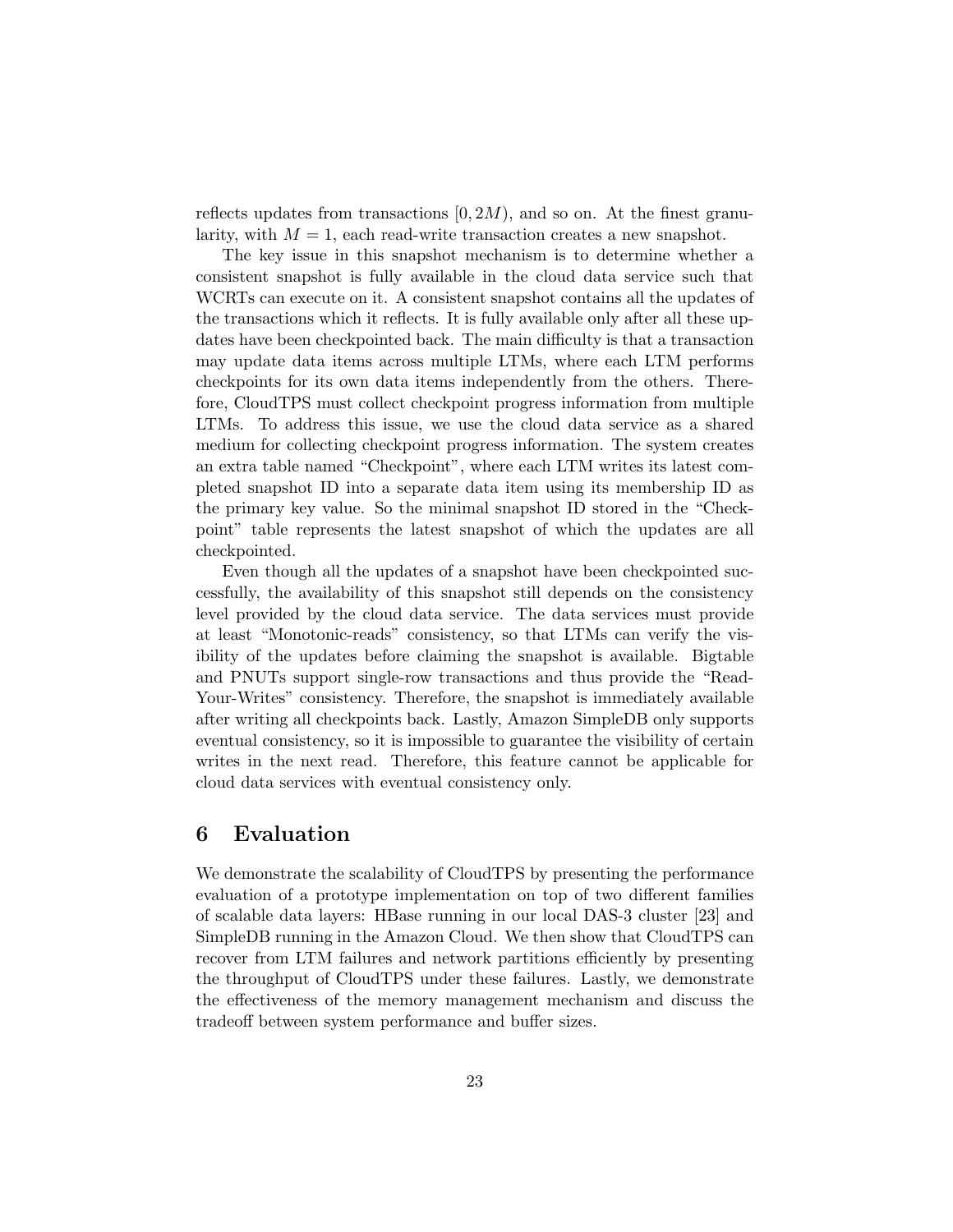

Figure 4: Workflow of transactions issued by each Emulated Browser (EB) of TPC-W

We evaluate our prototype under a workload derived from TPC-W [35]. TPC-W is an industry standard e-commerce benchmark that models an online bookstore similar to Amazon.com.

#### 6.1 Migration of TPC-W to the Cloud

TPC-W is originally designed as a Web application using a SQL-based relational database as backend. However, CloudTPS is based on HBase and SimpleDB. Both of them use a different data model other than the relational data model, and do not support the SQL language. We therefore need to adapt the original relational data model of TPC-W into the data models of BigTable and SimpleDB. As described in Section 5.1, we can easily adapt the Bigtable data model into SimpleDB data model by using the exact same attribute names, which are prepended with the column family names. Therefore, we first adapt the relational data model of TPC-W into the Bigtable data model.

Using similar data denormalization techniques as in [53], we design a Bigtable data model for TPC-W that contains the data accessed by the transactions in Figure 4. The relational data model of TPC-W comprises six tables that are accessed by these transactions. To adapt this data model to Bigtable, we first combine five tables ("Orders, Order Line, Shopping Cart, Shopping Cart Entry, CC XACTS") into one "bigtable" named "Shopping." Each of the original tables is stored as a column family. The new bigtable "Shopping" has the same primary key as table "Shopping Cart." For table "Order Line," multiple rows are related to one row in table "Order," they are combined into one row and stored in the new bigtable by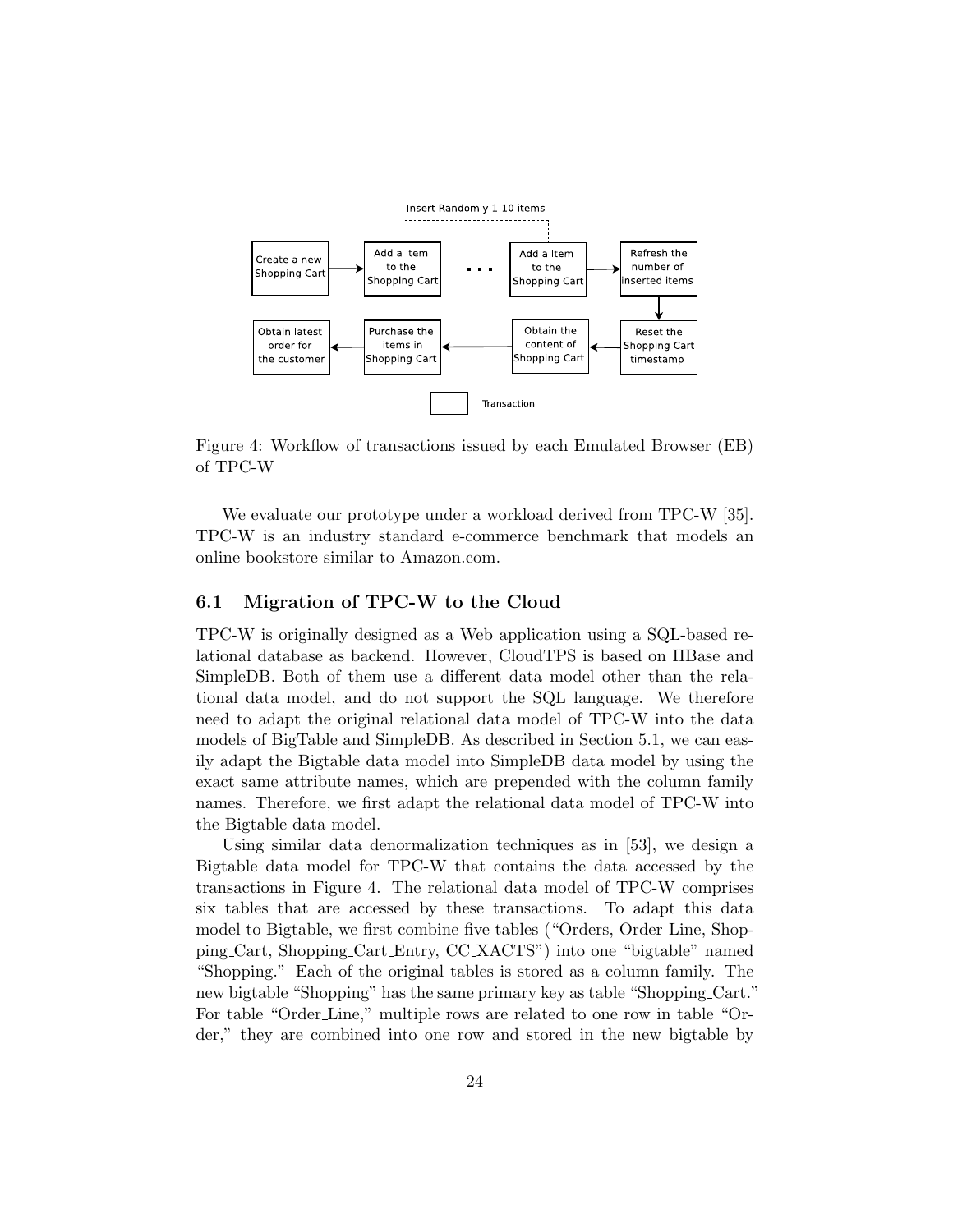defining different column names for the values of same data column but different rows. Second, for the remaining table "Item," only the column "i\_stock" is accessed. We can thus have a bigtable named "Item\_Stock" which only contains this column and has the same primary key. Finally, for the last transaction in Figure 4 which retrieves the latest order information for a specific customer, we create an extra index bigtable "Latest Order" which uses customer IDs as its primary key and contains one column storing the latest order ID of the customer.

For both HBase and SimpleDB, we populate 144,000 customer records in the "Latest Order" bigtable and 10,000 item records in the "Item Stock" bigtable. We then populate the "Shopping" bigtable according to the benchmark requirements. As shown in Figure 4, the workload continuously creates new shopping carts. Thus, the size of the "Shopping" bigtable increases continuously during the evaluation, while the other two bigtables remain constant in size. In the evaluation of the memory management mechanism, we also evaluate the system performance with 1,000,000 item records in the "Item Stock" bigtable.

In the performance evaluation based on HBase, we observed a load balancing problem. TPC-W assigns new shopping cart IDs sequentially. However, each HBase node is responsible for a set of contiguous ranges of ID values, so at any moment of time, most newly created shopping carts would be handled by the same HBase node. To address this problem, we horizontally partitioned the bigtables into 50 sub-bigtables and allocated data items to subtables in round-robin fashion.

As for Amazon SimpleDB, we organize application data into a number of domains (i.e., tables), while each domain can only sustain a limited amount of update workload. So we also have to horizontally partition a table in round-robin fashion and place each partition into a domain. However, different from HBase, we can use at most 100 domains for the whole application. We therefore partition the three tables into different number of sub-tables according to our estimated data access loads. We horizontally partition the "Shopping" bigtable into 80 domains and the other two bigtables into 5 domains each. This way SimpleDB can provide sufficient capacity for both writes and reads, while CloudTPS remains the performance bottleneck for performance evaluation.

#### 6.2 Experiment Setup

We perform the scalability evaluation on top of two different scalable data layers: 1) HBase v0.2.1 [23] running in the DAS-3 cluster [16] in our uni-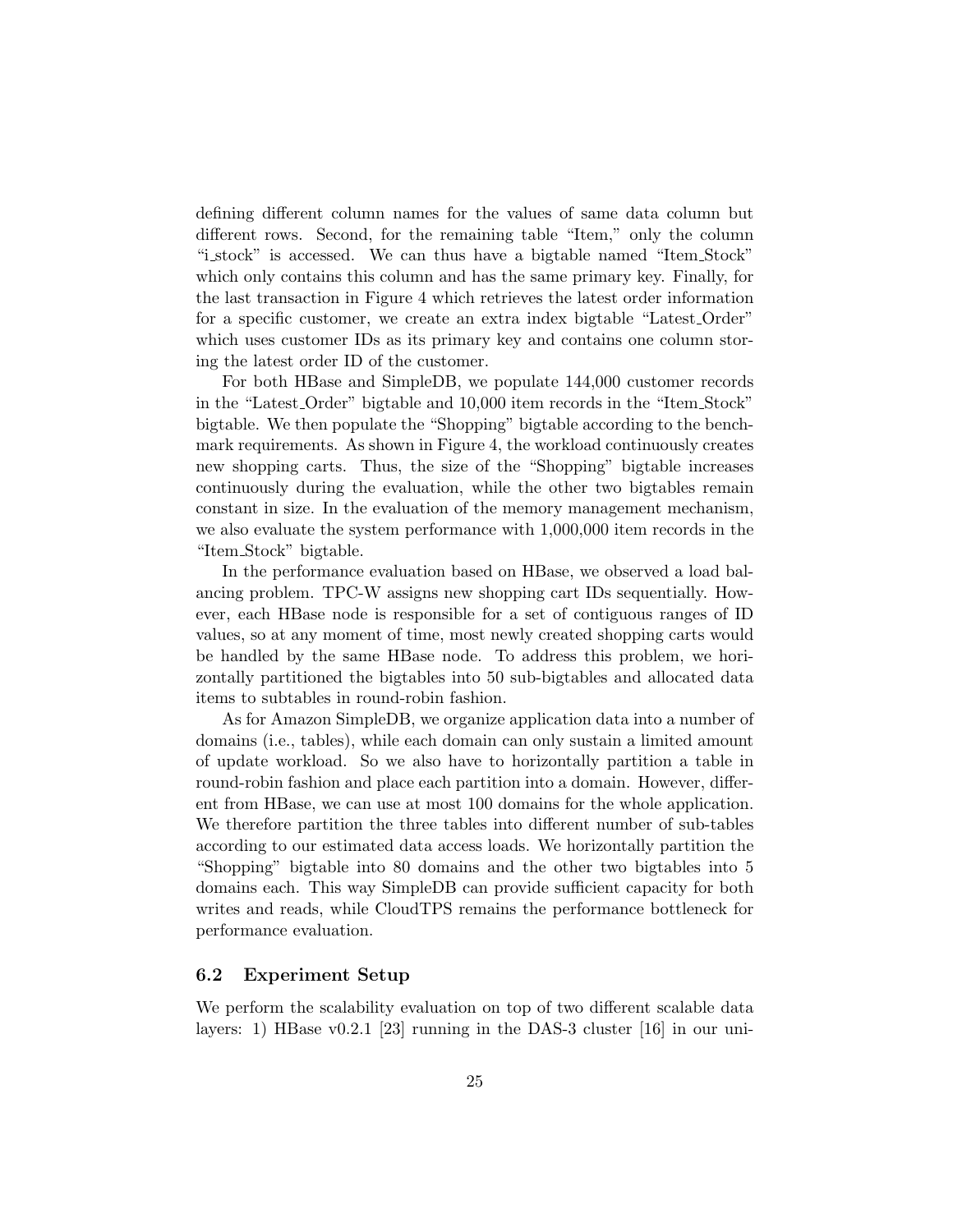versity; 2) SimpleDB in the Amazon Cloud [3]. In both platforms, we use Tomcat v5.5.20 as application server. The LTMs and load generators are deployed in separate application servers.

DAS-3 is an 85-node Linux-based server cluster. Each machine in the cluster has a dual-CPU / dual-core 2.4 GHz AMD Opteron DP 280, 4 GB of memory and a 250 GB IDE hard drive. Nodes are connected to each other with a Gigabit LAN such that the network latency between the servers is negligible.

Amazon EC2 offers various types of virtual machine instances, which may share the resources of a same physical machine with other instances. As of September 2009, there are two families of instance types: Standard and High-CPU. We perform scalability evaluation with both families. We choose the Small Instance in the Standard family, which has 1.7 GB memory, 1 virtual core with 1 EC2 Compute Unit, and 160 GB instance storage. At the time of our experiment, Standard Small instances cost \$0.10 per instancehour. Besides, we also select Medium Instance in the High-CPU family, which has 1.7 GB of memory, 2 virtual cores with 2.5 EC2 Compute Units each, and 350 GB of instance storage. High-CPU Medium instances cost \$0.20 per instance-hour. One EC2 Compute Unit provides the equivalent CPU capacity of a 1.0-1.2 GHz 2007 Opteron or 2007 Xeon processor.

TPC-W workload is generated by a configurable number of Emulated Browsers (EBs) which issue requests from one simulated user. Our evaluations assume that the application load remains roughly constant. The workload that an Emulated Browser issues to the TPS mainly consists of readwrite transactions that require strong data consistency. Figure 4 shows the workflow of transactions issued by an Emulated Browser, which simulates a typical customer shopping process. Each EB waits for 500 milliseconds on average between receiving a response and issuing the next transaction.

#### 6.3 Scalability Evaluation

We study the scalability of CloudTPS in terms of maximum sustainable throughput under a response time constraint. We perform the scalability evaluation in both DAS-3 and the Amazon cloud. In DAS-3, we assign a physical machine for each LTM, and have low contention on other resources such as network. Therefore, for the evaluations in DAS-3, we define a demanding response time constraint that imposes that the 99% of transactions must return within 100 ms. On the other hand, in the public Amazon cloud, our LTMs have to share a physical machine with other instances, and we have less control of the resources such as CPU, memory, network, etc. Fur-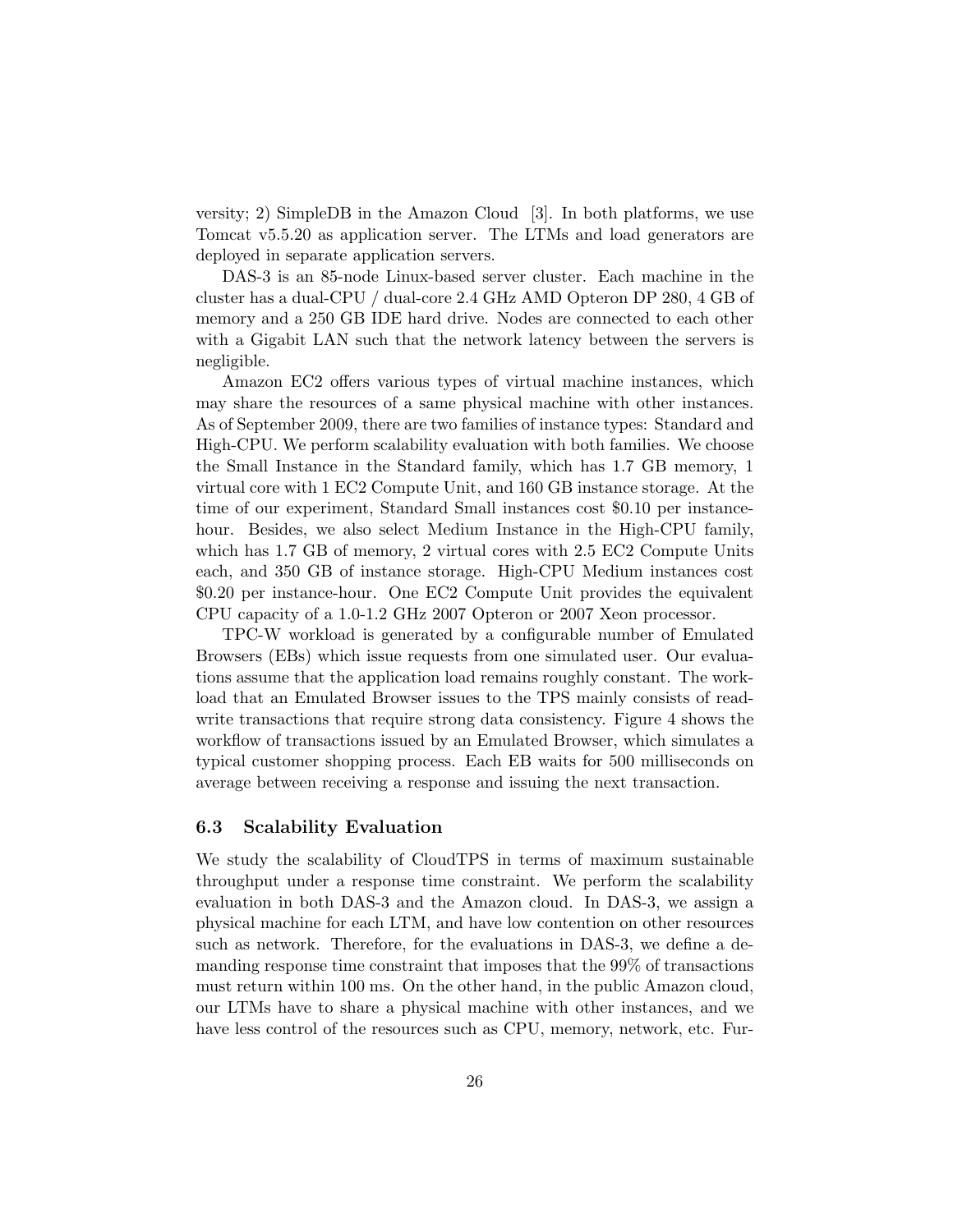

Figure 5: Maximum system throughput under a response time constraint

thermore, even multiple instances of the exact same type may exhibit different performance behavior [17]. Therefore, to prevent these interferences from disturbing our evaluation results, we relax the response time constraint for the evaluations in the Amazon cloud: 90% of transactions must return within 100 ms.

We perform the scalability evaluation by measuring the maximum sustainable throughput of the system consisting of a given number of LTMs before the constraint gets violated. In DAS-3, we start with one LTM and 5 HBase servers, then add more LTM and HBase servers. We carry out each round of the experiment for 30 minutes to measure the performance of system under a certain number of EBs. In all cases, we deliberately overallocated the number of HBase servers and client machines to make sure that CloudTPS remains the performance bottleneck. We perform similar steps in the Amazon cloud by starting with one LTM. CloudTPS remains the performance bottleneck, as SimpleDB can provide sufficient capacity for both writes and reads. We configure the system so that each transaction and data item has one backup in total, and set the checkpoint interval to 1 second.

Figure 5(a) shows that CloudTPS scales nearly linearly in DAS-3. When using 40 LTM servers it reaches a maximum throughput of 7286 transactions per second generated by 3825 emulated browsers. In this last configuration, we use 40 LTM servers, 36 HBase servers, 3 clients to generate load, and 1 server as global timestamp manager. This configuration uses the entire DAS-3 cluster so we could not extend the experiment further. The maximum throughput of the system at that point is approximately 10 times that of a single LTM server.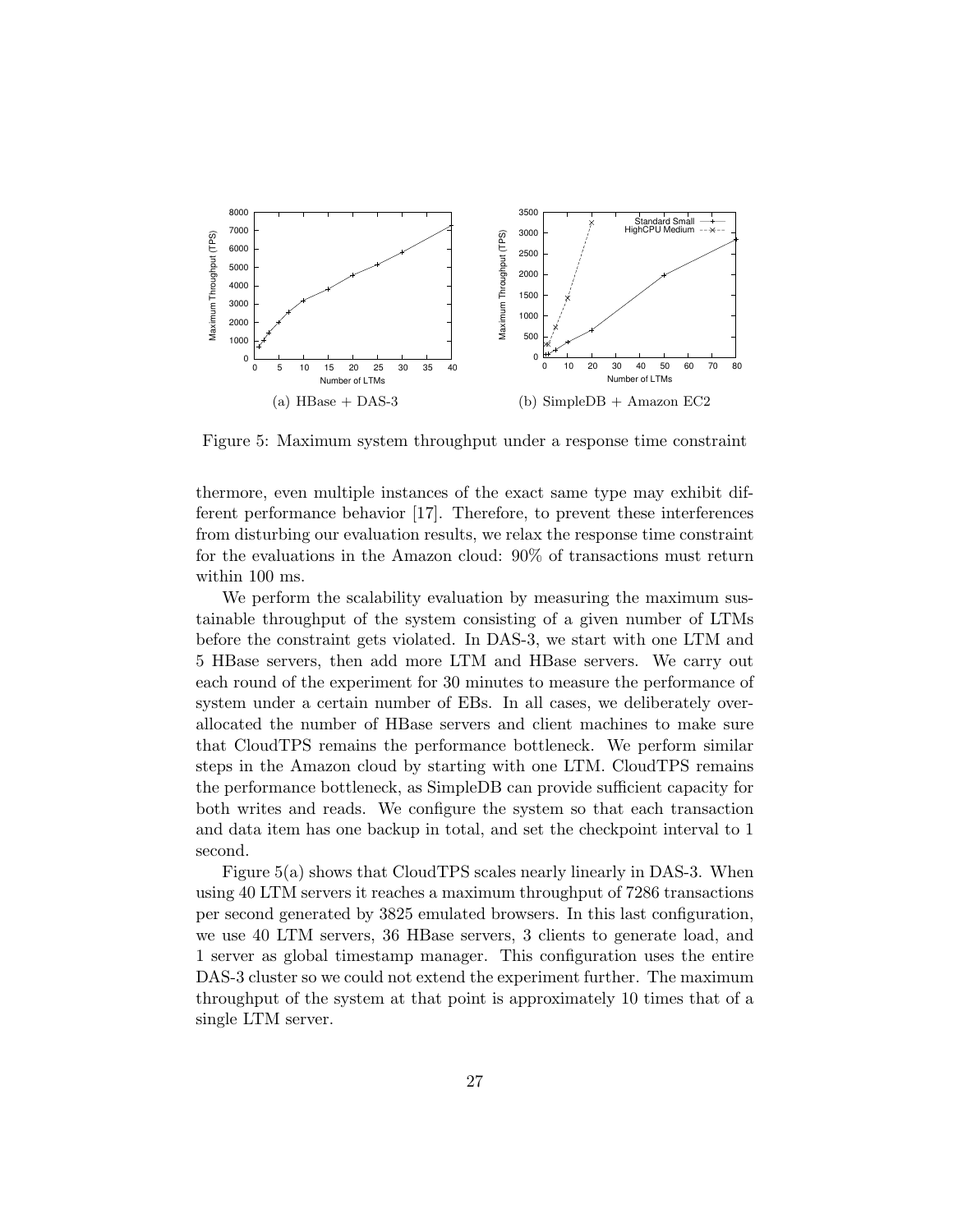

Figure 6: Number of LTMs accessed by the transactions of TPC-W

Figure 5(b) shows the scalability evaluation in the Amazon cloud. Here as well, CloudTPS scales nearly linearly with both types of EC2 virtual instances. When using 80 "Standard Small" instances, CloudTPS reaches a maximum throughput of 2844 transactions per second generated by 1600 emulated browsers. The maximum throughput of the system at that point is approximately 40 times that of a single LTM server. When using 20 "High-CPU" Medium instances, CloudTPS reaches a maximum throughput of 3251 transactions per second generated by 1800 emulated browsers. This is a 10-fold improvement compared to one LTM.

Furthermore, we explore the cost-effectiveness of the two EC2 instance types for CloudTPS. The "High-CPU medium" instances cost 2 times more than "Standard Small" instances. As show in Figure 5(b), 20 "High-CPU medium" instances, which together cost \$4 per hour, can sustain a higher maximum throughput than 80 "Standard Small" instances, which together cost \$8 per hour. Therefore, for this application, using "High-CPU medium" instances is more cost-effective than "Standard Small" instances.

The linear scalability of CloudTPS relies on the property that transactions issued by Web applications only access a small number of data items, and thus span only a small number of LTMs. We illustrate this property by measuring the number of LTMs that participate in the transactions with the configuration of 40 LTMs servers. As shown in Figure 6, the vast majority of transactions access only one  $LTM^2$ . In other words, most of the transactions of TPC-W execute within one LTM and its backups only. We expect this behavior to be typical of Web applications. The purchase transaction in Figure 4 is the only transaction that accesses more then 1 data item.

<sup>&</sup>lt;sup>2</sup>The LTMs that act only as backup of transactions or data items are not counted in.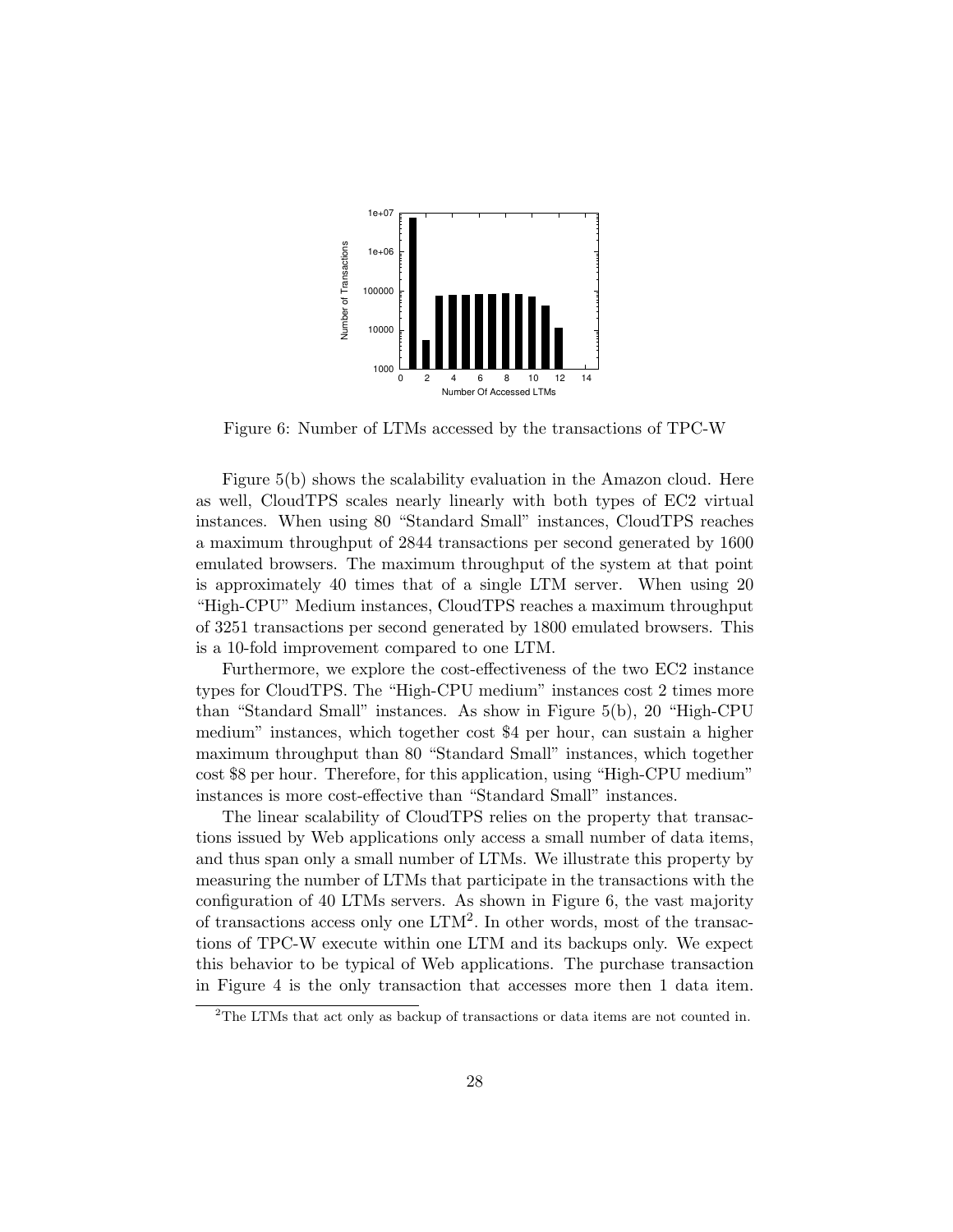

(c) Committed transactions at the time of (d) Committed transactions during the netthe LTM failure work partition

Figure 7: Throughput of system in the presence of LTM server failures in DAS-3

It first creates an order and clears the shopping cart inside the data item of the "Shopping" bigtable, then updates the stocks of all purchased items in the "Item Stock" bigtable, and lastly updates the latest order ID of the customer in the "Latest Order" bigtable. As the number of items contained in a shopping cart is uniformly distributed between 1 and 10, the number of data items accessed by a purchase transactions also has an uniform distribution between 3 and 12. Figure 6 shows that fewer transactions access 11 or 12 LTMs compared to the ones accessing 3 to 10 LTMs, and some transactions even access 2 LTMs. This is because the accessed data items may be located within the same LTM, so the number of accessed LTMs may be smaller than the number of accessed data items.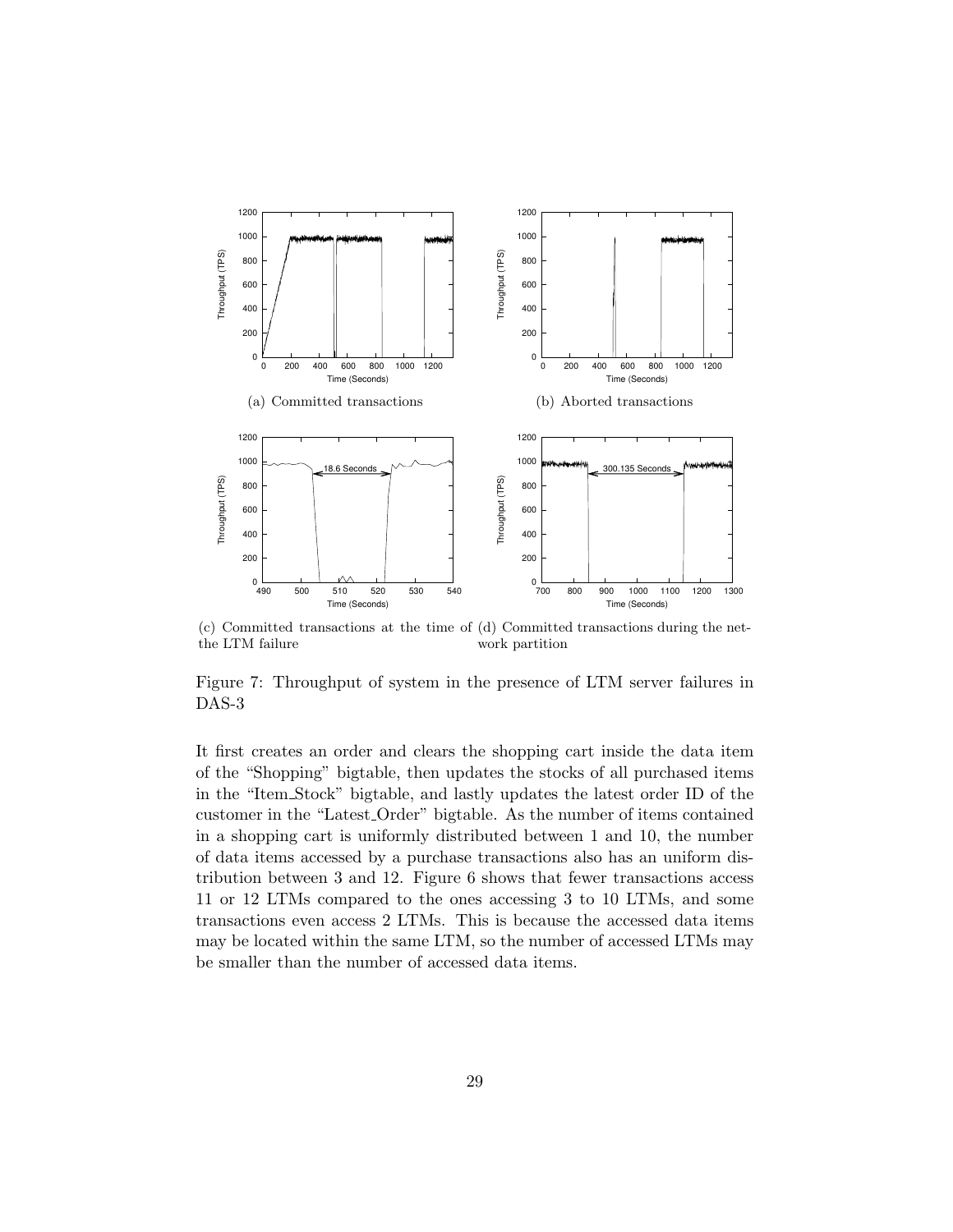

(c) Committed transactions during the (d) Committed transactions during the net-LTM failure work partition

Figure 8: Throughput of system in the presence of LTM server failures in the Amazon Cloud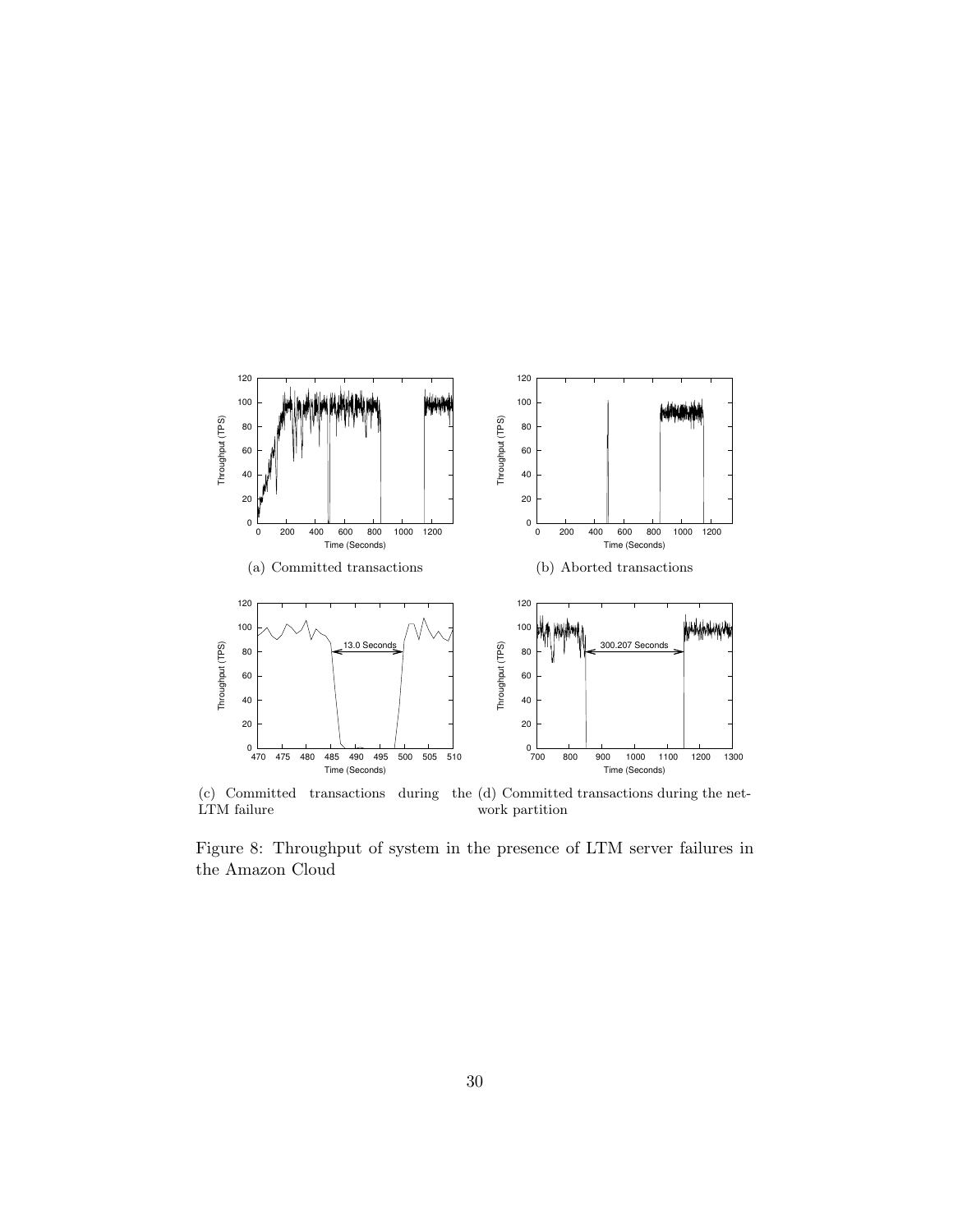#### 6.4 Tolerance of LTM Failures and Network Partitions

We now study the system performance in the presence of LTM server failures and network partitions. We perform the evaluation in both DAS-3 and the Amazon Cloud. We configure CloudTPS with 5 LTM servers, and each transaction and data item has one backup. We generate a workload using 500 EBs in DAS-3 and 50 EBs in the Amazon cloud, such that the system would not overload even after an LTM server failure. After the system throughput is stabilized, we first kill one LTM server. Several minutes later, we simulate a 5-minutes-long network partition where each partition contains one LTM server.

After detecting the failures, all alive LTMs continuously attempt to contact with other LTMs. The time delay between two attempts of contact follows a uniform distribution between 200 and 1200 milli-seconds.

Figure 7 illustrates the evaluation in DAS-3. We first warm up the system by adding 25 EBs every 10 seconds. The full load is reached after 200 seconds. After running the system normally for a while, one LTM server is shutdown to simulate a failure at time  $504$  seconds. Figure  $7(a)$  shows that the system recovers from the failure and the transaction throughput returns to the previous level. At the same time, as shown in Figure 7(b), a few transactions are aborted because the incoming transactions that accessed the failed LTM must be rejected during the recovery process. Afterwards, at time 846 seconds, we simulate a network partition lasting for 5 minutes. When we restore the network partition, the system recovers and returns to the previous level of transaction throughput.

Figure 7(c) shows the performance details of the recovery processes of the LTM failure. After the LTM failure it takes 18.6 seconds for the system to return to the previous level of transaction throughput. This duration is composed of:

- 0.5 second to rebuild a new membership: including a delay of 382 milli-seconds before the 2PC to avoid conflicts and then build the new membership in 113 milli-seconds;
- 12.2 seconds to recover the blocked transactions which were accessing the failed LTM;
- 5.9 seconds to reorganize the data placement of LTMs to match the new system membership.

At times 511 and 513 seconds, LTMs recover respectively 55 and 50 blocked transactions. However there is still one last blocked transaction left, which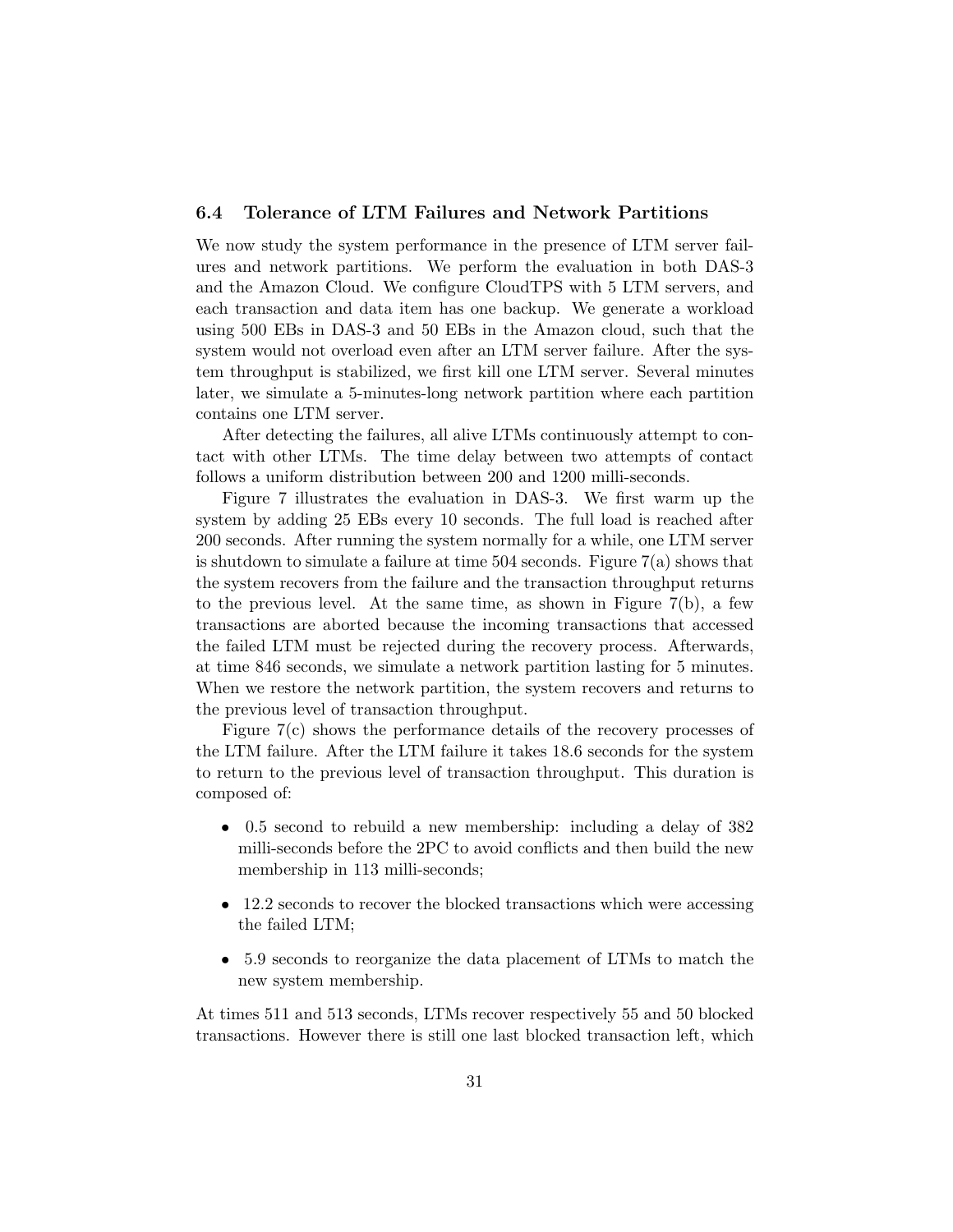is recovered only at time 517 seconds. The most time of recovering blocked transactions is spent in waiting for a time-out exception which detects that an LTM has failed. In our implementation each transaction detects such failures independently, which explains why transactions recover at different times.

Figure 7(d) shows the system throughput during the network partition which occurs from time 846 to 1146 seconds, lasting for 300 seconds. As shown in Figure 7(d), after the end of network partition, the system recovers in 135 milliseconds and returns to the previous level of transaction throughput. The reason why the system recovers so fast is because there is no LTM failure along with the network partition, so all blocked transactions can resume execution without recovery, and no data redistribution is necessary.

Figure 8 depicts the same evaluation in the Amazon cloud. Similar to the evaluation result in DAS-3, Figure  $8(a)$  shows that the system recovers from the LTM server failures and the network partition, and Figure 8(b) shows that transactions are aborted during system recovery. Figure  $8(c)$  shows the performance detail of recovering the LTM failure: the LTM server fails at time 486 seconds, after detecting the LTM failure, the system spends 13 seconds to recover and the transaction throughput returns to the previous level at time 499 seconds. During the failure recovery, the remaining 4 LTMs firstly merge into one partition in about 1 second. Then the system recovers transactions in 4 seconds and reorganizes data placement in 8 seconds. After the LTM failure, the system encounters a network partition lasting for 5 minutes. Figure 8(d) shows the detail of recovering from the network partition, which starts from time 851 seconds to 1151 seconds. No LTM failure happens along with the network partition. After the network partition is restored, the system recovers in 207 milliseconds and returns to the previous level of transaction throughput at time 1152 seconds. Note that the system throughput in the Amazon cloud fluctuates more than in DAS-3 because we have less control of virtualized resources in the Amazon cloud.

#### 6.5 Memory Management

Lastly, we demonstrate that our memory management mechanism can effectively prevent LTMs from memory overflow. Furthermore, we study the performance of CloudTPS with different buffer sizes and data sizes. We carry out the evaluation in DAS-3 on top of HBase, which provides "Readyour-writes" consistency just like Bigtable. We configure the system such that before evicting a data item, LTMs obtain the data item from HBase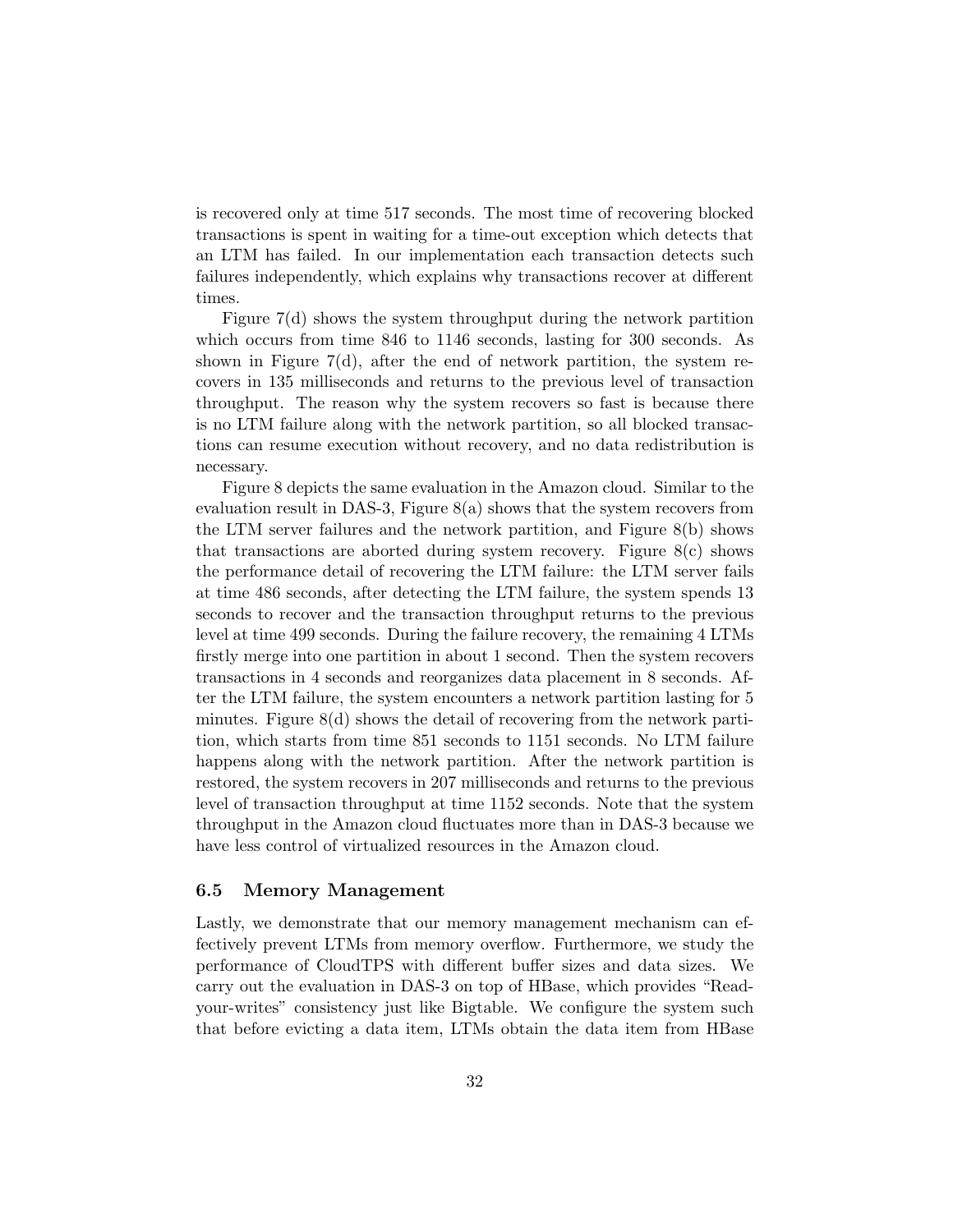

Figure 9: Buffer size vs. total accessed data items of LTM  $#1$ 

and verify that the obtained value reflects the latest in-memory updates. Therefore, this performance evaluation represents the system implementation for the cloud data services supporting "Monotonic-reads" consistency level.

We first deploy a system with 3 LTMs and impose a constant workload for one hour. We configure the system so that each LTM can maintain at most 8000 data items in its buffer. We then evaluate the system under two different scales of data set sizes: either 10,000 or 1,000,000 records in the "Item Stock" table. For the data size of 10,000 items, we impose a workload of 500 EBs. For the data size of 1,000,000 items, we impose a workload of 250 EBs.

Figure 9(a) and Figure 9(b) show that under both data set sizes, our mechanism effectively maintains the buffer size of LTM  $#1$  within the limit of 8000 data items. As shown in the Figure  $9(a)$ , using 10,000 items, without memory management, after an hour, this LTM would have to maintain almost 140,000 data items in memory. As for the data size of 1,000,000 items, Figure 9(b) shows that, after an hour, the size of total data set increases to an even larger number of more than 200,000 data items. In both cases, without memory management, the size of the total accessed data set increases almost linearly, which would eventually cause a memory overflow.

We then compare the performance of the system under different data set sizes. Figure 10 shows that the hit rate of LTM  $#1$  stabilizes around 90% for 10,000 items, and about 60% for 1 million items. The other LTMs in the system behave similarly. Figure  $11(a)$  and Figure  $11(b)$  show the total transaction throughput of the system during the 1 hour evaluation. The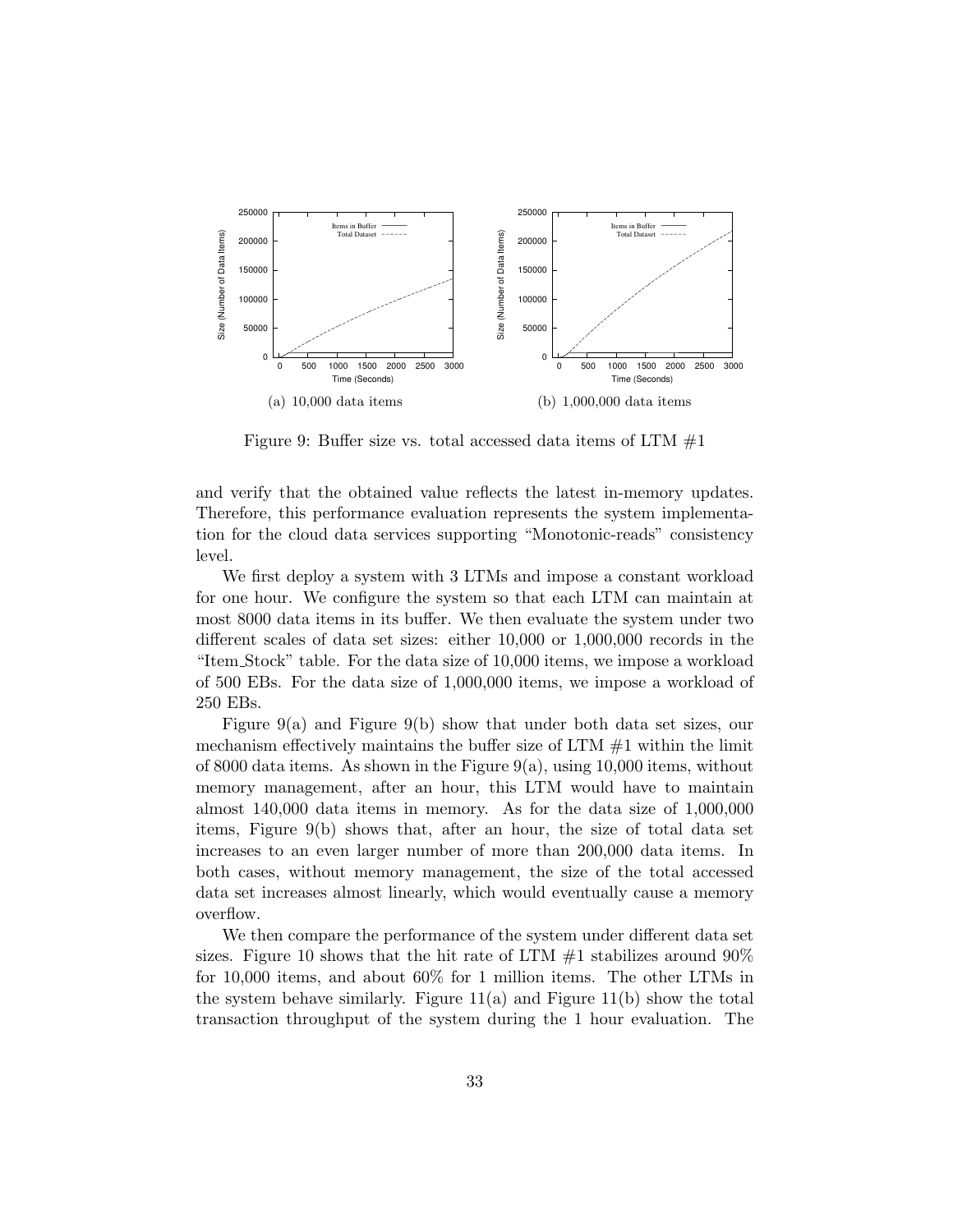

Figure 10: Hit rate of LTM  $#1$ 

drops of throughput at some points are due to the JVM garbage collection, which temporarily block the LTMs. With 10,000 items, the system sustains a transaction throughput of about 1000 TPS and 99.44% of transactions complete within 100 ms. For 1 million items, the system sustains about 500 TPS, but only 97.02% of transactions satisfy the performance constraint.

The efficiency of our memory management mechanism depends on the data locality of the Web application. Figures  $11(c)$  and  $11(d)$  show that only very few data items are being accessed at a time in the two different scenarios. Note that Figures  $11(c)$  and  $11(d)$  are in log scale. Figure  $11(c)$ shows that less than 2000 distinct data items are accessed in each 5 seconds interval. Comparing to the total accessed data items shown in Figure  $9(a)$ , this application shows strong data locality which implies that our mechanism can only introduce minor performance overhead<sup>3</sup>.

Finally, we study the system performance with different buffer sizes of LTMs in terms of 99th percentile of response times of the system. We configure the system with 20 LTMs and impose a workload of 2400 EBs, which issues about 4800 transactions per second. We start with the minimum buffer size required by LTMs to maintain the ACID properties, where only the absolutely necessary data items remain in the buffer. To achieve this, we

<sup>3</sup>Note that TPC-W randomly selects books to add into a shopping cart with uniform distribution. Several works consider that this behavior is not representative of real applications and create extra locality artificially [45, 5, 4]. We can therefore consider unmodified TPC-W as a somewhat worst-case scenario.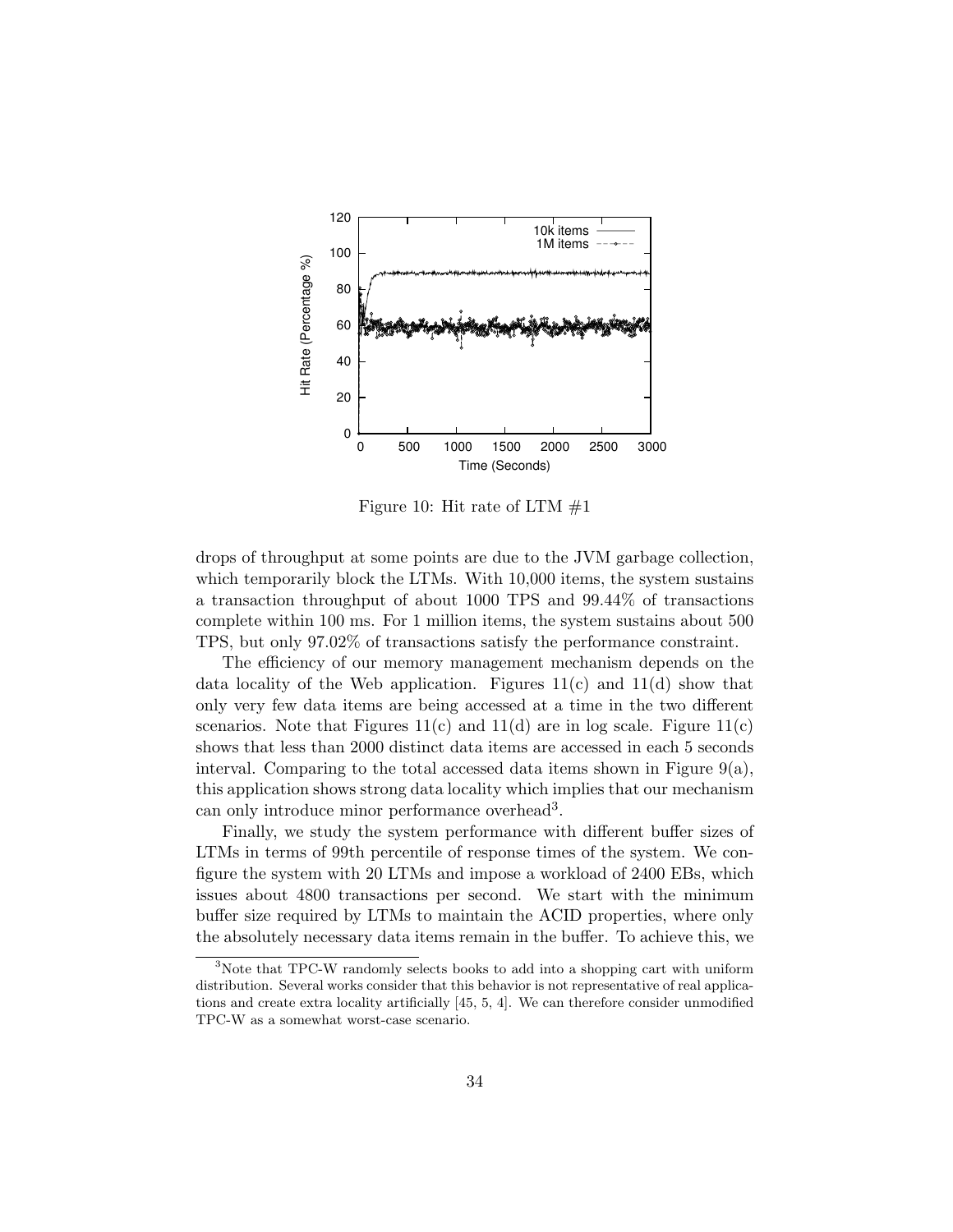

(a) Total system throughput with 10,000 (b) Total system throughput with 1,000,000 items items







Figure 11: Memory management evaluation 35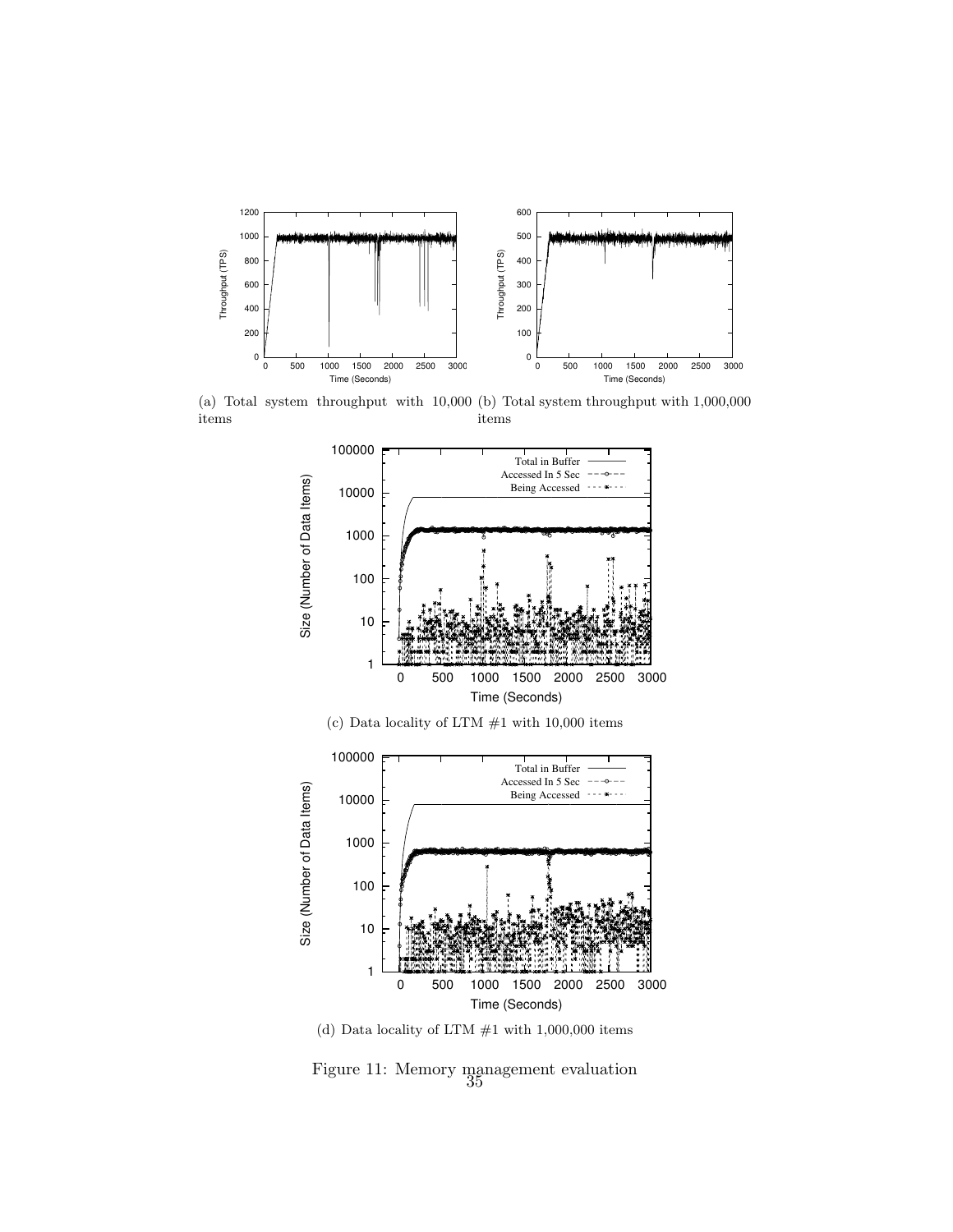

Figure 12: The minimum required overall buffer size of total 20 LTMs under the load of 2400 EBs



Figure 13: Response time with different buffer sizes

implement an "Evict-Now" algorithm that evicts any evictable data items as soon as possible. r We then increase the buffer size until no data item is evicted during the evaluation. Similar to the previous evaluation, we evaluate the system performance with 10,000 and 1 million records in the "Item Stock" table.

Figure 12(a) shows the combined buffer size of all LTMs when applying the "Evict-Now" algorithm. For the data size of 10,000 items, the average buffer size is 7957 data items, which means 397 data items per LTM. For the data size of 1 million items, the average buffer size is 14837, so 741 data items per LTM. Figure 13 shows performance of our system under different buffer sizes. The initial value of each line in Figure 13 indicates the 99th percentile of response times of the system using "Evict-Now" algorithm. Therefore,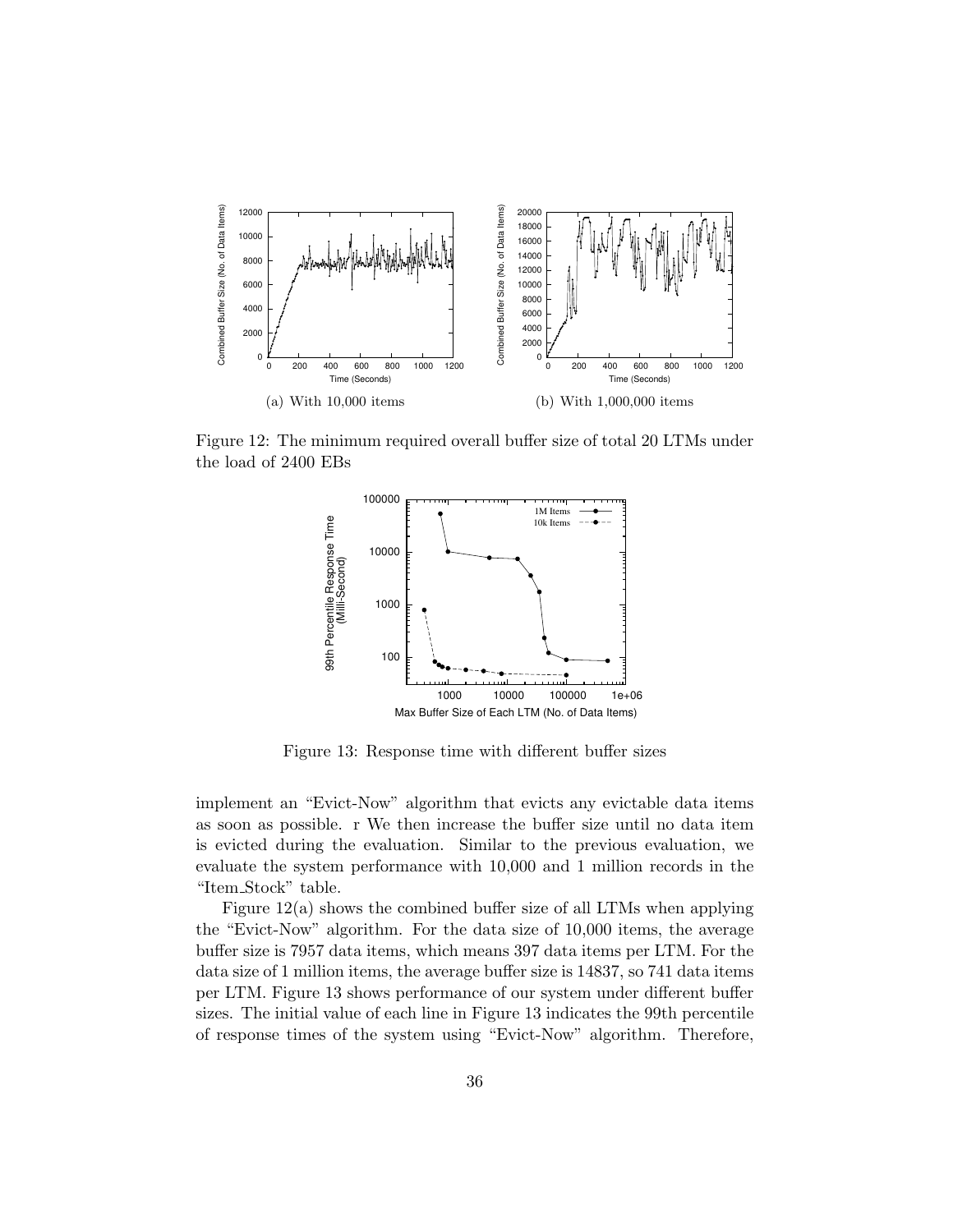We adopt 397 and 741 as the initial values for the X-axis in Figure 13. Note that we plot Figure 13 in log scale.

We first study the 99th percentile of response times with 10,000 items. As shown in Figure 13, when we increase the buffer size from the minimum size of 397 to 1000 data items per LTM, the 99th percentile response time decreases dramatically from 799 ms to 62 ms. When we continue increasing the buffer size to 100,000 data items where no data items have to be evicted, the 99th percentile response time only improves to 46 ms. In other words, increasing the buffer size from 397 to 1000 data items, the response time of the system decreases by an order of magnitude. Increasing the buffer size even further by two orders of magnitude to 100,000 data items can only achieve 25% reduction of response time. It is because that at the point of 1000 data items, the overall buffer size of the system reaches 20,000 data items, which is already large enough to contain almost all 10,000 "item stock" data items and other currently accessed data items from other two tables. Increasing the buffer size even further can only allow to store more seldomly accessed data items, and thus cannot effectively improve the hit rate of the system.

We then study the performance result with 1 million items. As shown in Figure 13, in the beginning, similar to the result with 10,000 items, the 99th percentile of response times decreases dramatically from 54 seconds to 10 seconds, when we increase the buffer size from the minimum size of 741 to 1000 data items for each LTM. However, increasing the buffer space from 1000 to 15,000 does not bring much performance improvement, because the total data size is so large that the hit rate remains roughly the same. If we continue increasing the available storage from 15,000 to 100,000, the 99th percentile of response times decreases dramatically from 7486 ms to 90 ms. After the point of 100,000 data items, continue increasing the buffer size further does not bring significant performance improvement.

Comparing the two lines in Figure 13, we notice that a good buffer size for 10,000 items could be 1000 data items. For the line of "1M items", we can find a similar point of 100,000 data items. In both cases, this represents about 10% of the total data set size.

## 7 Conclusion

Many Web applications need strong data consistency for their correct execution. However, although the high scalability and availability properties of the cloud make it a good platform to host Web content, scalable cloud database services only provide relatively weak consistency properties. This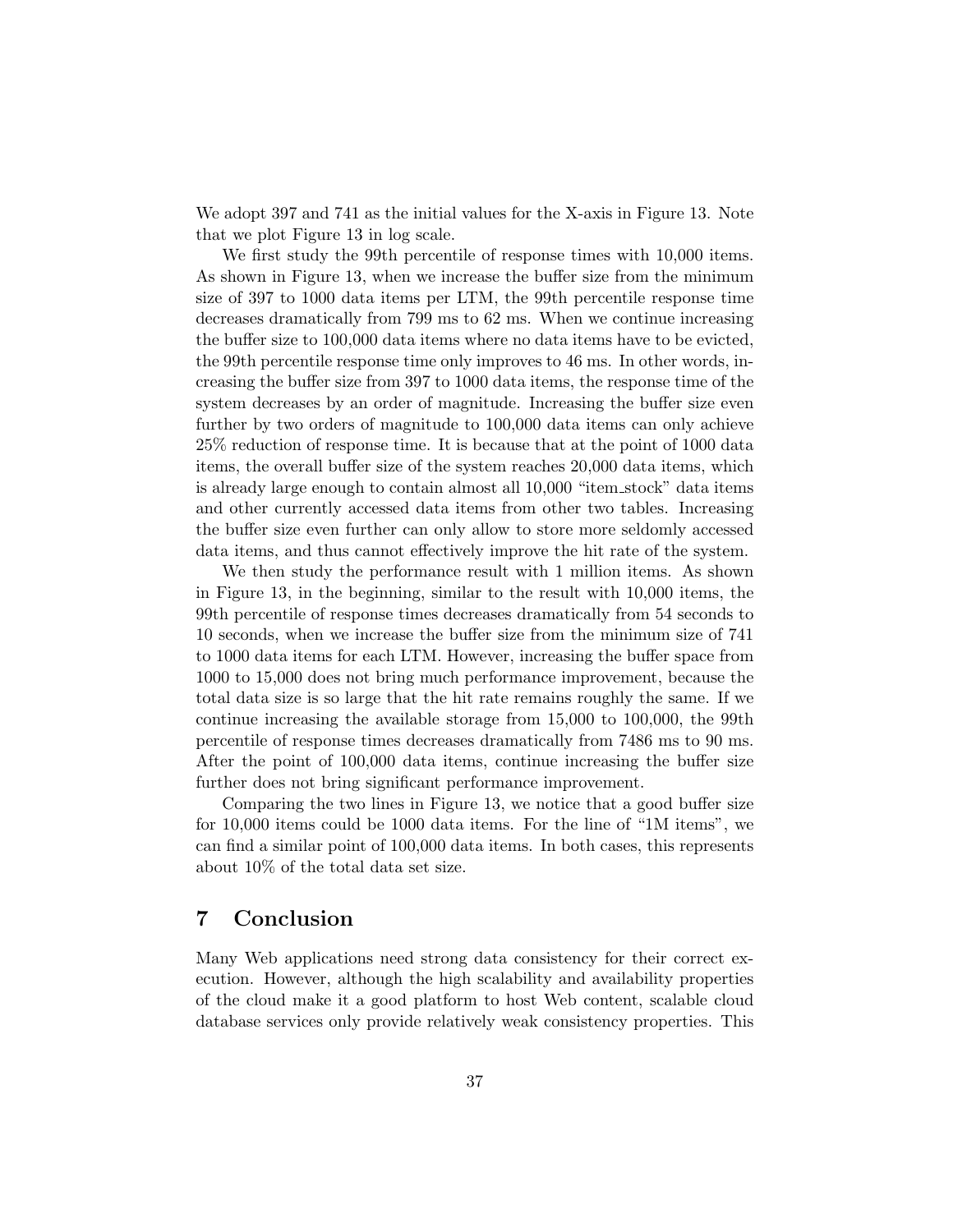article shows how one can support ACID transactions without compromising the scalability property of the cloud for Web applications, even in the presence of server failures and network partitions.

This work relies on few simple ideas. First, we load data from the cloud storage system into the transactional layer. Second, we split the data across any number of LTMs, and replicate them only for fault tolerance. Web applications typically access only a few partitions in any of their transactions, which gives CloudTPS linear scalability. CloudTPS supports full ACID properties even in the presence of server failures and network partitions. Recovering from a failure only causes a temporary drop in throughput and a few aborted transactions. Recovering from a network partition, however, may possibly cause temporary unavailability of CloudTPS, as we explicitly choose to maintain strong consistency over availability. Our memory management mechanism can prevent LTM memory overflow. We expect typical Web applications exhibit strong data locality and our mechanism will only introduce minor performance overhead. Data partitioning also implies that transactions can only access data by primary key. Read-only transactions that require more complex data access can still be executed, but on a possibly outdated snapshot of the database.

CloudTPS allows Web applications with strong data consistency demands to be scalably deployed in the cloud. This means that Web applications in the cloud do not need any more to compromise consistency for scalability.

## References

- [1] Marcos K. Aguilera, Arif Merchant, Mehul Shah, Alistair Veitch, and Christos Karamanolis. Sinfonia: a new paradigm for building scalable distributed systems. In Proceedings of Symposium on Operating Systems Principles, pages 159–174, 2007.
- [2] Amazon.com. Amazon SimpleDB., 2010. http://aws.amazon.com/ simpledb.
- [3] Amazon.com. EC2 elastic compute cloud, 2010. http://aws.amazon. com/ec2.
- [4] Khalil Amiri, Sanghyun Park, and Renu Tewari. DBProxy: a dynamic data cache for web applications. In Proceedings of International Conference on Data Engineering, pages 821–831, 2003.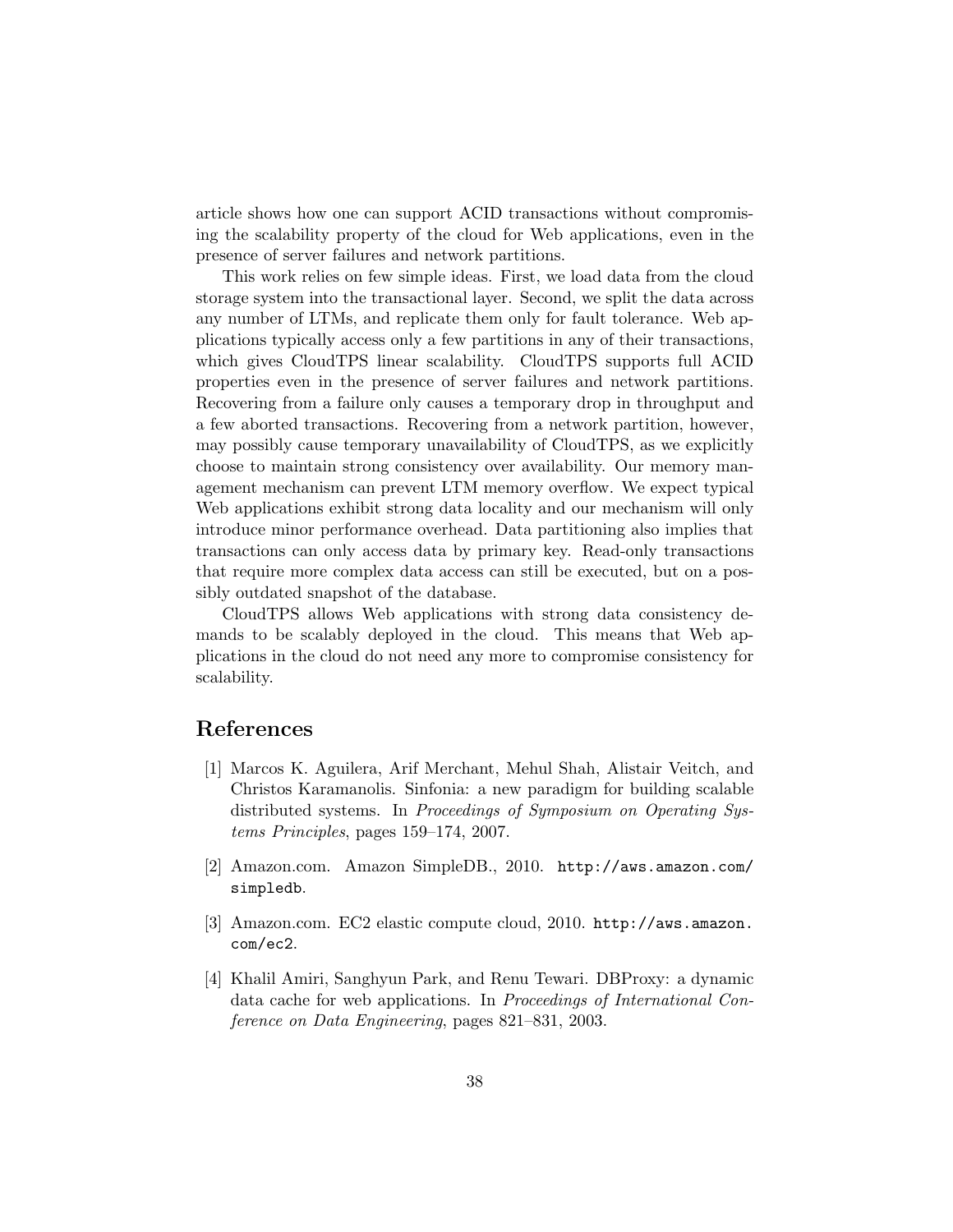- [5] Christopher Olston Amit, Amit Manjhi, Charles Garrod, Anastassia Ailamaki, Bruce M. Maggs, and Todd C. Mowry. A scalability service for dynamic web applications. In Proceedings of Conference on Innovative Data Systems Research, pages 56–69, 2005.
- [6] Mark Atwood. A MySQL storage engine for AWS S3. In MySQL Conference and Expo, 2007. http://fallenpegasus.com/code/ mysql-awss3/.
- [7] Philip A. Bernstein and Nathan Goodman. Timestamp-based algorithms for concurrency control in distributed database systems. In Proceedings of the 6th international conference on Very Large Data Bases, pages 285–300, 1980.
- [8] Philip A. Bernstein and Nathan Goodman. Concurrency control in distributed database systems. ACM Comput. Surv., 13(2):185–221, 1981.
- [9] Philip A. Bernstein, Vassco Hadzilacos, and Nathan Goodman. Concurrency control and recovery in database systems. Addison-Wesley Longman Publishing Co., Inc., 1987.
- [10] Robert L. Bocchino, Vikram S. Adve, and Bradford L. Chamberlain. Software transactional memory for large scale clusters. In Proceedings of the 13th ACM SIGPLAN Symposium on Principles and practice of parallel programming, pages 247–258, 2008.
- [11] Matthias Brantner, Daniela Florescu, David Graf, Donald Kossmann, and Tim Kraska. Building a database on S3. In Proceedings of the ACM SIGMOD international conference on Management of Data, pages 251– 264, 2008.
- [12] Pei Cao and Sandy Irani. Cost-aware www proxy caching algorithms. In Proceedings of the USENIX Symposium on Internet Technologies and Systems, page 18, 1997.
- [13] Fay Chang, Jeffrey Dean, Sanjay Ghemawat, Wilson C. Hsieh, Deborah A. Wallach, Mike Burrows, Tushar Chandra, Andrew Fikes, and Robert E. Gruber. Bigtable : a distributed storage system for structured data. In Proceedings of The 7th USENIX Symposium on Operating Systems Design and Implementation, pages 205–218, 2006.
- [14] Brian F. Cooper, Raghu Ramakrishnan, Utkarsh Srivastava, Adam Silberstein, Philip Bohannon, Hans-Arno Jacobsen, Nick Puz, Daniel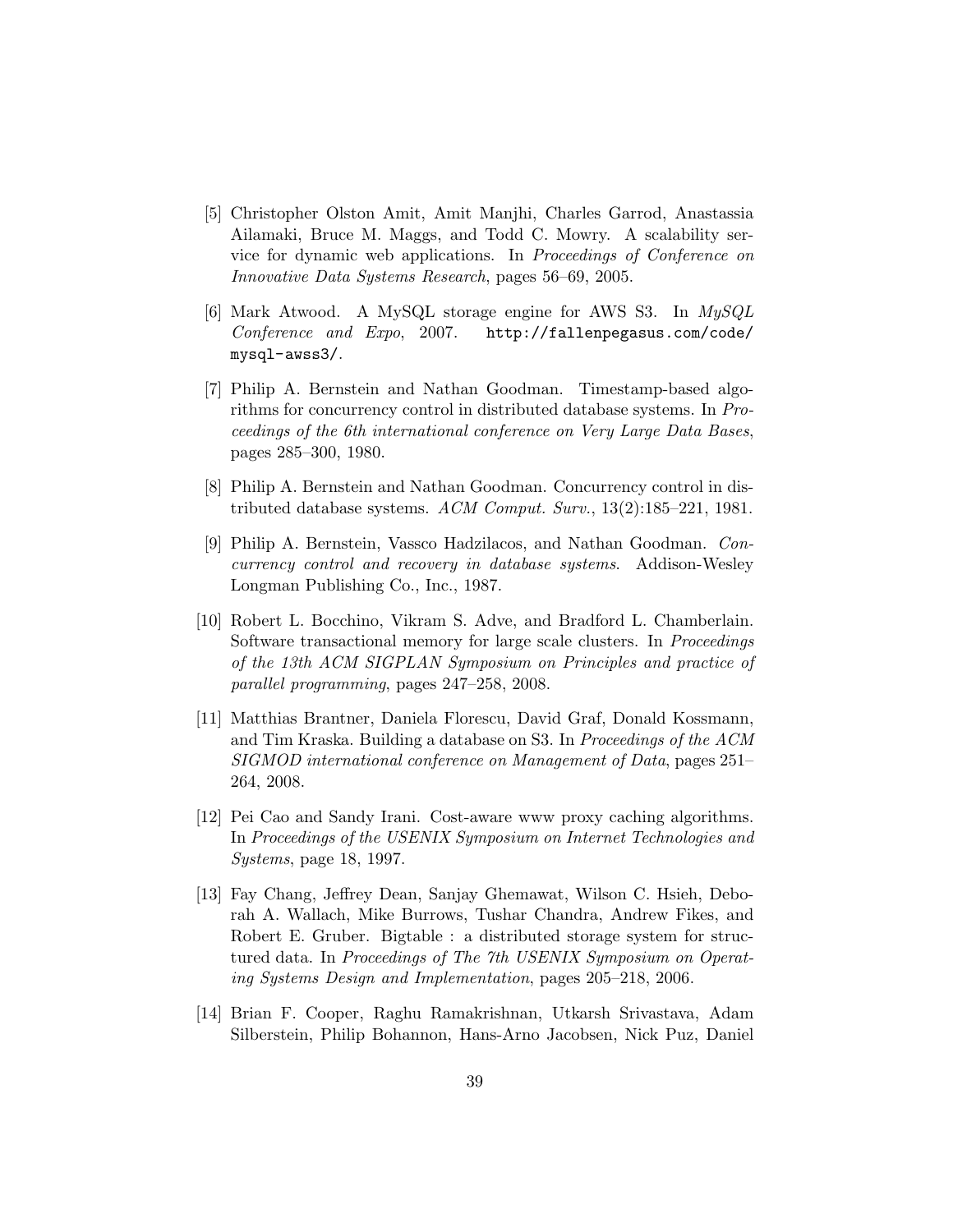Weaver, and Ramana Yerneni. PNUTS: Yahoo!'s hosted data serving platform. In Proceedings of the 34th International Conference on Very Large Data Bases, pages 1277–1288, 2008.

- [15] Sudipto Das, Divyakant Agrawal, and Amr El Abbadi. Elastras: An elastic transactional data store in the cloud. In Workshop on Hot Topics in Cloud Computing, 2009.
- [16] DAS3. The Distributed ASCI Supercomputer 3, 2007. http://www. cs.vu.nl/das3/.
- [17] Jiang Dejun, Guillaume Pierre, and Chi-Hung Chi. EC2 performance analysis for resource provisioning of service-oriented applications. In The 3rd Workshop on Non-Functional Properties and SLA Management in Service-Oriented Computing, 2009.
- [18] Amr El Abbadi, Dale Skeen, and Flaviu Cristian. An efficient, faulttolerant protocol for replicated data management. In Proceedings of the 4th symposium on Principles of Database Systems, pages 215–229, 1985.
- [19] Seth Gilbert and Nancy Lynch. Brewer's conjecture and the feasibility of consistent, available, partition-tolerant web services. SIGACT News, 33(2):51–59, 2002.
- [20] J. Gray and A. Reuter. Transaction Processing: Concepts and Techniques. Morgan Kaufmann, 1993.
- [21] Ramesh Gupta, Jayant Haritsa, and Krithi Ramamritham. Revisiting commit processing in distributed database systems. In Proceedings of the ACM SIGMOD international conference on Management of Data, pages 486–497, 1997.
- [22] Brian Hayes. Cloud computing. Communications of the ACM,  $51(7):9$ 11, July 2008.
- [23] HBase. An open-source, distributed, column-oriented store modeled after the Google Bigtable paper, 2006. http://hadoop.apache.org/ hbase/.
- [24] Maurice Herlihy, Victor Luchangco, Mark Moir, and William N. Scherer, III. Software transactional memory for dynamic-sized data structures. In Proceedings of the 22th annual symposium on Principles of distributed computing, pages 92–101, 2003.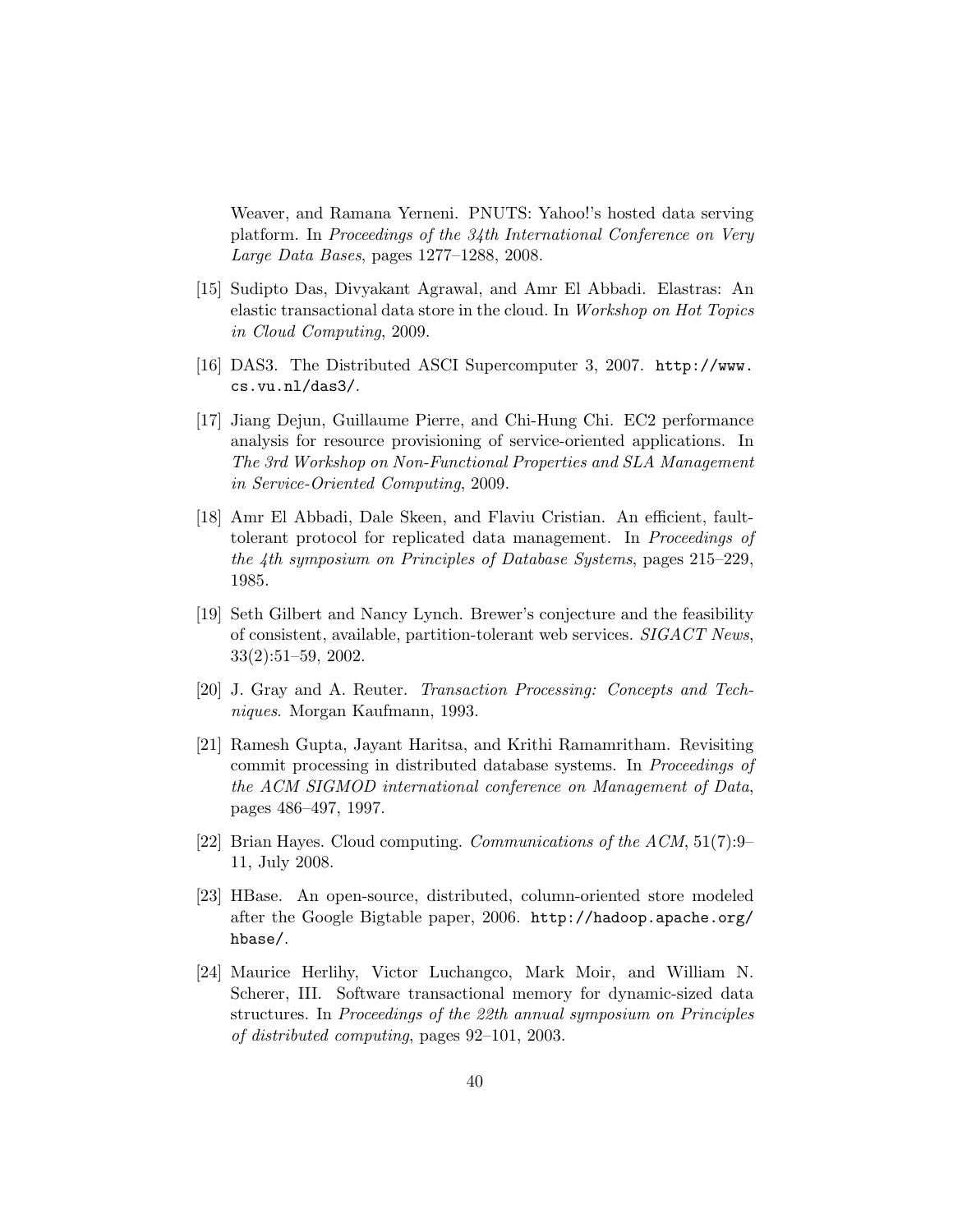- [25] Svein-Olaf Hvasshovd, Øystein Torbjørnsen, Svein Erik Bratsberg, and Per Holager. The clustra telecom database: High availability, high throughput, and real-time response. In Proceedings of the 21th International Conference on Very Large Data Bases, pages 469–477, 1995.
- [26] JJ Furman, Jonas S Karlsson, Jean Michel Leon, Steve Newman, Alex Lloyd, and Philip Zeyliger. Megastore: A Scalable Data System for User Facing Applications. Proceedings of the ACM SIGMOD international conference on Management of Data, 2008.
- [27] Robert Kallman, Hideaki Kimura, Jonathan Natkins, Andrew Pavlo, Alexander Rasin, Stanley Zdonik, Evan P. C. Jones, Samuel Madden, Michael Stonebraker, Yang Zhang, John Hugg, and Daniel J. Abadi. Hstore: a high-performance, distributed main memory transaction processing system. In Proceedings of the 34th international conference on Very large data bases, pages 1496–1499, 2008.
- [28] David Karger, Eric Lehman, Tom Leighton, Rina Panigrahy, Matthew Levine, and Daniel Lewin. Consistent hashing and random trees: distributed caching protocols for relieving hot spots on the world wide web. In Proceedings of ACM Symposium on Theory of Computing, pages 654–663, 1997.
- [29] Bettina Kemme and Gustavo Alonso. Don't be lazy, be consistent: Postgres-r, a new way to implement database replication. In Proceedings of the 26th International Conference on Very Large Data Bases, pages 134–143, 2000.
- [30] Christos Kotselidis, Mohammad Ansari, Kim Jarvis, Mikel Luján, Chris Kirkham, and Ian Watson. DiSTM: A Software Transactional Memory Framework for Clusters. In Proceedings of the 37th International Conference on Parallel Processing, pages 51–58, 2008.
- [31] Avinash Lakshman, Prashant Malik, and Karthik Ranganathan. Cassandra: A structured storage system on a P2P network. In Keynote talk at the ACM SIGMOD international conference on Management of Data, 2008.
- [32] Leslie Lamport. Time, clocks, and the ordering of events in a distributed system. Communications of the ACM, 21(7):558–565, 1978.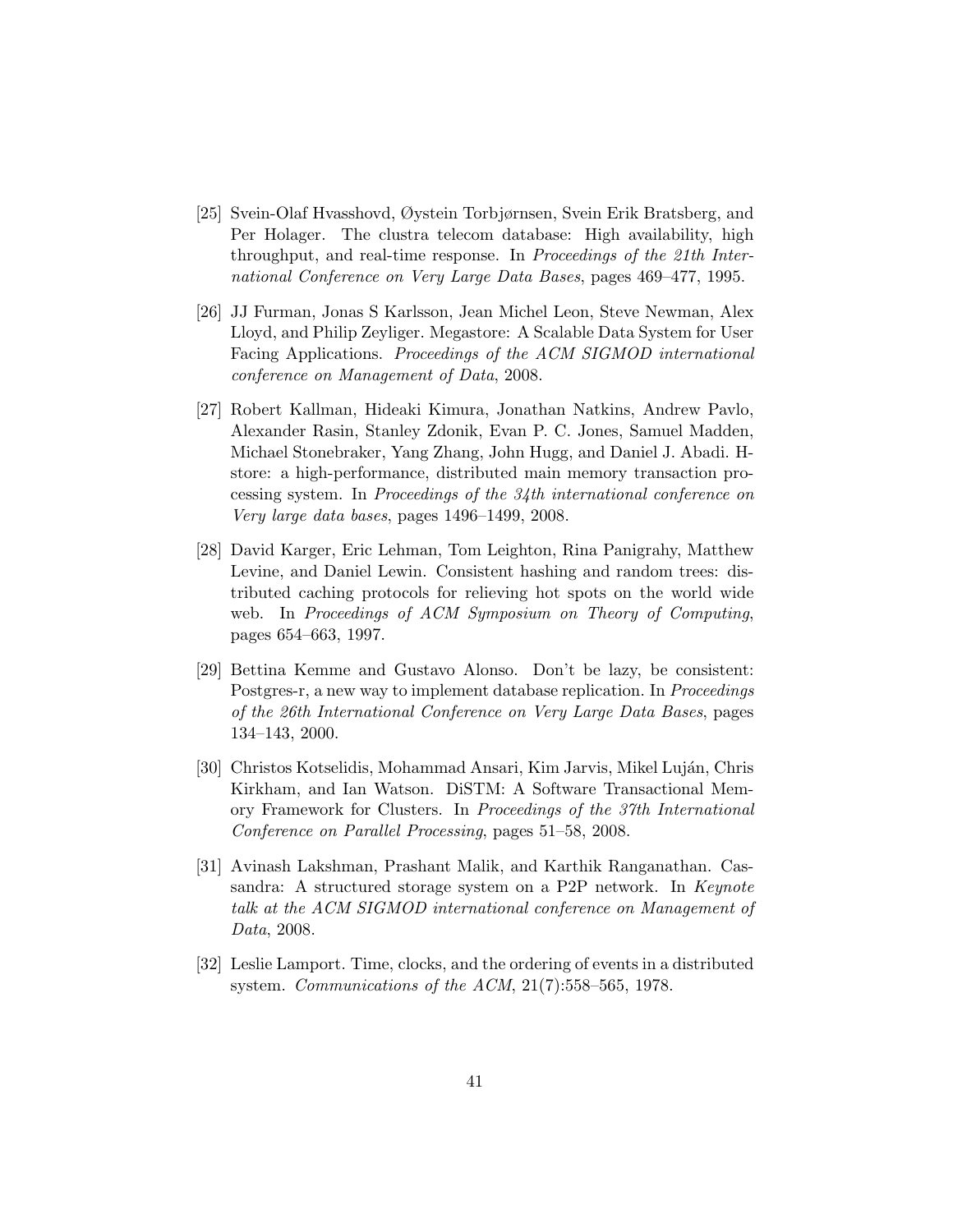- [33] M. L. Liu, D. Agrawal, and A. El Abbadi. The performance of two phase commit protocols in the presence of site failures. Distributed Parallel Databases, 6(2):157–182, 1998.
- [34] Kaloian Manassiev, Madalin Mihailescu, and Cristiana Amza. Exploiting distributed version concurrency in a transactional memory cluster. In Proceedings of the 11th ACM SIGPLAN symposium on Principles and practice of parallel programming, pages 198–208, 2006.
- [35] Daniel A. Menascé. Tpc-w: A benchmark for e-commerce. IEEE Internet Computing, 6(3), 2002.
- [36] M.M. Michael and M.L. Scott. Simple, fast, and practical non-blocking and blocking concurrent queue algorithms. In Proceedings of ACM symposium on Principles of distributed computing, pages 267–275, 1996.
- [37] Microsoft.com. Microsoft SQL Azure Database., 2010. http://www. microsoft.com/azure/data.mspx.
- [38] C. Mohan, B. Lindsay, and R. Obermarck. Transaction management in the  $R^*$  distributed database management system. ACM Transactions on Database Systems, 11(4):378–396, 1986.
- [39] M. Tamer Ozsu and Patrick Valduriez. Principles of distributed database systems. Prentice-Hall, Inc., 2nd edition, February 1999.
- [40] Stefan Plantikow, Alexander Reinefeld, and Florian Schintke. Transactions for distributed wikis on structured overlays. In Proceedings of International Workshop on Distributed Systems: Operations and Management, pages 256–267, 2007.
- [41] Mikael Ronström and Lars Thalmann. MySQL cluster architecture overview. MySQL Technical White Paper, April 2004.
- [42] J. B. Rothnie, Jr., P. A. Bernstein, S. Fox, N. Goodman, M. Hammer, T. A. Landers, C. Reeve, D. W. Shipman, and E. Wong. Introduction to a system for distributed databases (SDD-1). ACM Transactions on Database Systems, 5(1):1–17, 1980.
- [43] George Samaras, Kathryn Britton, Citron andrew, and C. Mohan. Twophase commit optimizations in a commercial distributed environment. Distributed Parallel Databases, 3(4):325–360, 1995.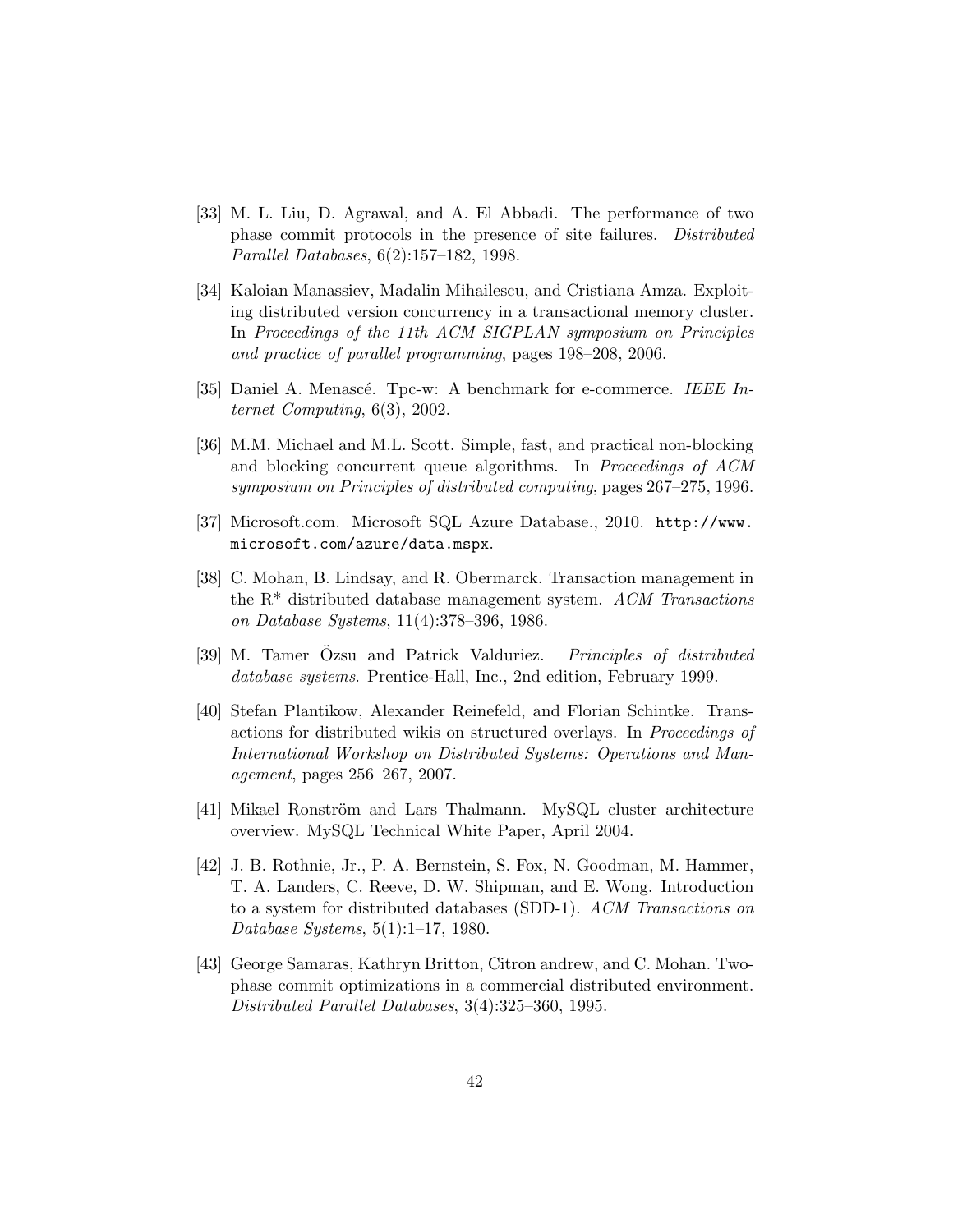- [44] Gunter Schlageter. Optimistic methods for concurrency control in distributed database systems. In Proceedings of the 7th international conference on Very Large Data Bases, pages 125–130, 1981.
- [45] Swaminathan Sivasubramanian, Guillaume Pierre, Maarten van Steen, and Gustavo Alonso. Analysis of caching and replication strategies for web applications. IEEE Internet Computing, 11(1):60–66, January-February 2007.
- [46] M. Stonebraker. Concurrency control and consistency of multiple copies of data in distributed ingres. IEEE Transactions on Software Engineer $ing, 5(3):188-194, 1979.$
- [47] Michael Stonebraker, Samuel Madden, Daniel J. Abadi, Stavros Harizopoulos, Nabil Hachem, and Pat Helland. The end of an architectural era: (it's time for a complete rewrite). In Proceedings of the 33rd international conference on Very large data bases, pages 1150–1160, 2007.
- [48] Douglas B. Terry, Alan J. Demers, Karin Petersen, Mike J. Spreitzer, Marvin M. Theimer, and Brent B. Welch. Session guarantees for weakly consistent replicated data. In Proceedings of the 3rd international conference on on Parallel and distributed information systems, pages 140– 150, 1994.
- [49] Transaction Processing Performance Council. TPC benchmark C standard specification, revision 5, December 2006. http://www.tpc.org/tpcc/.
- [50] Guido Urdaneta, Guillaume Pierre, and Maarten van Steen. Wikipedia workload analysis for decentralized hosting. Elsevier Computer Networks, 53(11):1830–1845, July 2009.
- [51] Werner Vogels. Data access patterns in the amazon.com technology platform. In Proceedings of the 33rd international conference on Very large Data Bases, Keynote Speech, page 1, 2007.
- [52] Werner Vogels. Eventually consistent. Communications of the ACM, 52(1):40–44, 2009.
- [53] Zhou Wei, Jiang Dejun, Guillaume Pierre, Chi-Hung Chi, and Maarten van Steen. Service-oriented data denormalization for scalable web applications. In Proceeding of the 17th international conference on World Wide Web, pages 267–276, 2008.